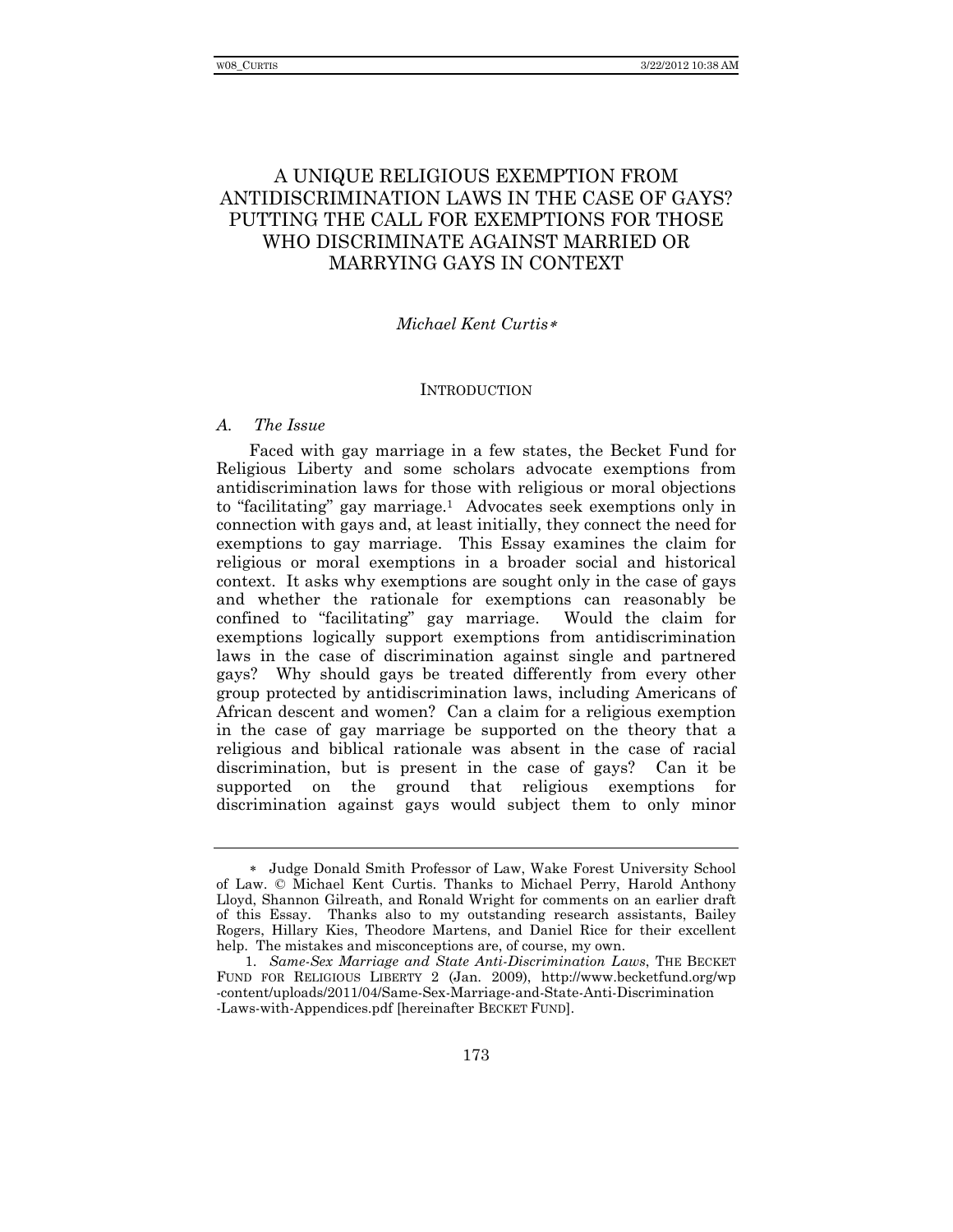inconvenience? Would a similar rationale be persuasive in the case of religious exemptions for racial discrimination?

## *B. The Merchants: The Restaurateur, the Landlord, the Baker, the Florist, and the Employer*

Consider a restaurateur, a landlord, a baker, a florist, and an employer living in an American state in 1950. (I will call them all merchants.) In the absence of a state statute, the restaurateur could refuse to serve black people, the employer could refuse to hire well-qualified black people, the baker and florist could refuse to sell to black people, and the landlord or property owner could refuse to rent or sell real property to black people.

But some states, and finally Congress, passed civil rights laws that banned discrimination. The 1964 Civil Rights Act banned discrimination based on race, religion, or national origin in public accommodations2 and banned discrimination based on race, religion, national origin, or sex in employment, for most businesses with fifteen or more employees.3

For our purposes, assume our merchants' state passed an antidiscrimination law that broadly banned race discrimination in public sales and accommodations, in sale and rental of real property, and in employment. Assume the law covered our merchants, bakers, florists, and other groups that generally sell to the public and also covered landlords and employers. The state antidiscrimination law was general and it provided for injunctions and damages against all these people if they refused to deal with black people (or white people, for that matter).

Our merchants, including the baker and florist, have strong religious views against integration. They object to integration because they believe it will lead to interracial marriage, and they think that "race mixing" violates God's word. The merchants are hardly alone in their opposition to interracial marriage. At the time of the Fourteenth Amendment, a substantial majority of states banned interracial marriage.4 As late as 1950, twenty-nine states

 <sup>2.</sup> Civil Rights Act of 1964, Pub. L. No. 88-352, §§ 201–07, 78 Stat. 241, 243–46.

 <sup>3.</sup> *Id.* § 703, 78 Stat. at 255–57.

 <sup>4.</sup> *See* PETER WALLENSTEIN, TELL THE COURT I LOVE MY WIFE: RACE, MARRIAGE, AND LAW—AN AMERICAN HISTORY 253–54 (2002) (listing states that repealed antimiscegenation laws prior to *Loving*); *The Legal Map for Interracial Relationships (1662–1967)*, LOVINGDAY, http://lovingday.org/legal-map (last visited Feb. 7, 2012). Of the thirty-seven official states in 1868, twenty-five (Alabama, Arkansas, California, Delaware, Florida, Georgia, Kentucky, Illinois, Indiana, Louisiana, Maine, Maryland, Michigan, Mississippi, Missouri, Nebraska, Nevada, North Carolina, Ohio, Oregon, Rhode Island, South Carolina, Tennessee, Texas, and Virginia) had antimiscegenation laws. *Id.* The LovingDay map erroneously indicates that West Virginia enacted an antimiscegenation law in 1863, whereas such a law was not passed until 1870.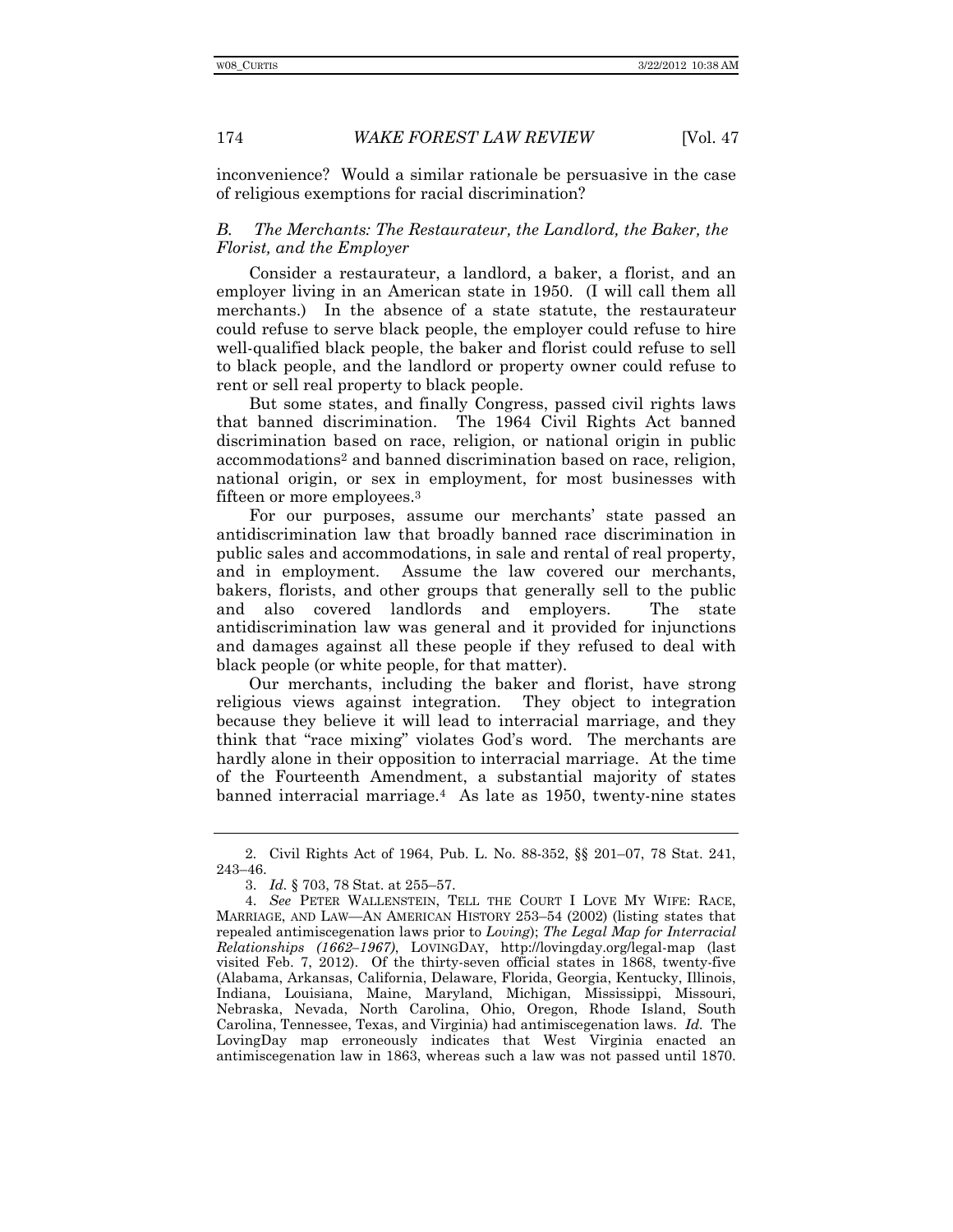still banned interracial marriage.5 In 1967, when the Supreme Court struck down the Virginia ban in the aptly named case of *Loving v. Virginia*,6 sixteen states (including Virginia) still prohibited interracial marriage.7

Our merchants claim that their religious views should entitle them to an exemption from generally applicable antidiscrimination laws. After *Employment Division v. Smith*, as we will see, their federal constitutional claim to an exemption would be a loser.8 We assume for purposes of our hypothetical, that it would be a loser in 1950 also. So our merchants turn to their state legislature.

At first, our merchants wanted a general exemption from serving, selling to, employing, or renting apartments to black people. But their state supreme court has recently struck down the state ban on interracial marriage.9 Now, our merchants are confronted with something more troubling to their consciences: a married or marrying interracial couple. The issue was simple: they wanted an exemption in the commercial sphere for general, and religiously inspired race discrimination. Is the issue now different because marriage is involved? Must the restaurateur serve an interracial couple, the landlord rent them an apartment on the same terms as whites, and the employer hire a well-qualified spouse of an interracial couple? Must the baker bake a wedding cake or the hotel owner, who regularly rents out space for wedding receptions, rent space for the interracial wedding? Must the florist provide flowers? When one of the employer's white employees marries an American of African descent, may the employer discharge her for that reason?

For our merchants, interracial marriage is a grave sin, a violation of God's word. They do not want to be involved in the sin in any way at all. Still, the law applies. The Constitution does not protect their religiously motivated right to discriminate based on race. On principle these merchants oppose all integration, and they would like a blanket exemption. But as a matter of tactics, they decide to limit their claim initially to interracial marriage—they seek an exemption from facilitating interracial marriage.

6. 388 U.S. 1, 12 (1967).

9. *See* Perez v. Lippold, 198 P.2d 17, 29 (Cal. 1948).

*See* PHYL NEWBECK, VIRGINIA HASN'T ALWAYS BEEN FOR LOVERS: INTERRACIAL MARRIAGE BANS AND THE CASE OF RICHARD AND MILDRED LOVING 45 (2004). The map's color key also seems to imply (incorrectly) that Arizona, Colorado, Idaho, New Mexico, Utah, and Washington were states in 1868.

 <sup>5.</sup> LOVINGDAY.ORG, *supra* note 4 (Alabama, Arizona, Arkansas, Colorado, Delaware, Florida, Georgia, Kentucky, Idaho, Indiana, Louisiana, Maryland, Mississippi, Missouri, Montana, Nebraska, Nevada, North Carolina, North Dakota, Oklahoma, Oregon, South Carolina, South Dakota, Tennessee, Texas, Utah, Virginia, West Virginia, and Wyoming).

 <sup>7.</sup> *Id.* at 6 n.5.

 <sup>8.</sup> Emp't Div., Dep't of Human Res. of Oregon v. Smith*,* 494 U.S. 872, 889 (1990).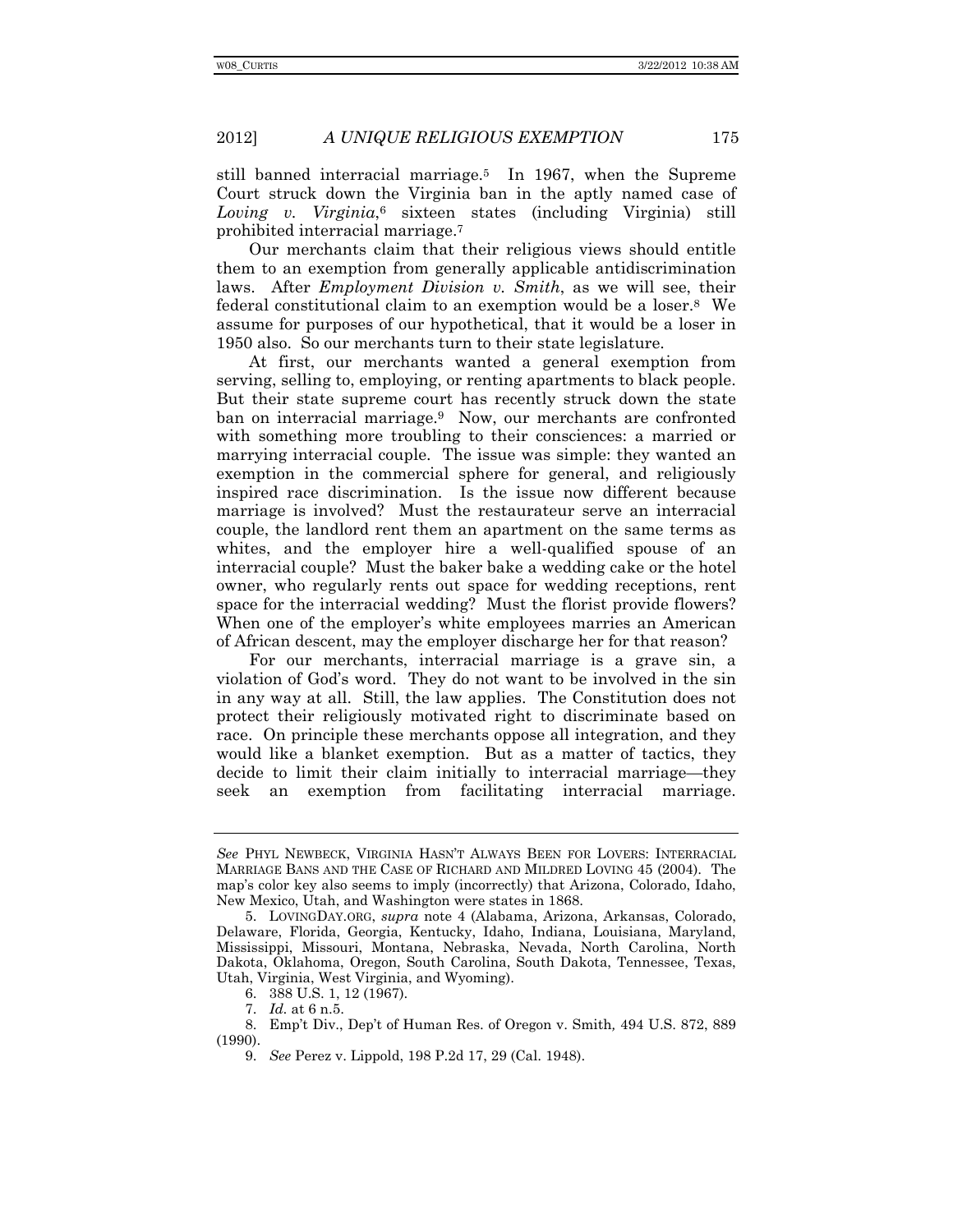Interracial marriage strikes them as the most unpopular form of integration, so it seems a good place to start their effort to achieve more general exemptions for race discrimination. So they go to the legislature and seek an exemption for religiously *and morally* motivated discriminators, at least in the case of any connection with interracial marriage. Should they get one?

They seek an exemption only from facilitating racial intermarriage. Facilitating is a slippery term. The baker, the florist, and the hotel owner suggest we start with freeing them from providing goods or locations for the ceremony. The employer wants a broader exemption, one from employing one spouse from an interracial couple, the landlord wants an exemption from renting to them, and the merchant wants an exemption from selling to them. Simply as a matter of public policy, should the legislature grant the exemptions?

No. The important values underlying the need to destroy the racial caste system militate in favor of maintaining the general law and applying it generally. Religious and moral exemptions will undermine the force of the law. They may do more. They may teach merchants that they have a religious right and duty to discriminate. The Civil Rights Act of 1964 (generally without exemptions for religious or moral objectors) helped to solidify public rejection of segregation. A law riddled with exemptions for religiously or morally motivated discriminators would, it is reasonable to suppose, have been far less effective. Indeed, it might have dramatically changed the message sent by the law.

At the other end of the spectrum, as a matter of free speech and freedom of association, a segregationist church need not accept black members, the segregationist minister need not marry them, and the church that has spaces for receptions (limited to its own members) need not accommodate the interracial couple.

As to race today, thanks to civil rights laws and changing public sentiment (probably much influenced by those strong and general laws), the issue of an exemption to allow racial discrimination is remote. But today many states have added sexual orientation to the categories protected by their antidiscrimination laws. Today, as to sexual orientation, religious groups and some scholars are advocating religious exemptions from the law. The advocates of exemptions have chosen to frame the issue around gay marriage.10

In what follows, I discuss exemptions from antidiscrimination laws in cases involving for-profit commercial activity—in

 <sup>10.</sup> The idea that one has a religious duty to discriminate is resonating. *See* Katie Zezima, *Couple Sues a Vermont Inn for Rejecting Gay Reception*, N.Y. TIMES, July, 20, 2011, at A19. Similarly, a New York clerk, a state official, sees her duty to issue marriage licenses for gay marriage as an interference with the exercise of her religion. *See* Thomas Kaplan, *Settled in Albany, Gay Marriage is Still Drawing Opposition*, N.Y. TIMES, July 13, 2011, at A20.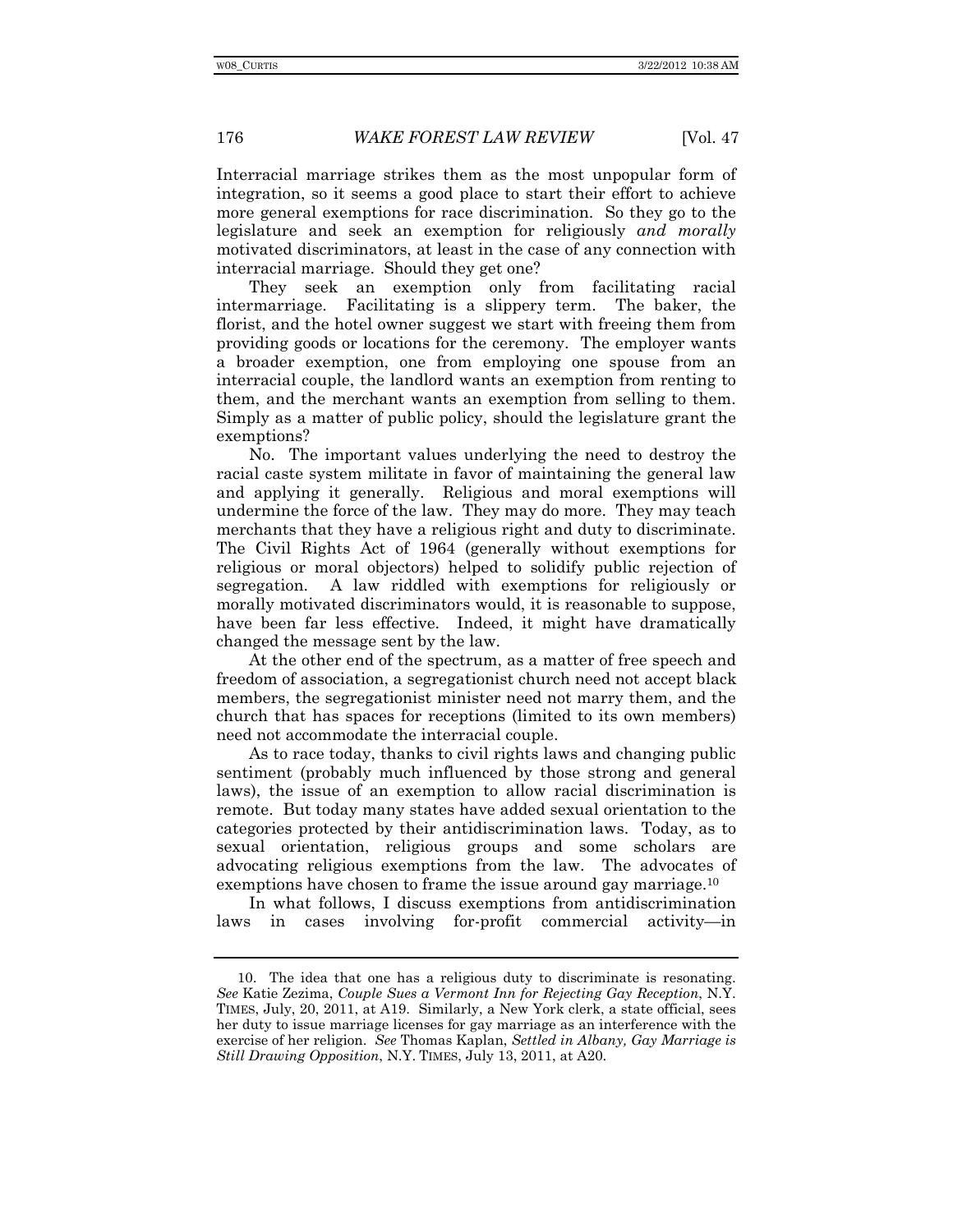employment, in housing, in providing commercial services to the public, and in public accommodations. Most of these types of discrimination were prohibited in the 1964 Civil Rights Act<sup>11</sup> and, for housing, more broadly by the 1866 Civil Rights Act, as interpreted by the Court.12 There were limits as to the size of the establishment to which the 1964 Act applied in the case of employment discrimination.<sup>13</sup> The limits were politically necessary to obtain the law, so they made pragmatic sense. Except for a limited exemption for a small owner-occupied boarding house, there were no size limits on public accommodations, and there are now none under 42 U.S.C. Section 1982 for racial discrimination in the sale or rental of housing.14 There were exemptions under the 1968 Fair Housing Act.15 Certain exemptions, such as for churches hiring ministers, are right as a matter of free speech and association principles and are widely protected by antidiscrimination laws.

Race, gender, and sexual orientation should be treated the same. So if the legislature should not give religious discriminators an exemption in the cases of race and gender, it should not give religious people (or others) who want to discriminate against gays in commercial matters an exemption either. So far the focus has been on policy, and I have only raised the issue and suggested an approach. The argument for this approach will follow. Of course, the legal story is more complicated because of the federal16 and state Religious Freedom Restoration Acts.17 But similar policy concerns apply as to the wisdom of exemptions. In any case, it is useful to think about this issue in its historical context.

 13. Title VII of the Civil Rights Act of 1964 only applied to employers who had twenty-five or more employees. § 703, 78 Stat. at 253.

14. 42 U.S.C. § 1982 (2006).

 <sup>11.</sup> Civil Rights Act of 1964, Pub. L. No. 88-352, 78 Stat. 241.

 <sup>12.</sup> Jones v. Alfred H. Mayer Co., 392 U.S. 409, 413 (1968) ("[The Civil Rights Act of 1866] bars all racial discrimination, private as well as public, in the sale or rental of property, and that . . . statute, thus construed, is a valid exercise of the power of Congress to enforce the Thirteenth Amendment.").

 <sup>15.</sup> According to the Department of Housing and Urban Development website, "[i]n some circumstances, the Act exempts owner-occupied buildings with no more than four units, single-family housing sold or rented without the use of a broker, and housing operated by organizations and private clubs that limit occupancy to members." *Fair Housing—It's Your Right*, U.S. DEP'T OF HOUS. & URBAN DEV., http://portal.hud.gov/hudportal/HUD?src=/program \_offices/fair\_housing\_equal\_opp/FHLaws/yourrights (last visited Feb. 7, 2012).

 <sup>16.</sup> Religious Freedom Restoration Act of 1993, Pub. L. No. 103-141, 107 Stat. 1488 (1993).

 <sup>17.</sup> *E.g.*, CONN. GEN. STAT. ANN. § 52-571b (West 2009). For a more detailed look at issues caused by state RFRAs, see Christopher C. Lund, *Religious Liberty After* Gonzalez: *A Look at State RFRAs*, 55 S.D. L. REV. 466 (2010).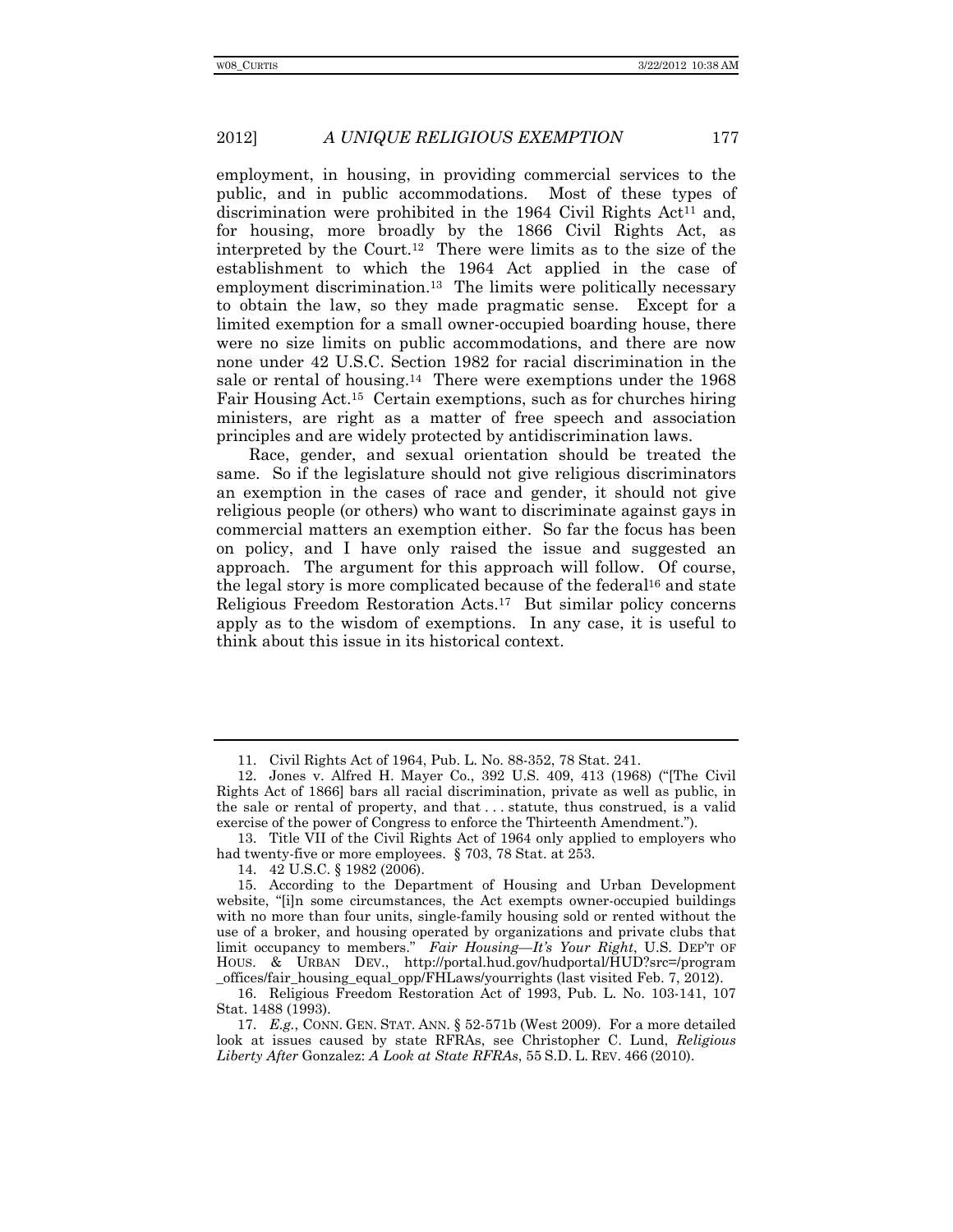#### *C. Historical Background*

The Declaration of Independence proclaimed that all men are created equal and endowed by their Creator with certain inalienable rights including life, liberty, and the pursuit of happiness.18 Most of us now understand the principle to include all people. The Preamble of the Constitution announced its purpose to be, among other things, securing "the blessings of liberty."19 Our nation's story has been a story of efforts to expand the promise of American life to more and more people, including blacks, women, people of different religious faiths, of different national origins, and now, haltingly, gays. Expansion has never been easy or linear. Often the efforts have met fierce resistance. Objections to expanding protection for civil rights of blacks and women (as well as arguments in favor of protecting these groups) were often religious and justified by citations to the Bible.20

The nation has extended liberty and equality to more and more people by constitutional amendment. The Thirteenth Amendment banned slavery.21 The Fourteenth sought to provide equal citizenship, to nationalize civil liberty, and to provide equal protection and due process for all persons.22 The Fifteenth Amendment sought, for black males, to ban race discrimination in voting.23 The Nineteenth banned discrimination in the right to vote based on sex.24 The Twenty-Fourth Amendment outlawed the poll tax for federal elections (for Congress and the President).25 Of course, efforts were made in the states as well. Court decisions sometimes also expanded liberty and equality.

We often think of the Supreme Court as the primary guardian of liberty and equality. Over the long haul, however, the Court's record on liberty and equality has been, to put it charitably, mixed.26

- 24. U.S. CONST. amend. XIX.
- 25. U.S. CONST. amend. XXIV, § 1.

 26. *E.g.*, Plessy v. Ferguson, 163 U.S. 537, 540 (1896) (upholding racial segregation in rail transportation); The Civil Rights Cases, 109 U.S. 3, 9 (1883) (ruling the Civil Rights Act of 1875 unconstitutional because Congress lacked the constitutional authority under the enforcement provisions of the Fourteenth Amendment to outlaw racial discrimination by private individuals and organizations); United States v. Harris, 106 U.S. 629, 644 (1883) (holding that

 <sup>18.</sup> THE DECLARATION OF INDEPENDENCE para. 2 (U.S. 1776).

 <sup>19.</sup> On the significance of the Preamble for constitutional analysis, see Harold Anthony Lloyd, *"Original" Means Old, "Original" Means New: An "Original" Look at What "Originalists" Do*, 67 NAT'L LAW. GUILD REV. 135, 141 (2010) (noting the framing and aspirational language of the Constitution's Preamble).

 <sup>20.</sup> *See, e.g.*, G.T. GILLESPIE, A CHRISTIAN VIEW ON SEGREGATION 8–10 (1954) (citing several passages from Genesis, along with Leviticus 19:19 and Deuteronomy 7:3, to support segregation).

 <sup>21.</sup> U.S. CONST. amend. XIII, § 1.

 <sup>22.</sup> U.S. CONST. amend. XIV, § 1.

 <sup>23.</sup> U.S. CONST. amend. XV, § 1.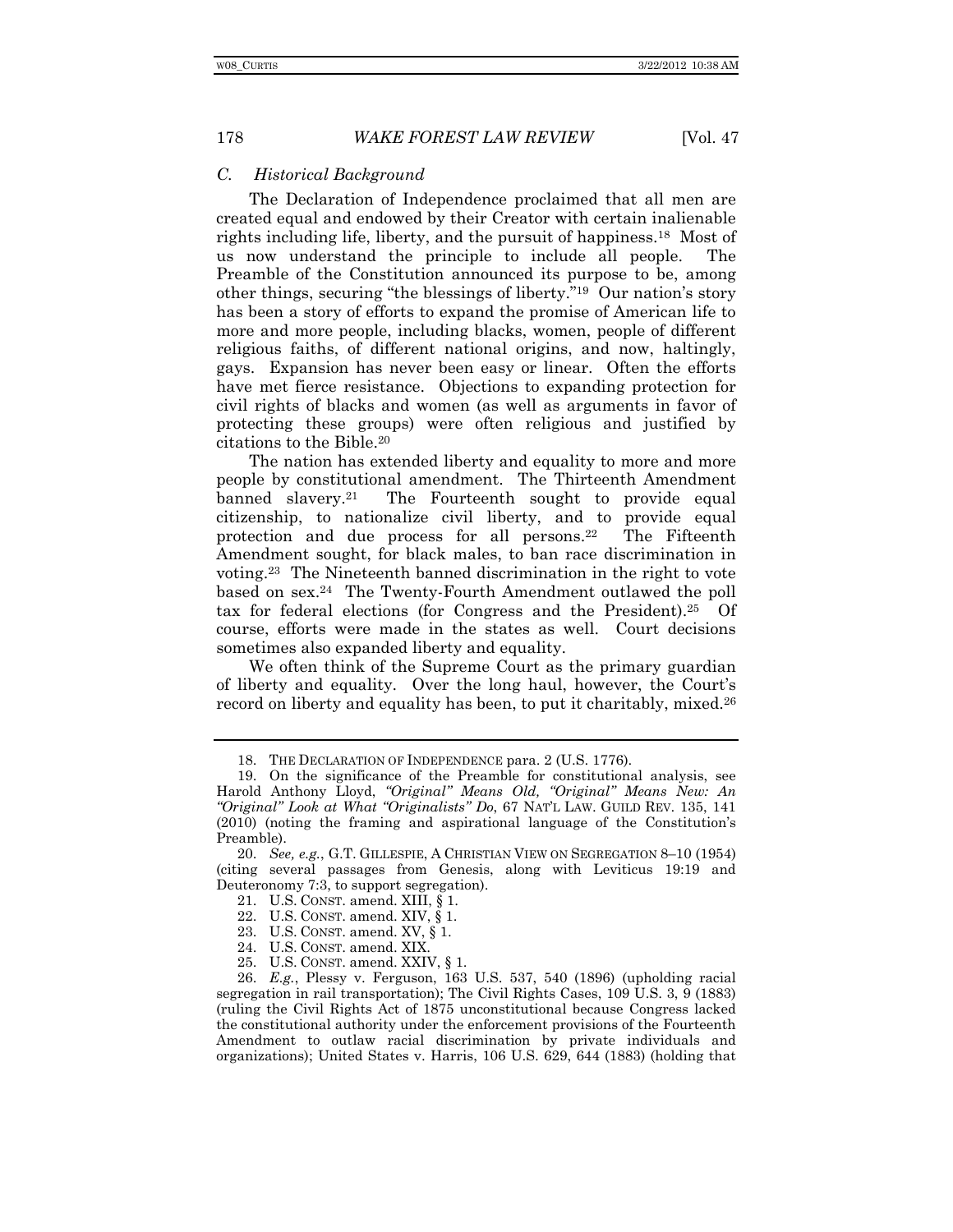The Court even struck down or eviscerated early civil rights and civil liberties legislation.27

These amendments to the Constitution sought to expand the promise of American life, and some fine judicial decisions did also. Still, constitutional amendment and judicial interpretation have been only one route. Congress and the states have passed legislation promoting liberty and equality.28 Striking gains came from progressive legislation passed in the 1960s, including the Civil Rights Act of 196429 (passed pursuant to congressional power over commerce) and the Voting Rights Act of 1965.30 The 1964 Civil Rights Act barred discrimination laws based on race, religion, and natural origin. These laws were designed to prevent, and, when that failed, to punish discrimination in access to places of public accommodation, such as hotels and restaurants, access to employment, and in 1968, access to housing.<sup>31</sup> Another antidiscrimination law was the Equal Pay Act, requiring equal pay for women and men when they do comparable work.32

The Civil Rights Acts produced immense changes. They went a long way toward obliterating a racial caste system and toward providing opportunities for women. The 1964 Civil Rights Act had no exceptions for religious (or moral) objectors, beyond protecting the right of churches to hire ministers and other officials of their

Congress's remedial power under the Fourteenth Amendment reaches only state action, not private acts by individuals seeking to lynch or maltreat prisoners in jail awaiting trial); United States v. Cruikshank, 92 U.S. 542, 548 (1876) (shrinking dramatically protection against private violence aimed at constitutional rights); Dred Scott v. Sandford, 60 U.S. 393, 404 (1857) (holding that free blacks descended from slaves were entitled to no constitutional rights and no national rights that a white man was bound to respect, and ruling the Missouri Compromise of 1820 unconstitutional because Congress did not have the power to ban slavery in the nation's territories as it had previously done going back to the founding); Prigg v. Pennsylvania, 41 U.S. 539, 608 (1842) (ruling a Pennsylvania law that gave procedural protections to suspected escaped slaves unconstitutional, as a violation of the right of slaveholders to recover their slaves immediately (with no due process delay) under Article IV and the Federal Fugitive Slave Law of 1793).

 <sup>27.</sup> *The Civil Rights Cases*, 109 U.S. at 9; *Cruikshank*, 92 U.S. at 548; *Prigg*, 41 U.S at 608.

 <sup>28.</sup> *E.g.*, Civil Rights Act of 1866, 42 U.S.C. § 1981 (2006) (declaring that people born in the United States are citizens—regardless of race, color, or previous condition of slavery or involuntary servitude—and granting such citizens full and equal enjoyment of all laws and provisions for the security of person and property as enjoyed by white citizens); Don't Ask, Don't Tell Repeal Act of 2010, Pub. L. No. 111-321, 124 Stat. 3515 (repealing Don't Ask, Don't Tell, which allowed gays to be discharged from military service if their sexual orientation was discovered).

 <sup>29.</sup> Civil Rights Act of 1964, Pub. L. No. 88-352, 78 Stat. 241.

 <sup>30. 42</sup> U.S.C. §§ 1973–1973aa-6 (2006).

 <sup>31.</sup> Civil Rights Act of 1968, Pub. L. 90-284, §§ 801–819, 82 Stat. 73, 81–89.

 <sup>32.</sup> Equal Pay Act of 1963, Pub. L. No. 88-38, 77 Stat. 56.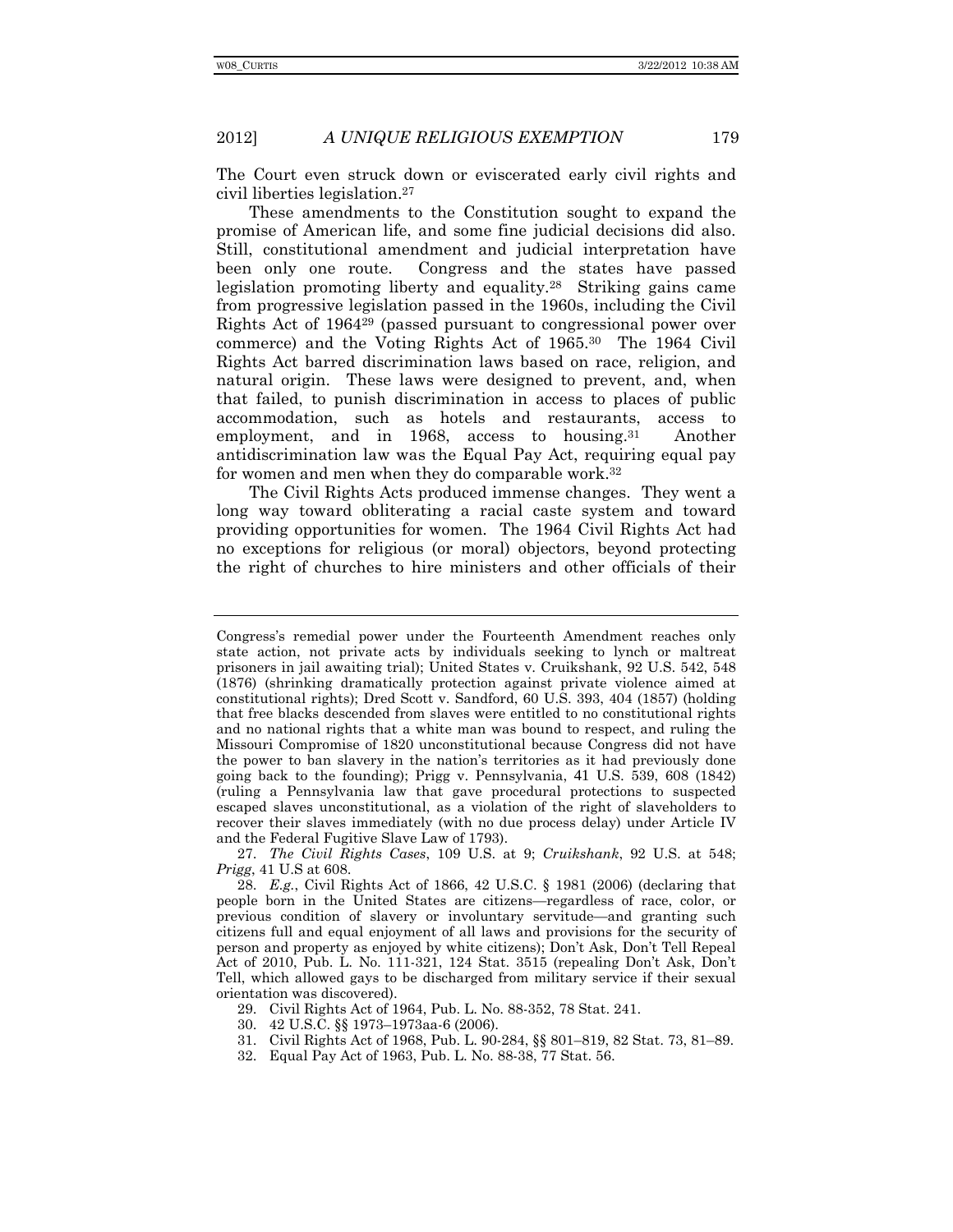faith.33 No general national laws ban discrimination in housing, employment, and public accommodations based on sexual orientation, but many states and localities have passed such laws.34

Civil rights laws have enhanced not only equality, but practical liberty as well—the liberty to buy a home or rent an apartment of your choice, to enjoy equal access to hotels, and to take advantage of many more practical liberties. But opponents argued that such laws also contracted liberty, for example the liberty of the employer or the landlord or the merchant.35 The liberty or values allegedly infringed have included economic liberty and religious liberty.

Almost every step on the road to expanded equality has met determined resistance. That was certainly true for race and gender equality. It is true in the case of sexual orientation, even for very small steps. Over twenty-five years ago, I tried to get the North Carolina legislature to reduce the "crime against nature" from a felony to a misdemeanor, in the case of consenting adults in private.36 North Carolina had even prosecuted a married couple for acts in their own bedroom.37 This small change in a more humane direction was successfully opposed by fundamentalist ministers. Even after *Lawrence v. Texas*, North Carolina still refuses to repeal its crime against nature statute (a felony) as to private, consensual, non-commercial, adult sexual conduct.38 Of course, after *Lawrence* 

 36. In the mid-1980s, as I recall, I appeared before the North Carolina House or Senate Judiciary Committee regarding N.C. Gen. Stat. § 14-177.

 <sup>33. § 702, 78</sup> Stat. at 255.

 <sup>34.</sup> *E.g.*, CAL. CIV. CODE § 51 (Deering Supp. 2011) (banning discrimination because of sexual orientation (along with race, sex, etc.) in public accommodations); CAL. GOV'T CODE § 12940 (Deering Supp. 2011) (banning discrimination because of sexual orientation (along with race, sex, etc.) in employment); CAL. GOV'T CODE § 12955 (Deering Supp. 2011) (banning discrimination because of sexual orientation (along with race, sex, etc.) in housing).

 <sup>35.</sup> *See* Juan Williams, *The 1964 Civil Rights Act—Then and Now*, HUM. RTS. MAG. (Summer 2004), http://www.americanbar.org/publications/human \_rights\_magazine\_home/human\_rights\_vol31\_2004/summer2004/irr\_hr\_summe r04\_1964cra2.html.

 <sup>37.</sup> This example is based on an interview I conducted with the married couple shortly after the events as well as a review at that time of the transcript of the preliminary hearing and other sources. *See* Michael K. Curtis & Shannon Gilreath, *Transforming Teenagers Into Oral Sex Felons: The Persistence of the Crime Against Nature After* Lawrence v. Texas, 43 WAKE FOREST L. REV. 155, 160–61 (2008).

 <sup>38.</sup> *See* N.C. GEN. STAT. § 14-177 (2009); *see also* State v. Whiteley, 616 S.E.2d 576, 580–81 (N.C. App. 2005) (upholding the "crime against nature" statute as facially constitutional, and holding that it was improper to give a jury instruction regarding whether there was consent for the sexual acts as no consent is required under the statute).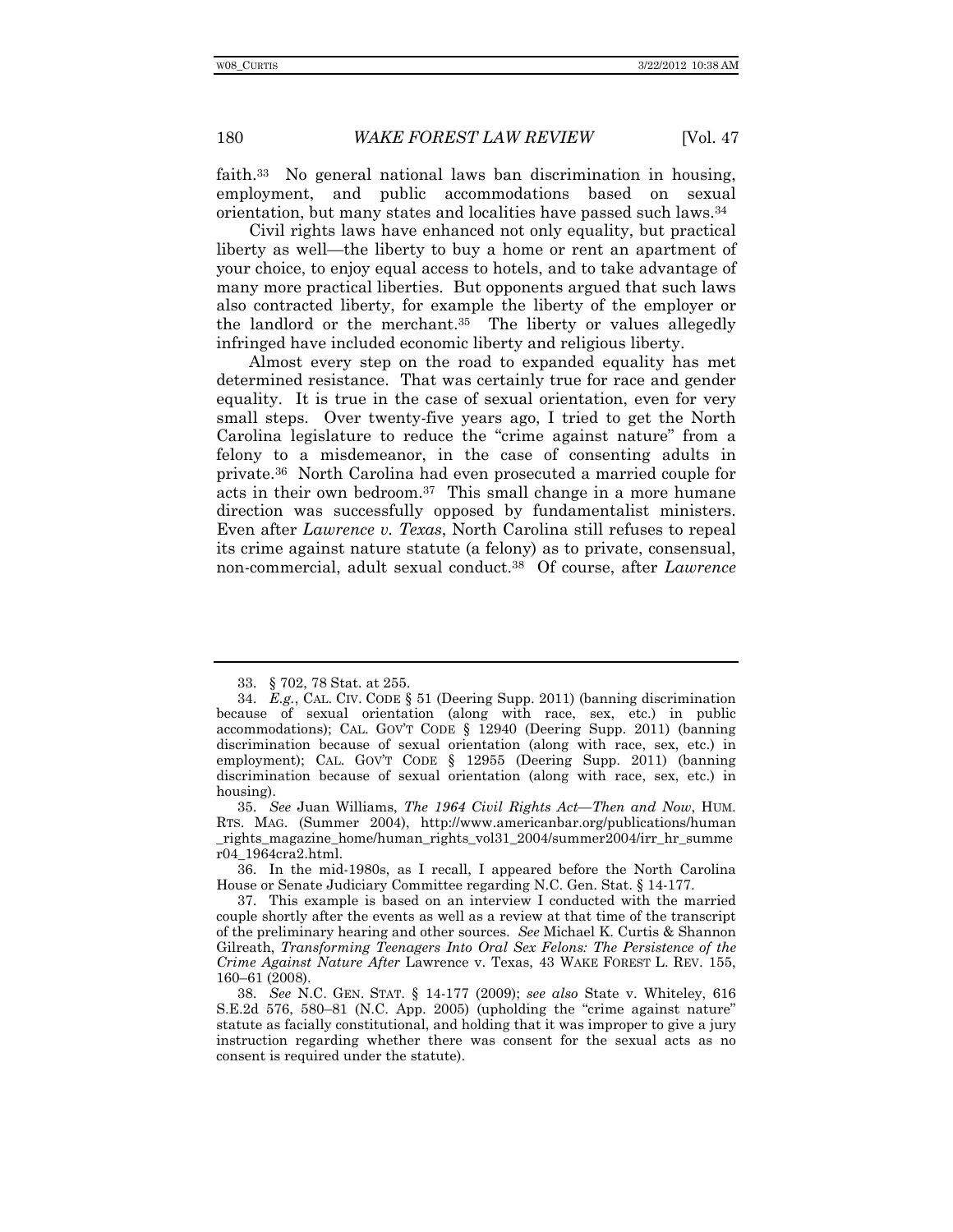*v. Texas* the statute cannot today be generally applied to consenting adults in private.39

# *D. No Constitutionally Required Exemptions Based on Religious Belief*

In *Employment Division v. Smith*,40 the Court denied Smith, a member of the Native American Church, a constitutional exemption from generally applicable laws that burdened religious conduct.41 Smith, a drug counselor, was denied unemployment benefits after he was discharged for violating an Oregon criminal law against illegal drug use.42 This was so even though the drug (peyote) was used in a sacred ceremony of his Native American religion.<sup>43</sup>

Court authority on the religious exemption issue has evolved. At first the Court denied exemptions for religiously motivated conduct that violated generally applicable laws. A Mormon polygamy case44 is one of several examples. Next, in unemployment cases and a few others, the Court sometimes required exemptions unless the state was pursuing a compelling state interest by narrowly tailored means.45 In *Smith*, the Court departed from that second line of cases. Instead of following the cases requiring exemptions, the Court returned to its original rule that denied a religious exemption from generally applicable laws that burdened religiously motivated conduct.46

 45. *E.g.*, Sherbert v. Verner, 374 U.S. 398, 401–02 (1963) (holding that denial of employment compensation based on religious belief against working on Saturdays unconstitutionally burdened the free exercise of religion); *cf*. Wisconsin v. Yoder, 406 U.S. 205, 234 (1972) (holding that there was an exemption for Amish children from having to go to school beyond the eighth grade).

 46. *E.g.*, Hamilton v. Regents of the Univ. of Cal., 293 U.S. 245, 261–63 (1934) (holding that religious objection to war did not excuse plaintiff from complying with a California requirement that male freshmen and sophomore state university students enroll in a course of military science); *Reynolds*, 98 U.S. at 162. *Compare* Minersville Sch. Dist. v. Gobitis, 310 U.S. 586, 591–92, 599–600 (1940) (holding that religious belief that saluting an earthly emblem (the U.S. flag) violated God's will was insufficient to excuse public school students from saluting the American flag and reciting the Pledge of Allegiance), *with* W. Va. State Bd. of Educ. v. Barnette, 319 U.S. 624, 642 (1943) (overturning *Gobitis*, but based on the Free Speech Clause, not the Free Exercise Clause).

 <sup>39.</sup> Teenagers are another matter. *See* Curtis & Gilreath, *supra* note 37, at 156.

 <sup>40. 494</sup> U.S. 872 (1990).

 <sup>41.</sup> *Id.* at 890.

 <sup>42.</sup> *Id.* at 874.

 <sup>43.</sup> *Id.*

 <sup>44.</sup> Reynolds v. United States, 98 U.S. 145, 162 (1879) (holding that Mormon religious belief in a duty to marry multiple wives was insufficient to void conviction under the Morrill Anti-Bigamy Act of 1862).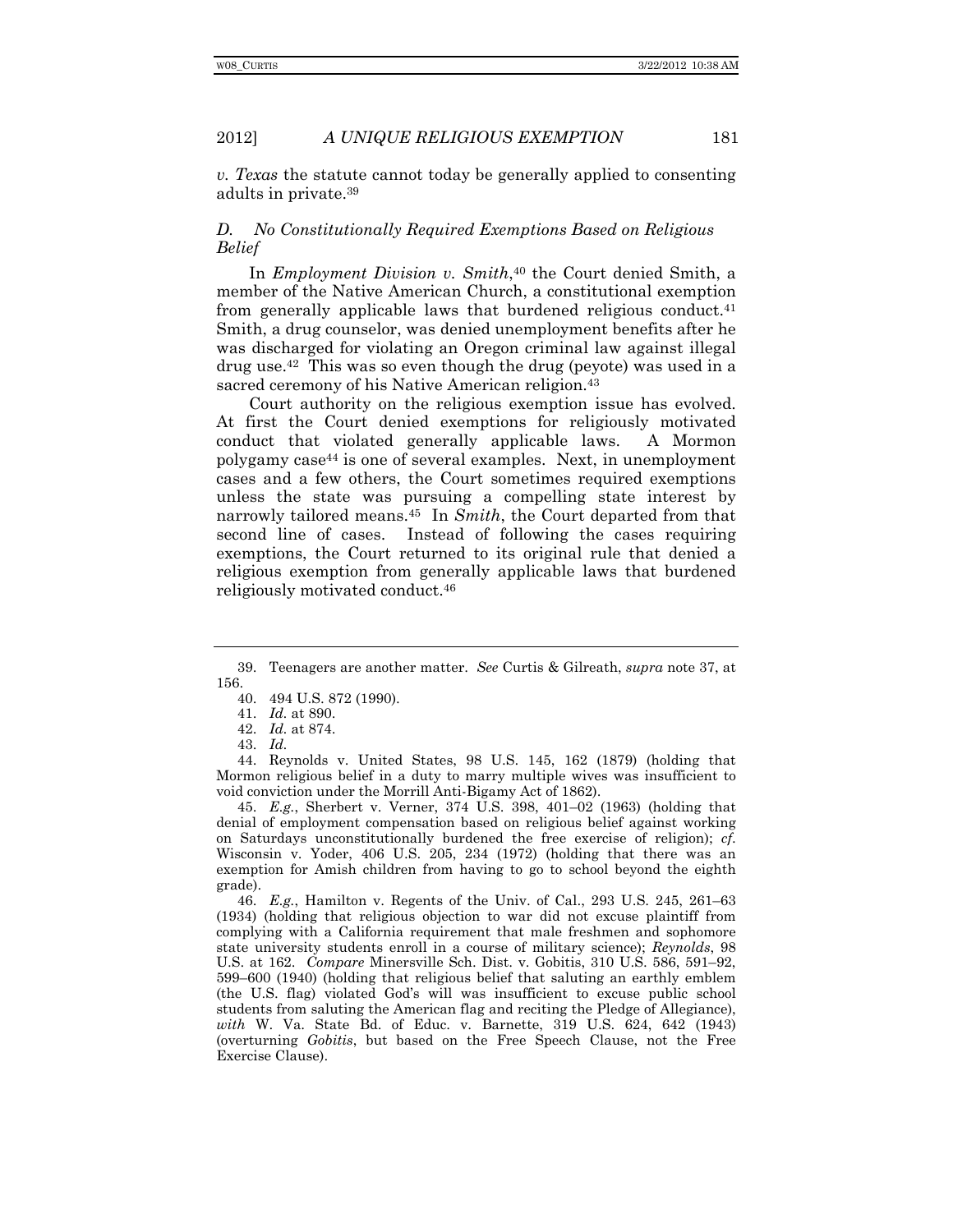After *Smith*, the constitutional case for religious exemptions from generally applicable laws is weak. Congress responded to *Smith* with the Religious Freedom Restoration Act ("RFRA" or "the Act").<sup>47</sup> Under the Act, the government (state and national) could not substantially burden the exercise of religion unless the government had a compelling interest in doing so and pursued this interest by narrowly tailored means.48 But, as applied to the states, the Court held the RFRA exceeded the power of Congress.49

So, religious groups have increasingly sought statutory exemptions from generally applicable laws that others must obey. Their success in obtaining exemptions is remarkable, indeed, stunning.50 Many states give religious commercial organizations benefits denied to secular ones—to take one example from many, exemptions from health and safety laws for religious day care centers.51 These exemptions reflect political power. If the rules are unreasonable, no one should have to obey them. If, on the other hand, they offer reasonable protections to children, religious groups should have to obey them just as secular establishments must. The issue here is different.

#### I. THE ISSUE

Assume a state law bans discrimination based on sexual orientation, as well as based on race and gender, in housing, employment, and public accommodations. If gays were discriminated against based on sexual orientation in one of these areas, in violation of the state law, should those with religious objections be exempt from civil damages or injunctions for their violation of the law? If so, when? Should the exemption be constitutionally required? Under the rule in *Employment Division v. Smith*, the answer to the constitutional question is no.

Since a federal constitutional exemption from state laws is not available (and the RFRA could not constitutionally be applied to the states), should the legislature engraft a religious or moral exemption onto its antidiscrimination statutes *solely in the case of discrimination based on sexual orientation*? Should it pass state constitutional amendments doing the same thing?

In connection with gay marriage, the Becket Fund for Religious Liberty answers this question, "Yes." The Fund's examples of conflict with sincere religious beliefs include religious objectors who

51. *Id.* 

 <sup>47.</sup> Religious Freedom Restoration Act of 1993, Pub. L. No. 103-141, §2, 107 Stat. 1488, 1488.

 <sup>48.</sup> *Id.* § 3, 107 Stat. at 1488.

 <sup>49.</sup> City of Boerne v. Flores, 521 U.S. 507, 508–09 (1997).

 <sup>50.</sup> *See* Diana B. Henriques, *Religion Trumps Regulation as Legal Exemptions Grow*, N.Y. TIMES, Oct. 8, 2006, at A1. The article shows the immense and pervasive political power of religious groups.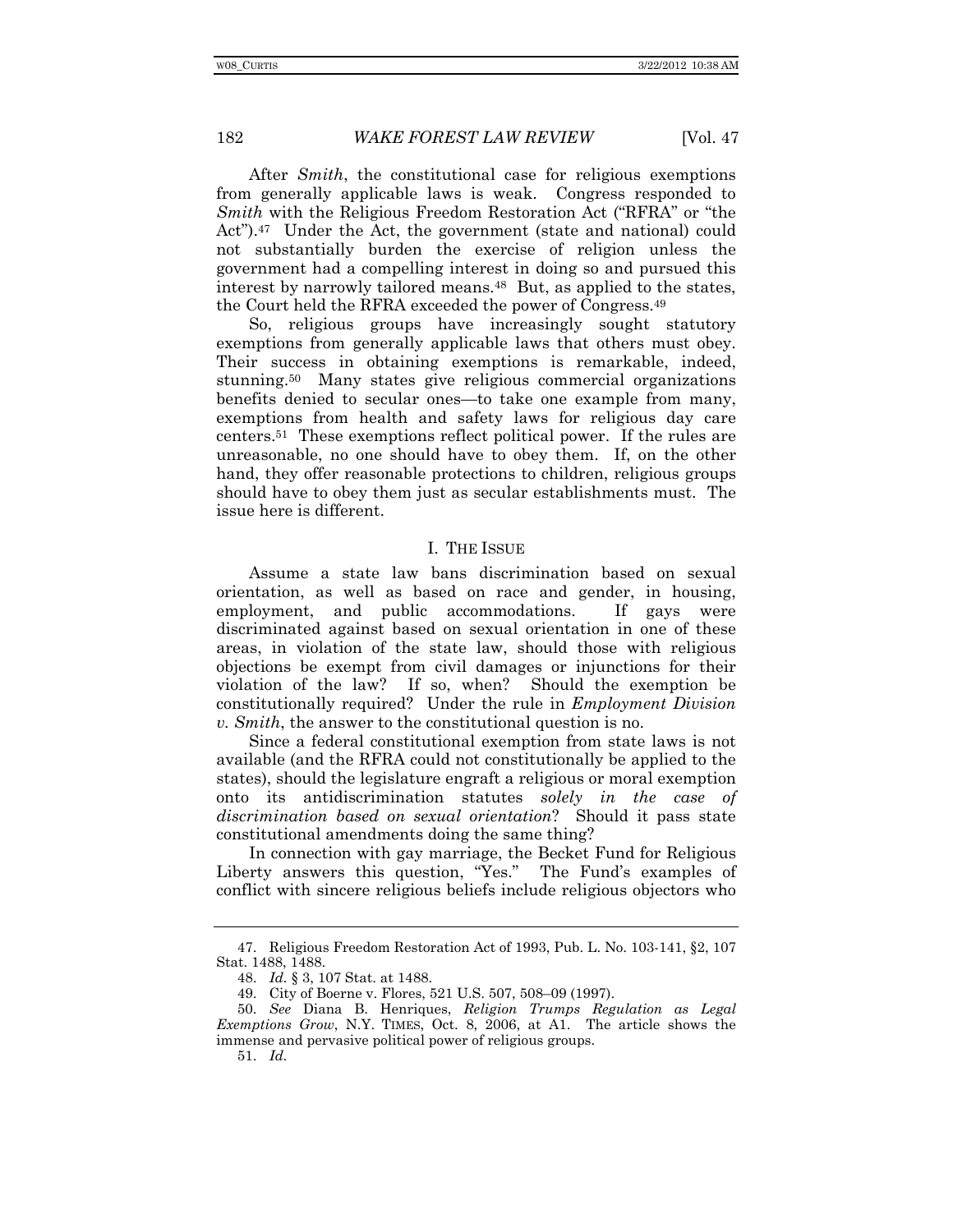decide not to hire people in same-sex marriages, who refuse to extend spousal benefits to same-sex couples, and who refuse to provide otherwise available housing to same-sex couples.52 After listing these examples, the Fund advocates legislation to provide "robust" accommodation to religious objectors to same-sex marriage.53 It also would expand the exemption to other "conscientious" objectors.<sup>54</sup> Since the Fund also lists gay couples,<sup>55</sup> it seems its plan may end up going beyond gay marriage. As a matter of logic it is hard to see why it should stop at married gays and not include gays living with their partners and single gays.

Assuming the state has a general antidiscrimination law and the legislature passes a religious or moral exemption only in cases of sexual orientation, what should be the dimensions of the claimed religiously or morally justified right to discriminate against gays? Should the right to discriminate be limited only to immediately facilitating the gay marriage itself—baking the wedding cake, providing the flowers, supplying the hotel for the receptions, and so on? Should it, as the Fund apparently advocates, include the right to discriminate against married gays after the marriage? Should it, as the Fund advocates, cover housing, employment, and spousal benefits such as health insurance? What about gays living with partners and unmarried gays?

If the Fund is correct about exemptions for discrimination against married and marrying gays, and if the right to discriminate expands to cover unmarried as well as married gays (why not, by this logic?), should the state or Congress also, as a matter of sound policy, provide religious or moral exemptions in cases of racial, religious, and gender discrimination? Here we look at legislative policy decisions in commercial transactions, not at what the Constitution requires or provides.

If discrimination based on sexual orientation is closely analogous to discrimination based on race and gender, the policy answer to the questions should be the same: exemptions should be allowed to religious discriminators in race, gender, and sexual orientation cases or exemptions should be denied to religious discriminators in each case. Should religiously motivated objectors to laws banning race (and gender) discrimination in employment and discrimination in public accommodations, for example, have been exempt from the strictures of the laws? As a matter of public policy, should the 1964 Civil Rights Act—which banned discrimination based on race, religion, national origin, or sex in employment—have allowed religiously motivated objectors to

 <sup>52.</sup> BECKET FUND, *supra* note 1, at 2.

 <sup>53.</sup> *Id.*

 <sup>54.</sup> *Id.*

 <sup>55.</sup> *Id.*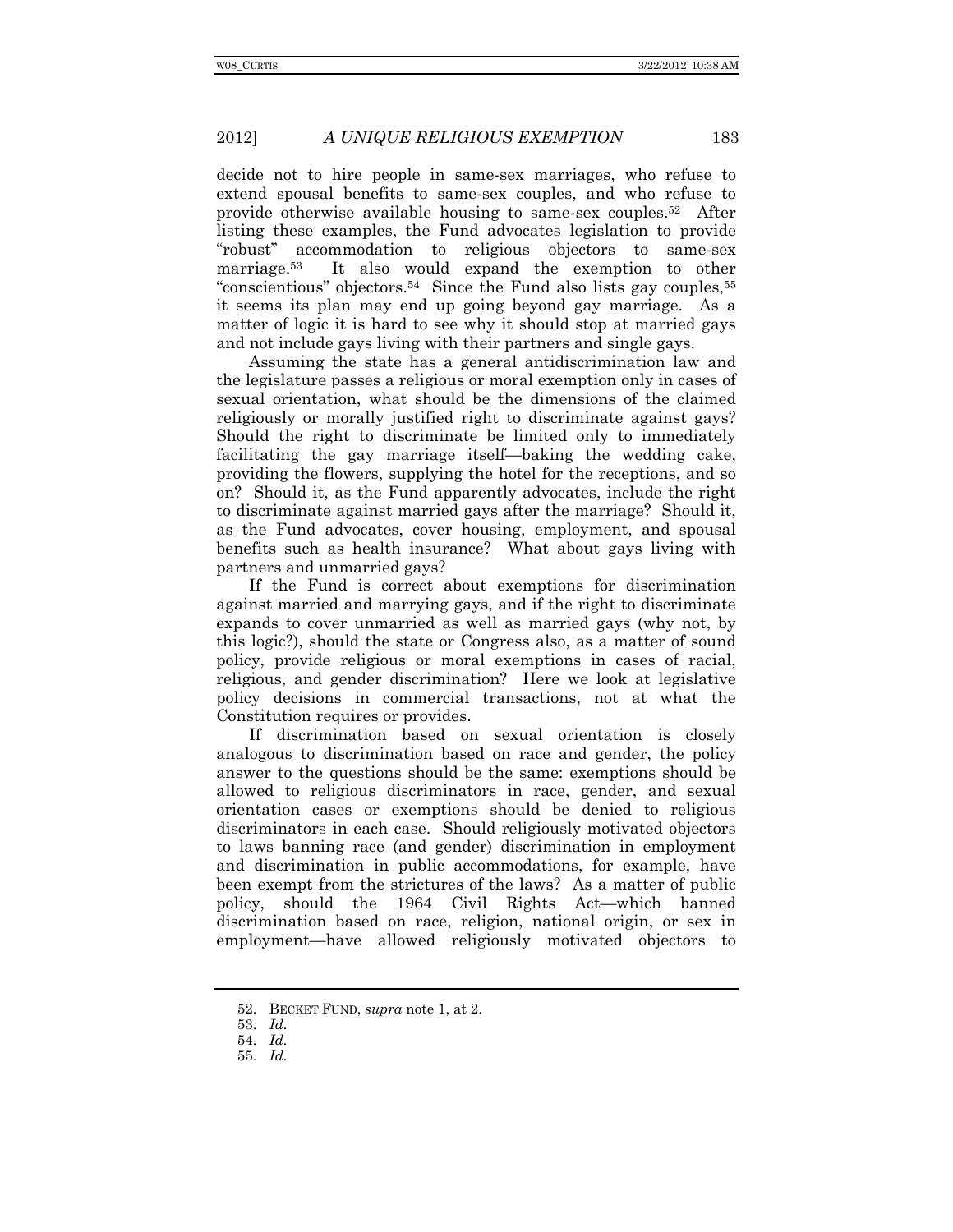discriminate against blacks or women or Buddhists? Should those with religious or moral motivations have been exempt from the ban on discrimination in public accommodations under the 1964 Civil Rights Act?

At the moment, those who advocate exemptions focus on gay marriage. Should religious objectors to interracial marriage now be allowed to (and, after *Loving v. Virginia*, should they in the past have been allowed to) discriminate against interracial couples in employment, housing, spousal benefits, and the rest? If not, why is gay marriage unique? More broadly, why is discrimination against gays unique?

Since I think discrimination based on sexual orientation is closely analogous to racial and gender discrimination, I turn next to that question.

#### II. THE ANALOGY TO RACE AND GENDER

#### *A. Why Race and Gender Are Analogous*

Both race and gender are genetic. For blacks the slavery experience and its aftermath were particularly awful.<sup>56</sup> For a long time, both blacks and women lacked political power. In the South particularly, it was for many years dangerous for blacks to exercise political rights or advocate against the racial caste system. Both blacks and women suffered from denial of the right to vote and from denial of civil rights.

Discrimination based on sexual orientation is closely analogous to racial and gender discrimination. Sexual orientation seems to be significantly affected by biological and genetic factors.57 At any rate,

 <sup>56.</sup> *E.g.*, DOUGLAS A. BLACKMON, SLAVERY BY ANOTHER NAME: THE RE-ENSLAVEMENT OF BLACK AMERICANS FROM THE CIVIL WAR TO WORLD WAR II (2008); VERNON L. WHARTON, THE NEGRO IN MISSISSIPPI 1865–1890 (1984).

 <sup>57.</sup> At present, the evidence is suggestive. *E.g.*, William J. Jenkins, *Can Anyone Tell Me Why I'm Gay? What Research Suggests Regarding the Origins of Sexual Orientation*, 12 N. AM. J. OF PSYCH. 279 (2010) [hereinafter Jenkins, *Can Anyone Tell*] (surveying the somewhat mixed literature). *See generally* Dean H. Hamer et al., *A Linkage Between DNA Markers on the X Chromosome*  and Male Sexual Orientation, 261 Sci. 321 (1993), *available* http://postcog.ucd.ie/files/2881563.pdf (indicating a link between genetic markers and sexual orientation in homosexual men); Simon LeVay, *A Difference in Hypothalamic Structure Between Heterosexual and Homosexual Men*, 253 SCI. 1034 (1991), *available at* http://www.sciencemag.org/content/253/5023/1034 .full.pdf (describing a difference in the size of a hypothalamic region between heterosexual and homosexual men); Simon LeVay & Dean H. Hamer, *Evidence for a Biological Influence in Male Homosexuality*, 270 SCI. AM., May 1994, at 44, *available at* http://www.trinity.edu/tmurphy/trinity/3420\_files/Levay%20and %20Hammer\_1994.pdf; Nicholas D. Kristof, *Gay at Birth?*, N.Y. TIMES, Oct. 25, 2003, at A19; Michael Swift, *Homosexuality Tied to Heritage, Researchers Say*, TULSA WORLD (Dec. 1, 2008), http://www.tulsaworld.com/news/article.aspx ?subjectid=298&articleid=20081201\_298\_0\_SANJOS796430&allcom=1. The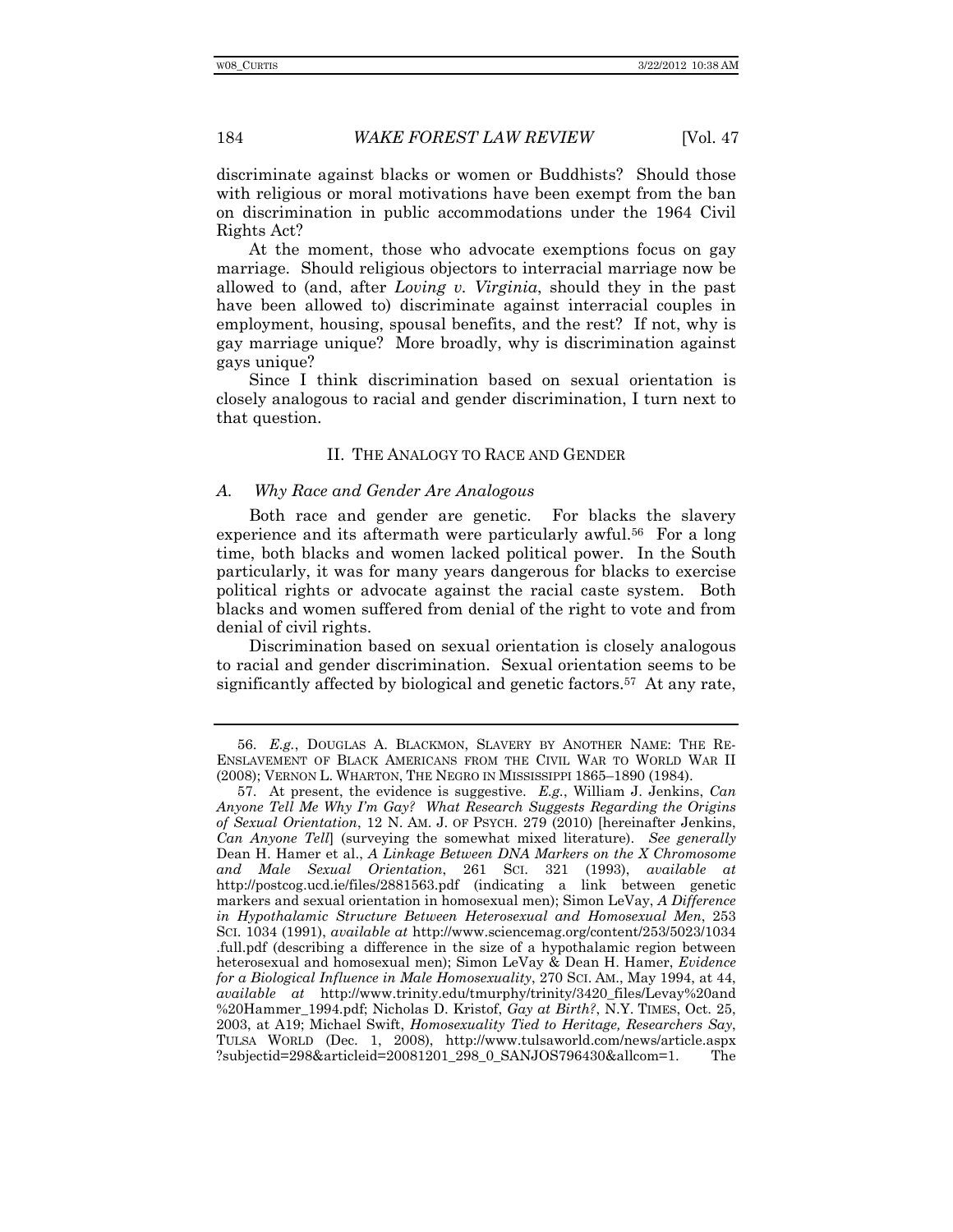it is a basic part of who a person is. There has been a long history of persecution and discrimination against gays for their sex lives, including first execution and later long prison sentences.58 Gays have been subjected to private violence and are more likely to attempt suicide.59 Because of intense prejudice, they have been victims of employment discrimination—even, until recently, by the United States government.<sup>60</sup> Because of pervasive prejudice, gays were afraid to publicly acknowledge their orientation. For many that remains true today. As a result, for many years, gays could not effectively raise their concerns in the political process for fear of retaliation and persecution.

So, as a matter of public policy, legislation protecting people against discrimination based on sexual orientation—for example, in housing, employment, and public accommodations—*generally* should be treated as race and gender discrimination are treated. Whatever one thinks about the role of the courts on constitutional issues, the principle here is directed at legislation and attempted constitutional amendments providing a religious defense for violating antidiscrimination laws that protect gays. Of course, laws banning discrimination based on sexual orientation protect everyone else too, since all people have sexual orientations.

The analogy to race or gender (as with all analogies) is not perfect. Awful and pervasive race discrimination in housing,

 59. *E.g.*, Jenkins, *Can Anyone Tell*, *supra* note 57, at 289–90 (noting that 6000 hate crimes motivated by sexual orientation were reported between 2005 and 2008, along with a higher rate of attempted suicide among homosexual individuals). Editorial, *The Lesson of Matthew Shepard*, N.Y. TIMES, Oct. 17, 1998, at A14 (describing the brutal murder of twenty-one-year-old Matthew Shepard, killed for being gay and also noting that according to the "Southern Poverty Law Center, after studying F.B.I. statistics, . . . gay men and lesbians are six times as likely to be physically attacked as Jews or Hispanics in America, and twice as likely as African-Americans").

 60. *See, e.g.*, DAVID K. JOHNSON, THE LAVENDER SCARE: THE COLD WAR PERSECUTION OF GAYS AND LESBIANS IN THE FEDERAL GOVERNMENT 123–24 (2004) (describing the use of Eisenhower's Executive Order 10450 to select gays and lesbians, amongst others, to fire because they were not considered suitable for government work).

matter is clearer for fruit flies. A single gene in the fruit fly is sufficient to determine all aspects of the flies' sexual orientation and behavior. *See* Elisabeth Rosenthal, *For Fruit Flies, Gene Shift Tilts Sex Orientation*, N.Y. TIMES, June 3, 2005, at A1.

 <sup>58.</sup> For example, "The Crime Against Nature" was originally punished in Ecclesiastical Courts. The Buggery Act of 1533, 25 Hen. VIII c. 6 made buggery (anal intercourse) punishable by hanging. North Carolina, like many states, punishes both oral sex and anal sex. The statute is facially gender neutral. In North Carolina, in 1837, the "crime against nature" was codified in its present form. Until 1868, the penalty was death. In 1868, the penalty was reduced to imprisonment for a term between five and sixty years. The punishment has been reduced over the years, but the crime remains a felony. *In re* R.L.C., 635 S.E.2d 1, 2 (N.C. App. 2006), *aff'd*., 643 S.E.2d 920 (N.C. 2007).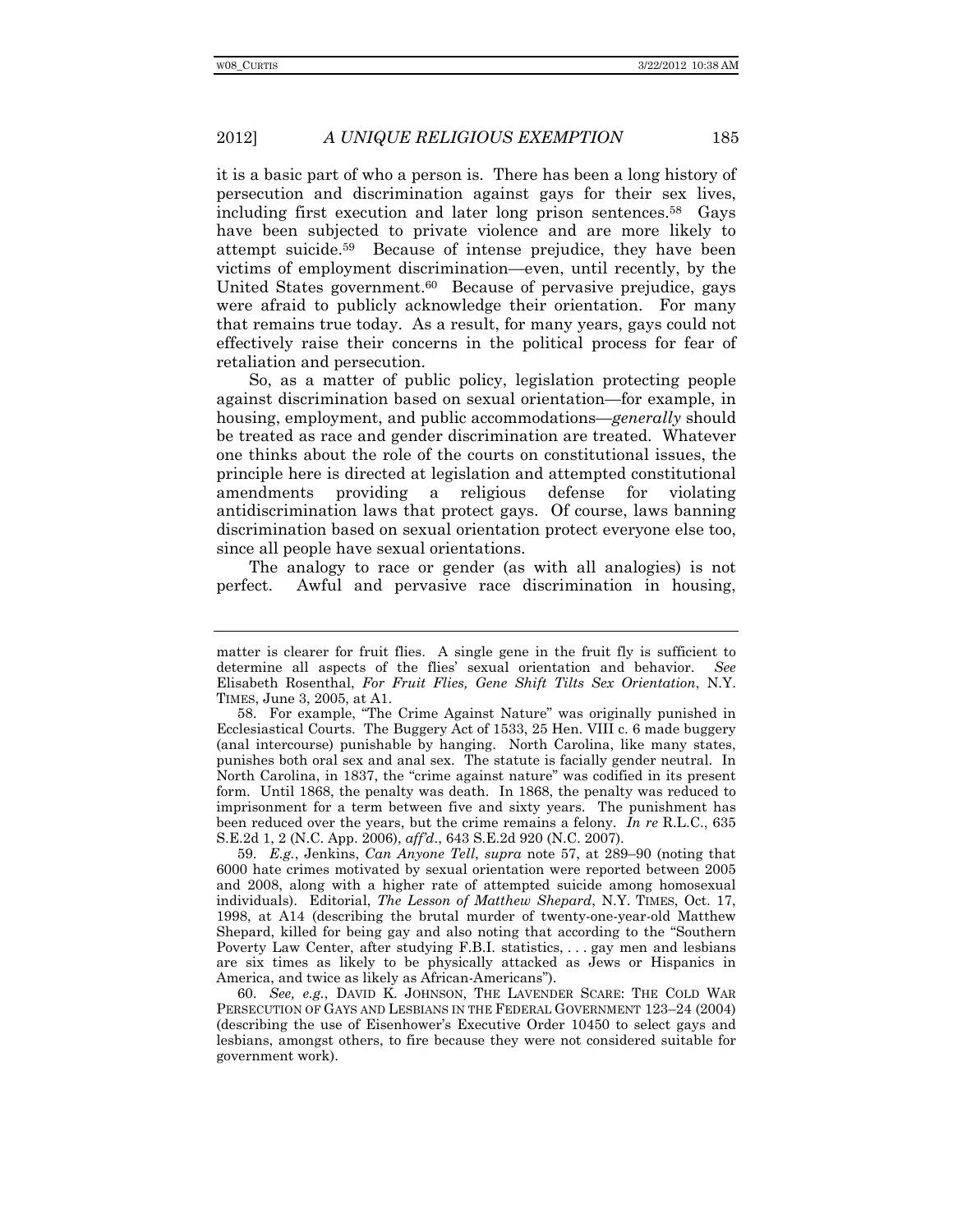employment, and public accommodations reached far more black people because they were easily identifiable. Typically, one can tell by visual inspection that a person is an American of African  $descent<sup>61</sup>$  or is a woman. That is not generally so for gays. So unless discovered, gays could often escape discrimination and persecution. They could not, however, escape the fear of discovery, discrimination, and persecution, or the chilling effect that fear had. And, except by hiding their identity (for example, by refraining from doing things in public that heterosexuals do, such as holding hands), they could not escape discrimination and persecution.

Fear of discrimination and persecution had a silencing effect for many years. Fear imposed political as well as personal costs. One cost for many years had (and to some extent has) been an inability to advocate for gay rights in the political process.62 In addition, the personal dilemma of hiding a central part of a person's identity and the fear of confronting prejudice and discrimination impose great emotional costs. As with race and gender, the greatest harm may be to the human spirit, the harm inflicted when gays internalize the message sent by hostility and discrimination. The suicide rate among gay youth is one of many indicators.63 There were, and are, psychological costs to racial and gender discrimination too.

Of course, once it becomes acceptable, and indeed a religious duty, to discriminate against gay people, the religious discriminators face a serious problem. They have a duty to discriminate, or (as supporters of a right to discriminate frame it), to at least not facilitate the gay lifestyle. But many closeted gays and even out gays might slip through the net due to the lack of an effective detection device. There is no easy solution to this problem, but there is one solution, imperfect though it is. The religious discriminator can post a sign and put a notice on his or her website. "We do not serve gays." "No gays need apply." "We do not rent to gays." There is, of course, historical precedent for this approach: "No Irish Need Apply"; "Whites Only."64 Once one frames discrimination against gays as the exercise of religion and as a religious duty, of course the religiously motivated discriminator must do what he can.

 <sup>61.</sup> It is curious. Why don't we call President Obama an Irish American?

 <sup>62.</sup> JOHNSON, *supra* note 60, at 152.

 <sup>63.</sup> *See* SUICIDE RISK AND PREVENTION FOR LESBIAN, GAY, BISEXUAL, AND TRANSGENDER YOUTH, SUICIDE PREVENTION RES. CTR. 18 [hereinafter SUICIDE RISK], *available at* http://www.sprc.org/library/SPRC\_LGBT\_Youth.pdf (noting that gay and lesbian individuals aged fifteen to twenty-four are nearly one and a half to three times more likely to have reported suicidal ideation than similarly aged heterosexuals, and are nearly one and a half to seven times more likely than their heterosexual counterparts to have reported attempting suicide).

 <sup>64.</sup> *See* Hadley P. Arkes, *The Role of Government in Shaping Culture*, 102 NW. U. L. REV. 499, 501 (2008).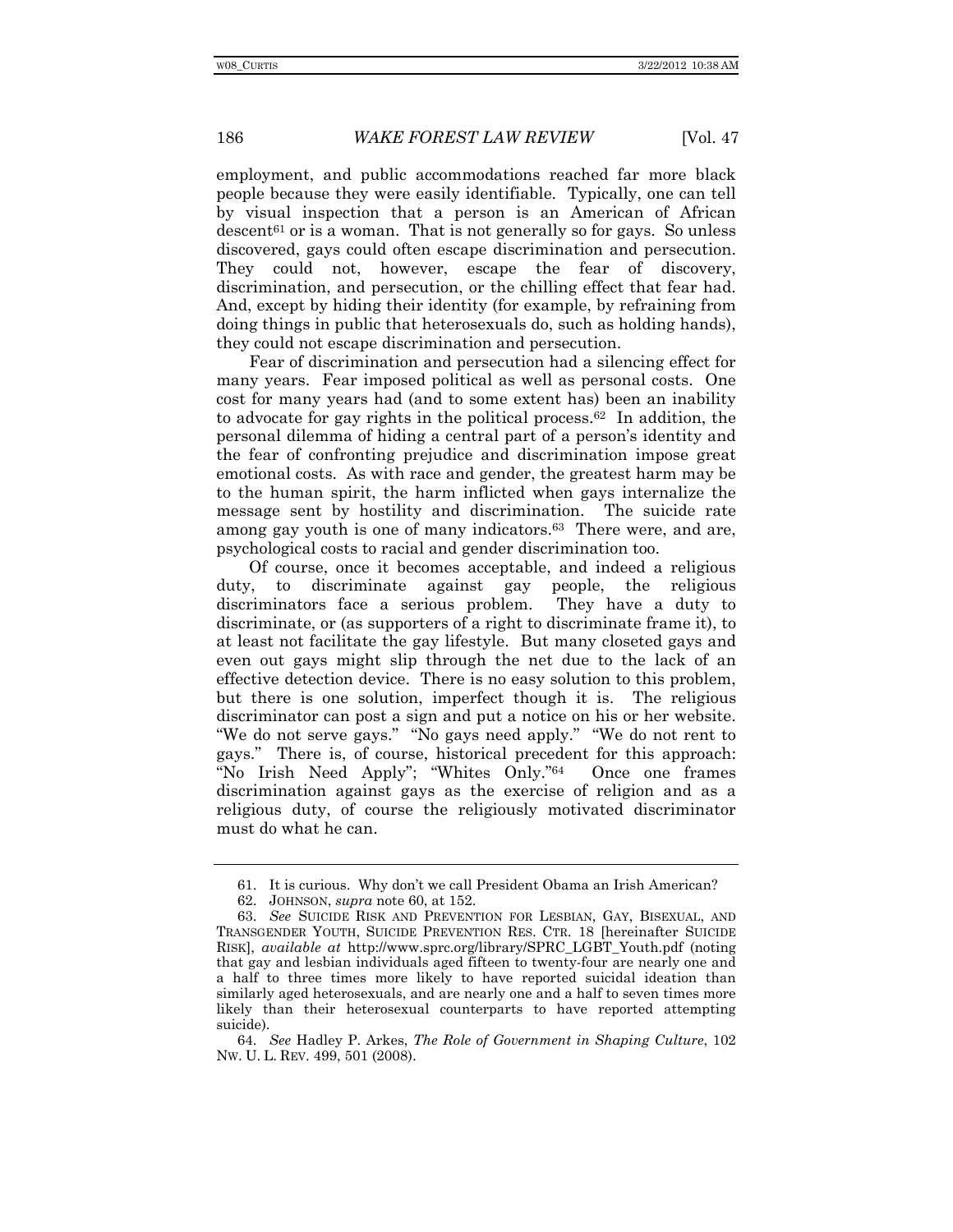#### *B. The Attempt to Distinguish Race and Gender from Sexual Orientation Based on a Unique Religious Basis with Reference to Homosexuality*

One might seek to distinguish discrimination based on race (or gender) and discrimination based on sexual orientation on the ground that discrimination based on sexual orientation is sometimes based on sincere religious conviction while presumably that would not be the case for racial discrimination or gender discrimination. Professor Robin Wilson makes this argument in connection with public accommodations and gay marriage: "The religious and moral convictions that motivate objectors to refuse to facilitate same-sex marriage simply cannot be marshaled to justify racial discrimination."65 An examination of American history shows the proposed distinction is baseless. Slavery,<sup>66</sup> racial discrimination and segregation,<sup>67</sup> and opposition to women's rights<sup>68</sup> were all supported by strong religious arguments bolstered by citations to the Bible.<sup>69</sup>

 67. *E.g.*, Jane Dailey, *Sex, Segregation, and the Sacred after* Brown, 91 J. AM. HIST. 119, 121 (2004).

 68. *See, e.g.*, Evelyn A. Kirkley, *"This Work is God's Cause": Religion in the Southern Woman Suffrage Movement, 1880–1920*, 59 CHURCH HIST. 507, 508– 09, 511–12, 522 (1990); Angela L. Padilla & Jennifer J. Winrich, *Christianity, Feminism, and the Law*, 1 COLUM. J. GENDER & L. 67, 69, 73–78 (1991).

 69. *See* 1 *Corinthians* 11:8–9 (Revised Standard Version) ("For man was not made from woman, but woman from man. Neither was man created for woman, but woman for man."); *Deuteronomy* 7:3 (Revised Standard Version) (discussing the rules against the Israelites intermarrying with peoples from other nations to support a complete prohibition on intermarriage between races); *Genesis* 3:16 (Revised Standard Version) ("To the woman he said, 'I will greatly multiply your pain in childbearing; in pain you shall bring forth children, yet your desire shall be for your husband, and he shall rule over you.'"); *Leviticus* 19:19 (Revised Standard Version) (discussing the rules against the mixing of things like cattle and fabrics to infer the mixing of races to be offensive to God); *Leviticus* 25:44 (Revised Standard Version) ("As for your male and female slaves whom you may have: you may buy male and female slaves from among the nations that are round about you."); 1 *Peter* 2:18 (Revised Standard Version) ("Servants, be submissive to your masters with all respect, not only to the kind and gentle but also to the overbearing."); 1 *Timothy* 2:11–12 (Revised Standard Version) ("Let a woman learn in silence with all submissiveness. I permit no woman to teach or to have authority over men; she is to keep silent."). *But see Matthew* 7:12 (Revised Standard Version) ("So whatever you wish that men would do to you, do so to them; for this is the law and the prophets."). *See generally* JACK ROGERS, JESUS, THE BIBLE, AND

 <sup>65.</sup> Robin Fretwell Wilson, *Matters of Conscience: Lessons for Same-Sex Marriage from the Healthcare Context*, *in* SAME-SEX MARRIAGE AND RELIGIOUS LIBERTY: EMERGING CONFLICTS 77, 101 (Douglas Laycock et al. eds., 2008).

 <sup>66.</sup> *E.g.*, PAUL FINKELMAN, DEFENDING SLAVERY: PROSLAVERY THOUGHT IN THE OLD SOUTH: A BRIEF HISTORY WITH DOCUMENTS 31–32 (2003) (discussing the religious defense of slavery with biblical references); *id.* at 108 (discussing *De Bow's Review* from 1850, an antebellum summary of the Bible argument for slavery); *id.* at 123 (quoting THORNTON STRINGFELLOW, COTTON IS KING, AND PRO-SLAVERY ARGUMENTS (1860)).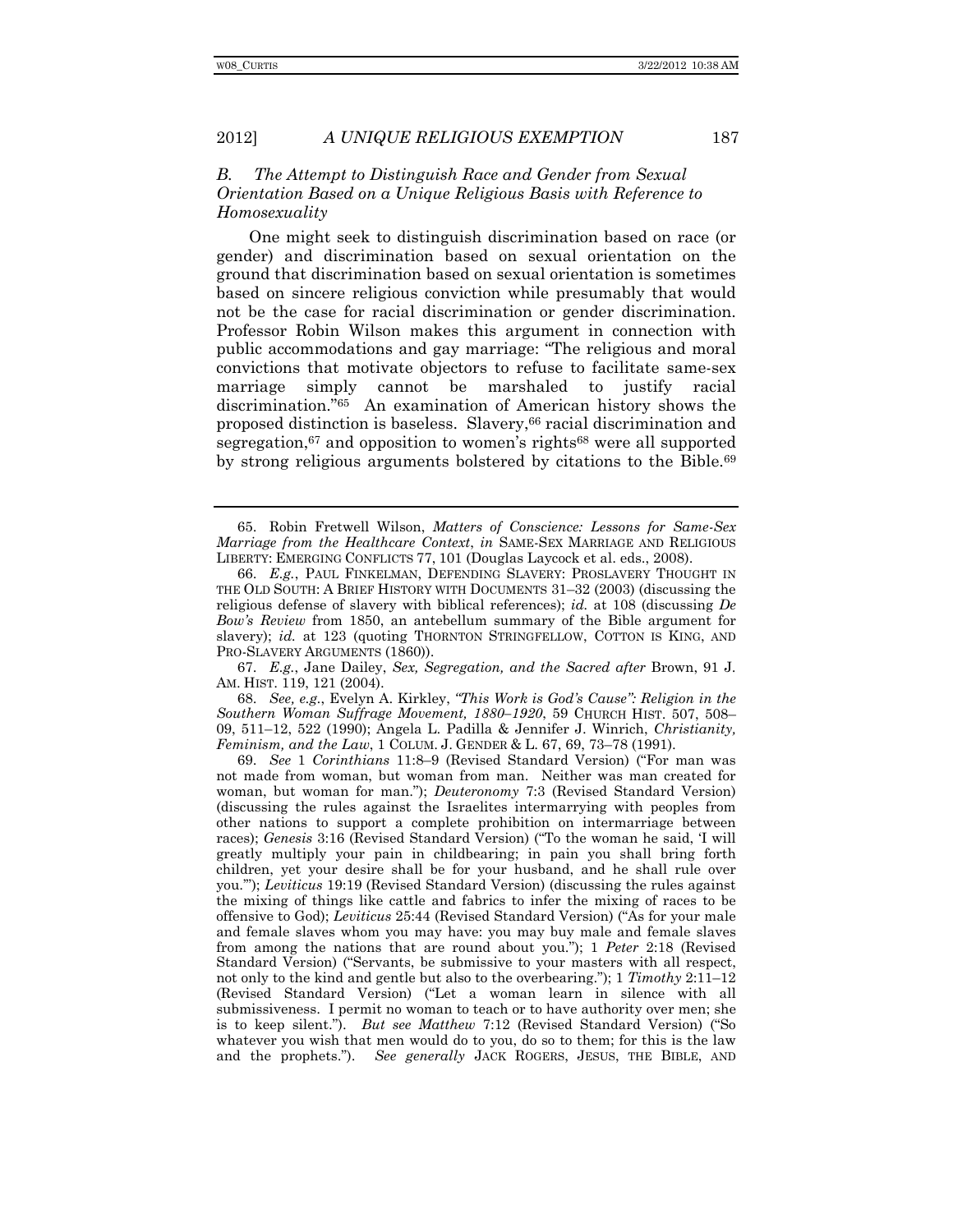As scholarly work has shown, these religious views were deeply held by many people.70 That Professor Wilson finds it impossible to marshal religious arguments for segregation is, to a great degree, a tribute to the success of the Civil Rights Movement and civil rights laws, generally without exemptions for religious objectors.

Not only could religious arguments for segregation be marshaled, they *were* marshaled. For example, Senator Robert Byrd of West Virginia cited the Bible in opposition to the Civil Rights Act of 1964.71 Reverend Jerry Falwell attributed the *Brown v. Board of Education* desegregation decision to Chief Justice Warren's failure to know and follow God's word; Falwell also preached against racial intermarriage.72 Falwell and Byrd were not alone.

 71. Senator Byrd cited *Genesis* 9:18–27, *Genesis* 1:21–25, *Leviticus* 19:19, and *Matthew* 20:1–15. 110 CONG. REC. 13, 206–08 (1964); *see also* Shannon Gilreath, *Not a Moral Issue: Same-Sex Marriage and Religious Liberty*, 2010 U. ILL. L. REV. 205, 210 (2010) (book review). For other religious justifications for segregation or discrimination, see MICHAEL J. KLARMAN, FROM JIM CROW TO CIVIL RIGHTS: THE SUPREME COURT AND THE STRUGGLE FOR RACIAL EQUALITY 44 (2004) (quoting Allen D. Candler, Governor of Georgia, opposing equal education in 1901: "God made them negroes and we cannot by education make them white folks."); *id.* at 355 (quoting South Carolina Judge George Bell Timmerman opposing the *Brown* decision and announcing that whites retained the right to racial integrity "with which God Almighty has endowed them"); *id.* at 401 (quoting Ross Barnett: "the good Lord was the original segregationist"); *id.* at 426 (quoting a Dallas minister denouncing school integration as the "work of Satan"); and *id.* at 256 (quoting a concurring opinion by Florida Supreme Court Justice Glenn Terrell criticizing *Brown* and observing that segregation was the rule of the animal kingdom and God's will).

 72. *See* Max Blumenthal, *Agent of Intolerance*, NATION (May 16, 2007), *available at* http://www.thenation.com/article/agent-intolerance.

HOMOSEXUALITY 17–34 (2009) (discussing the use of the Bible to justify slavery, segregation, and subordination of women). Under this approach, Rogers explains, "the particulars of Scripture take precedence over general principles . . . . Thus the presence or absence of particular verses took precedence over general principles, including the Gospel of Christ." *Id.* at 21.

 <sup>70.</sup> *See* FINKELMAN, *supra* note 66, at 31–32; Dailey, *supra* note 67, at 121– 26. For a book-length discussion, see FAY BOTHAM, ALMIGHTY GOD CREATED THE RACES: CHRISTIANITY, INTERRACIAL MARRIAGE, & AMERICAN LAW 5 (2009) [hereinafter GOD CREATED]; *id.* at 8; *id*. at 93–98 (citing biblical passages); *id*. at 98–178 (discussing religious justifications for segregation in the United States). The author notes that "[b]y the turn of the twentieth century, the theology of separate races had gained wide currency among white southern Protestants as the religious justification for Jim Crow policies and interracial marriage." *Id.* at 104. She cites examples of Southern ministers espousing the divine ordinance of segregation and no race mixing in 1948, 1954 and 1956, and examples of similar views by ex-President Truman (comparatively, a racial progressive) in 1963, and by a Republican state representative from South Carolina in 1998. *Id.* at 108–10. In 1958, American Catholic Bishops rejected religious interpretations that justified segregation. *Id.* at 119. Botham suggests that the Catholic Church was more inclined to reject racist theology. *Cf. id.* at 118. Not until the 1960s, however, did the Bishops openly support interracial marriage. *Id.* at 120.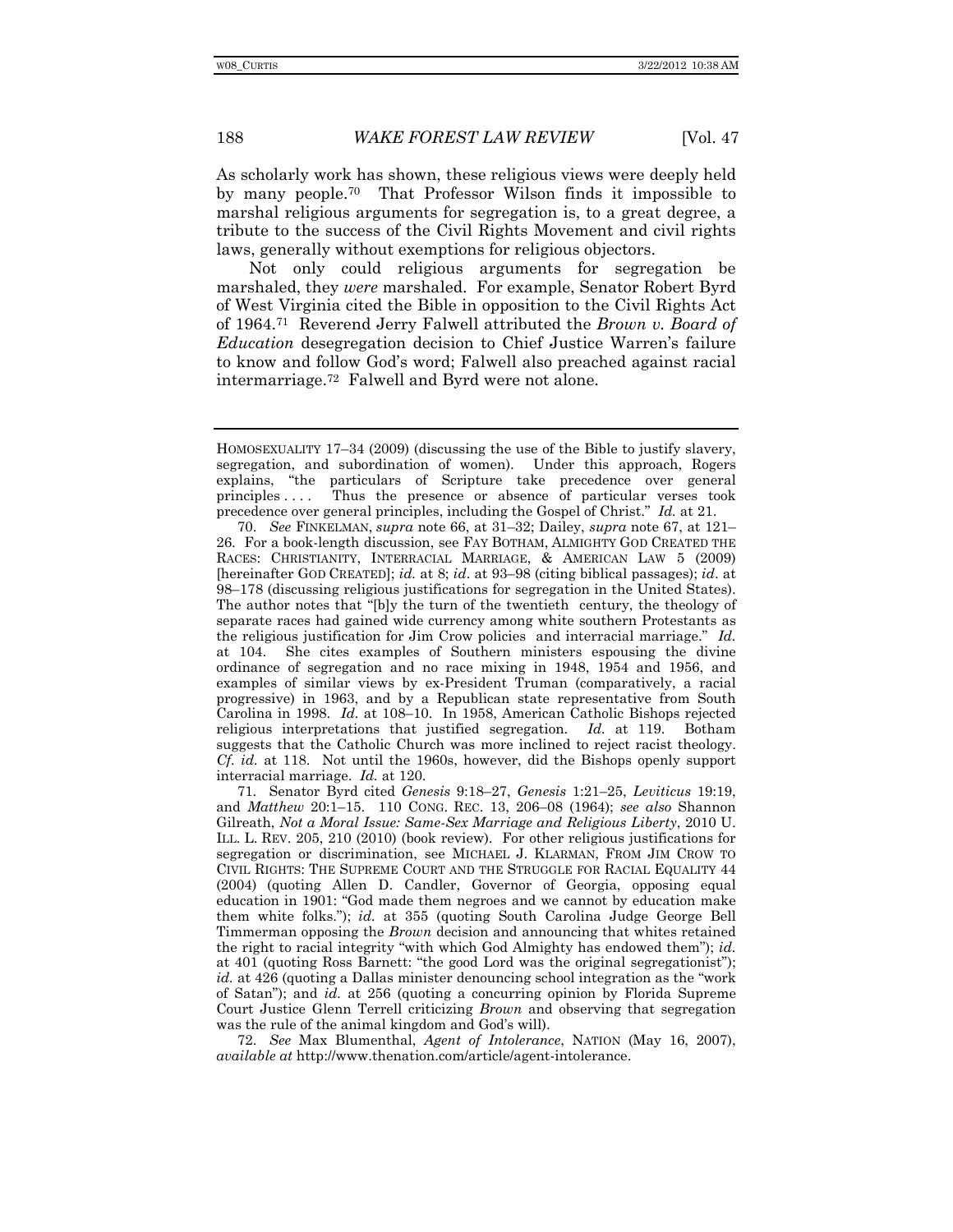The trial judge who upheld Virginia's anti-miscegenation statute in the 1967 case of *Loving v. Virginia* cited the fact that God had put the races on separate continents as proof "that he did not intend for the races to mix."73 Earlier, in 1867, the Pennsylvania Supreme Court upheld segregation in railway cars.74 The court explained that "[t]he natural law which forbids [racial intermarriage] and that social amalgamation which leads to a corruption of races, is as clearly divine as that which imparted to [the races] different natures."75 The Pennsylvania court's appeal to divine authority was used by state supreme courts in Indiana, Alabama, and Virginia to support the validity of statutes banning interracial marriages and by decisions in Alabama and Kentucky to support segregation of transportation and higher education.76 The latest use of this language came in a 1955 Virginia decision.<sup>77</sup> "[T]he theology of separate races constituted a kind of cultural religion that permeated the hearts and minds of attorneys and judges throughout the courts of the South for a hundred years after the Civil War."78

Jane Dailey has explicated the religious and biblical case for segregation.79 The religious case for racial separation was based on a type of selective biblical literalism. By this reading of the Bible, a reading which cited a number of Bible verses, "God Himself" had drawn boundary lines to keep races and peoples separate, or at least to keep them from intermarriage and having sex across the boundaries. Concern about one type of sexual activity was at the heart of the religious case for segregation. According to segregationists, race mixing would lead to interracial marriage and interracial sex, contravening God's plan. Mississippi Senator Theodore G. Bilbo explained that "miscegenation and amalgamation

 <sup>73.</sup> Loving v. Virginia, 388 U.S. 1, 3 (1967).

 <sup>74.</sup> W. Chester & Phila. R.R. Co. v. Miles, 55 Pa. 209, 215 (Pa. 1867).

 <sup>75.</sup> *Id.* at 213. Fay Botham surveyed court cases relying on religion to oppose race mixing from 1867–1964. GOD CREATED, *supra* note 70, at 155–61.

 <sup>76.</sup> *E.g.*, Naim v. Naim, 87 S.E.2d 749, 752, 756 (Va. 1955) (upholding the anti-miscegenation statute and voiding an interracial marriage and using the language from the Pennsylvania case); Harris v. City of Louisville, 177 S.W. 472, 477 (Ky. 1915) (upholding a residential segregation statute); Berea Coll. v. Commonwealth, 94 S.W. 623, 627–28 (Ky. 1906) (requiring segregation of a private college); Bowie v. Birmingham Ry. & Elec. Co., 27 So. 1016, 1018–20 (Ala. 1900) (upholding segregation in transportation); Green v. State, 58 Ala. 190, 194, 197 (1877) (upholding a conviction for interracial marriage); State v. Gibson, 36 Ind. 389, 404–05 (1871) (same).

 <sup>77.</sup> *Naim*, 87 S.E.2d at 752.

 <sup>78.</sup> GOD CREATED, *supra* note 70, at 156.

 <sup>79.</sup> Dailey, *supra* note 67; *see also* Bill J. Leonard, *A Theology for Racism: Southern Fundamentalists and the Civil Rights Movement*, 34 BAPTIST HIST. & HERITAGE 49 (1999).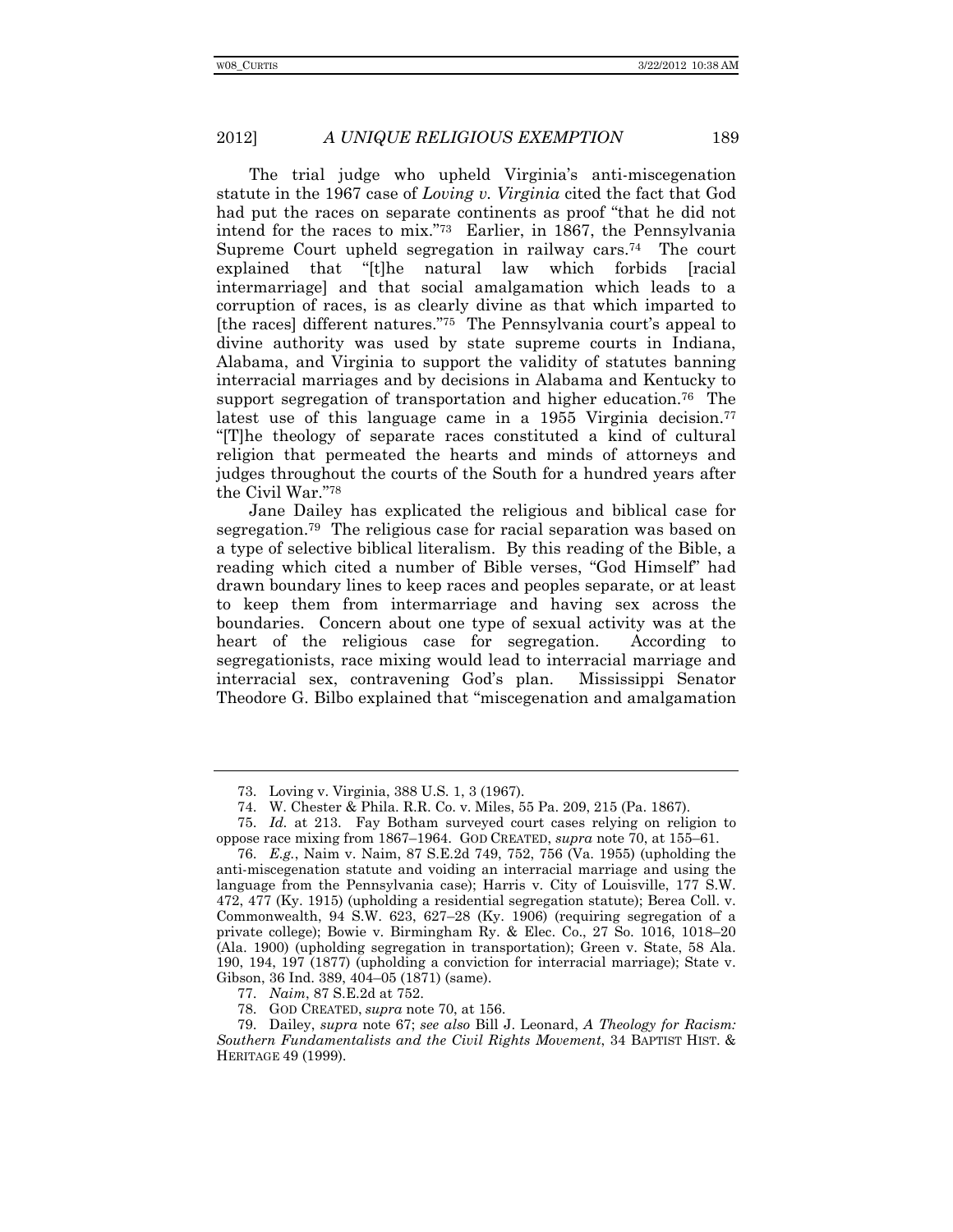are sins of man in direct defiance with the will of God . . . ."80 A professor at Mississippi's leading Baptist institution announced, "[O]ur Southern segregation way is the Christian way . . . . [God] wast the original segregationist."81 A writer in the *Baptist Standard* agreed: "God created and established the color line . . . ."82

Although leading clergymen, including Baptist, Methodist, Episcopalian, Jewish, Church of Christ, Unitarian, and other religious leaders, rejected the religious argument for segregation, Professor Dailey shows it was a quite widely held belief.<sup>83</sup> Dailey surveyed a number of sources: resolutions from churches, a resolution from the Daughters of the American Revolution ("racial integrity" was a "fundamental Christian principle"), a decision of the Florida Supreme Court, and letters to Thomas B. Stanley, the Governor of Virginia, in response to the *Brown* decision. Jane Dailey's survey showed that "[m]ost who wrote [Governor Stanley] objected to integration. The most common argument of the dissenters was theological: integration encouraged miscegenation, which contradicted the divine word."84 The claim that opposition to homosexuality or gay marriage is religious, while opposition to integration and interracial marriage was not, is mistaken.

Of course, humane religious and biblical arguments were made against discrimination based on race, or gender, and have been made in the case of sexual orientation. Powerful religious arguments were also made against slavery.85 While there are problematic Bible passages about homosexuality,86 (and slavery, and

 86. *E.g.*, *Leviticus* 18:22 (New International) ("Do not lie with a man as one lies with a woman; that is detestable."); *Romans* 1:24–27 (New International Version) ("Therefore God gave them over in the sinful desires of their hearts to sexual impurity for the degrading of their bodies with one another. . . . God gave them over to shameful lusts. Even their women exchanged natural [sexual] relations for unnatural ones. In the same way the men also abandoned natural relations with women and were inflamed with lust for one another. Men committed indecent acts with other men, and received in themselves the due penalty for their perversion."). Those who support a biblical case for gay marriage and gay equality have several responses. *See generally* Jonathan Williams, The Biblical Case for Gay Marriage (unpublished paper) (on file with the author). Jonathan Williams notes that the Old Testament's prohibition on lying with a man as one would with women, *Leviticus* 18:22, is part of a larger set of rules that largely have been cast aside, including how to sacrifice a goat, *Leviticus* 17:3–4, how to bargain for slaves, *Leviticus* 25:44–45, killing witches, *Leviticus* 19:26, proper haircuts, *Leviticus* 19:27*,* and keeping menstruating

 <sup>80.</sup> Dailey, *supra* note 67, at 125 (quoting THEODORE G. BILBO, TAKE YOUR CHOICE: SEPARATION OR MONGRELIZATION 109 (1947)).

 <sup>81.</sup> *Id.* 82. *Id.*

 <sup>83.</sup> *Id.* at 130–33. 84. *Id.* at 126.

 <sup>85.</sup> *See, e.g.*, MICHAEL KENT CURTIS, FREE SPEECH, "THE PEOPLE'S DARLING PRIVILEGE" 224–26 (2000); *see also* WILLIAM ELLERY CHANNING, SLAVERY 8–11, 110–13 (1835); FINKELMAN, *supra* note 66, at 13.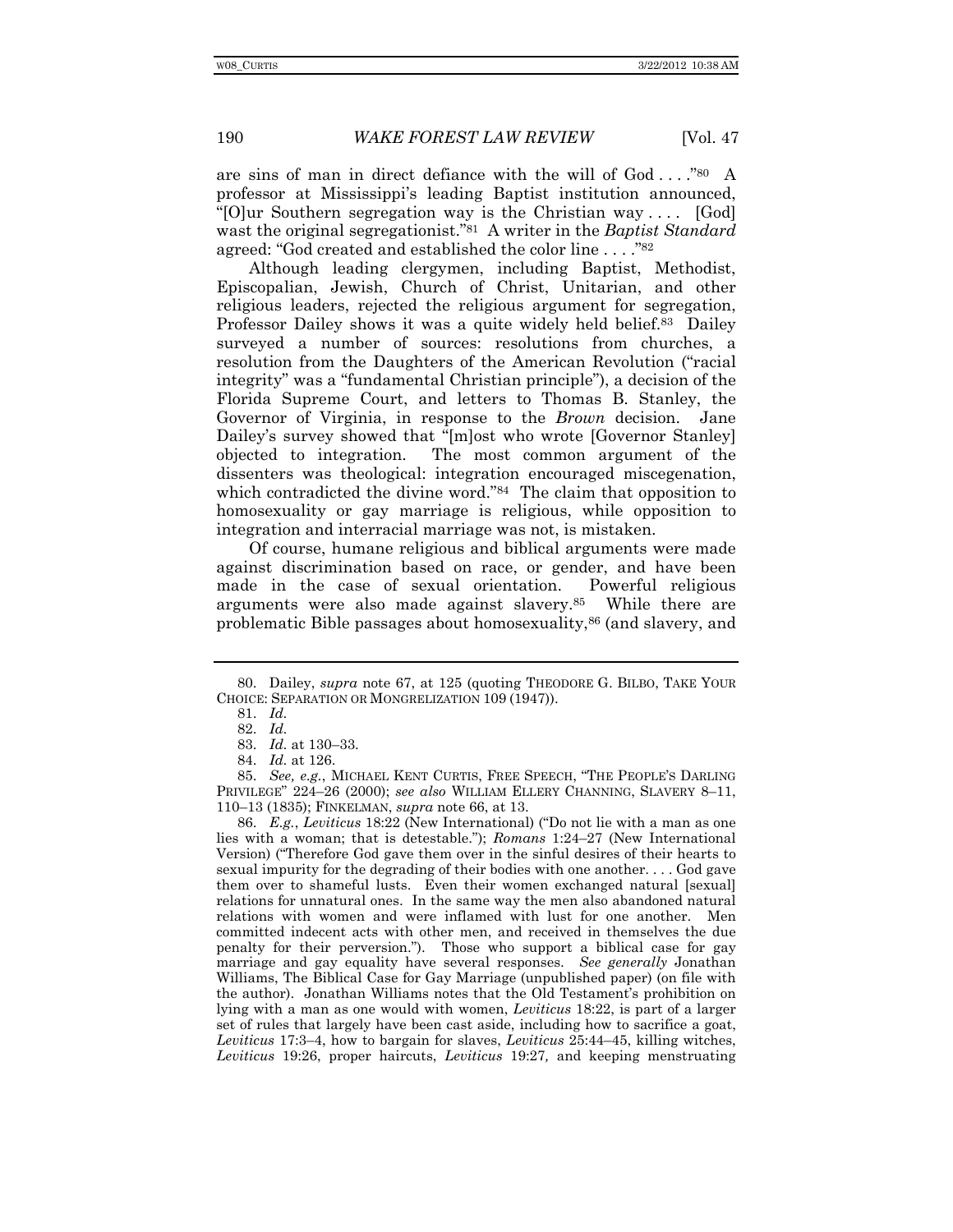the subordination of women), there are passages that militate in the other direction.87

As in the case of homosexuality, problematic passages were cited to support slavery.88 As to race, and to some extent as to gender, religious arguments for equality have mostly carried the day. As to sexual orientation, the controversy is continuing, although an increasing number of major denominations are beginning to support gay equality.89 Still, religious opposition to gay marriage is extensive.

One could dismiss and distinguish segregationist religious views on race and opposition to women's equality as bigotry, but bigotry can be founded on sincerely held religious views. The categories of bigotry and sincere religious belief are not always mutually exclusive. Past advocates of racial and gender

 87. *E.g.*, *Matthew* 7:12 (New American Standard) ("In everything, therefore, treat people the same way you want them to treat you  $\dots$ ."). For a discussion of biblical passages commonly treated as about homosexuality in context, see JACK ROGERS, JESUS, THE BIBLE, AND HOMOSEXUALITY ch. 5 (2009). *See also id*. at ch. 6.

 88. *E.g.*, *Leviticus* 25:44 (New International Version) ("Your male and female slaves are to come from the nations around you; from them you may buy slaves."); 1 *Peter* 2:18 (New International Version) ("Slaves, submit yourselves to your masters with all respect, not only to those who are good and considerate, but also to those who are harsh."); *Genesis* 9:20–27 (the curse of Ham); *see also* FINKELMAN, *supra* note 66, at 31–33 (citing Bible passages accepting slavery).

 89. The Lutherans now ordain gay ministers based on the same criteria as heterosexual ministers. *See* Michael Luo & Christina Capecchi, *Lutheran Group Lifts Limits on Gay Clergy*, N.Y. TIMES, Aug. 22, 2009, at A9. Presbyterians likewise allow openly gay people in same-sex relationships to be ordained as ministers, elders, and deacons. Laurie Goodstein, *Presbyterians Approve Ordination of Gay People*, N.Y. TIMES, May 11, 2011, at A14.

women in their own separate tent, *Leviticus* 15:19–23. Why, Williams asks, accept one rule from Leviticus when so many others have been discarded? Meanwhile, the Old Testament contains examples of polygamous marriages and marriages by Moses and others outside the tribe in violation of Jewish rules. *E.g.*, 1 *Kings* 11:3 (New International Version) ("[King Solomon] had seven hundred wives of royal birth and three hundred concubines, and his wives led him astray."); *Exodus* 2:21 (Moses married Zipporah, a Midianite woman). The New Testament Epistles to Timothy forbid women from speaking in church or taking any leadership role in the church. 1 *Timothy* 2:11–12 (New International Version) ("A woman should learn in quietness and full submission. I do not permit a woman to teach or to have authority over a man; she must be silent."). Many major Protestant denominations have rejected the exclusionary approach to women. It is hard to imagine a claim for an exemption from laws against gender discrimination as applied to, for example, those who claim a religious basis for discrimination against women because the women have spoken in church or taken some leadership role (e.g., teaching Sunday school). Paul's admonitions are in tension with others from both Jesus and Paul. *See Matthew* 7:12 (New American Standard) ("In everything, therefore, treat people the same way you want them to treat you  $\dots$ "); *Galatians* 3:28 (New International Version) ("There is neither Jew nor Greek, neither slave nor free, male nor female, for you are all one in Christ Jesus.").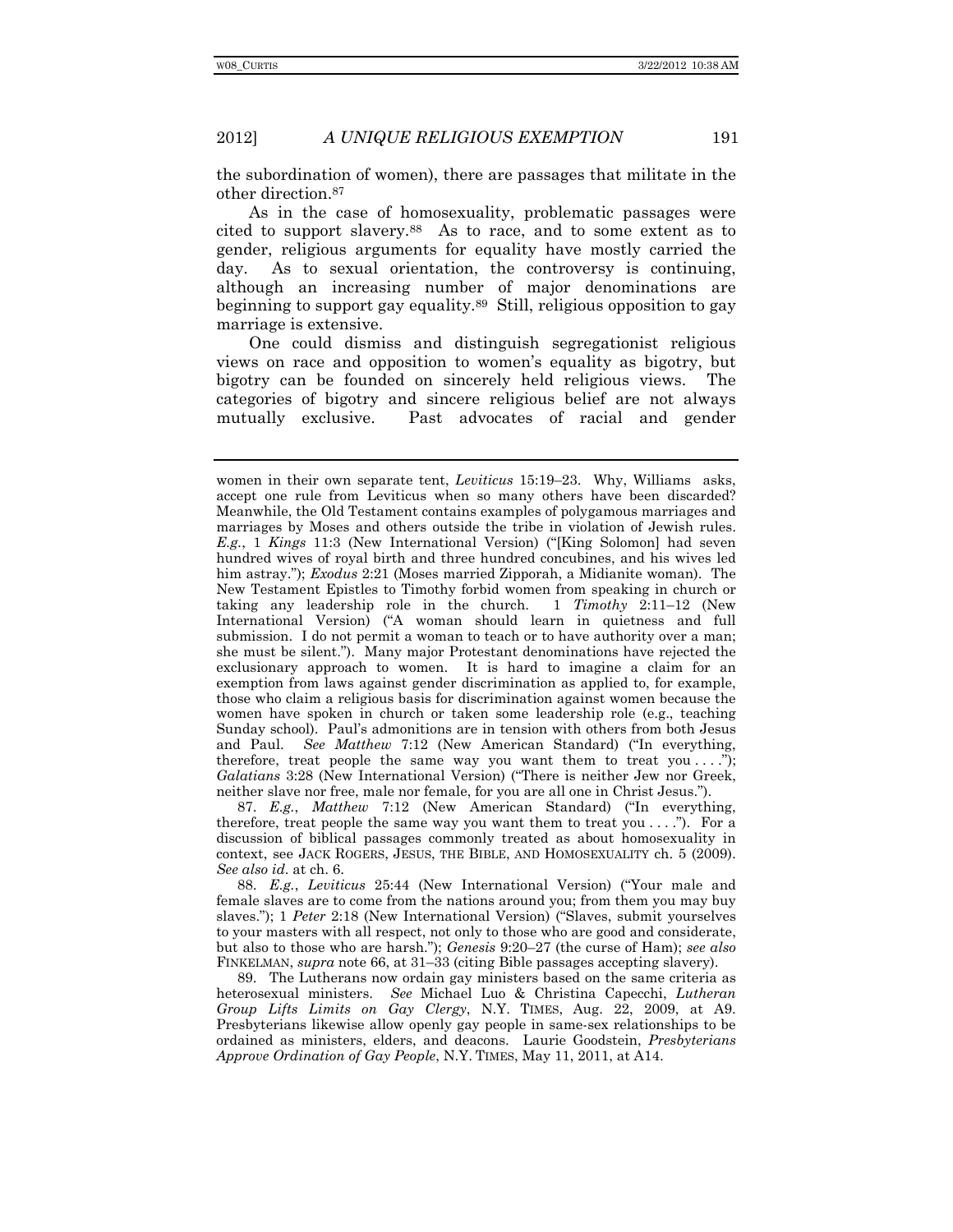discrimination and subordination are entitled to the same presumption of sincerity as current opponents of gay equality. Many believed the religious argument against integration and interracial marriage, just as many people believe the religious arguments against gay equality and liberty.

Opposition to gender equality was also often religious. While segregationists insisted that God intended the races to remain separate, opponents of gender equality insisted that God had decreed a special (wife and mother) sphere for women who were to be ruled by their husbands.90 Denial of basic civil rights for married women, denial of the right to enter the professions, to vote, and even to speak in public to men as well as women were all defended as God's plan. The defenders relied on Bible verses.

# *C. Purported Distinction Based on Hostility to (Presumed) Gay Conduct*

One can argue that discrimination against gays is about conduct (gay sex) while segregation was not. But, segregation *was* about conduct: the conduct of race mixing; the conduct of a black person entering a white-only railroad car or a white-only hotel or restaurant; or, most dramatically, sexual conduct—blacks having sex with or marrying whites.<sup>91</sup> Fear of interracial sex (sexual conduct) was a leading religious argument for segregation.92

Similarly, in the case of discrimination against gays, one can insist on the distinction between discriminating against a person because of who the person is (which is contrary to our most basic commitment to equality) and discriminating based on what the person does (which may seem a matter of prudential judgment and not inherently wrong). But, as the case of racial intermarriage shows, the categories converge. The punishment for interracial sex was based on what the people did. The white person was not punished because of what she was, but because of what she did. The conduct-based crime supported the racial caste system. The conduct-based crime of sodomy supported another loathsome caste system.

 <sup>90.</sup> *See, e.g*., Bradwell v. Illinois, 83 U.S. 130, 141 (1873) (Bradley, J., concurring) ("The natural and proper timidity and delicacy which belongs to the female sex evidently unfits it for many of the occupations of civil life.  $\dots$  [T]he domestic sphere ... properly belongs to [women].... The paramount destiny and mission of woman are to fulfill the noble and benign offices of wife and mother. This is the law of the Creator.").

 <sup>91.</sup> White people were punished for marrying blacks too, a fact that for a while was thought to meet equal protection standards. *See* Pace v. Alabama, 106 U.S. 583, 585 (1883) (upholding the two-year prison sentences of Tony Pace, a black man, and Mary Cox, a white woman, because of their sexual relationship).

 <sup>92.</sup> *See* GOD CREATED, *supra* note 70, at 98–99.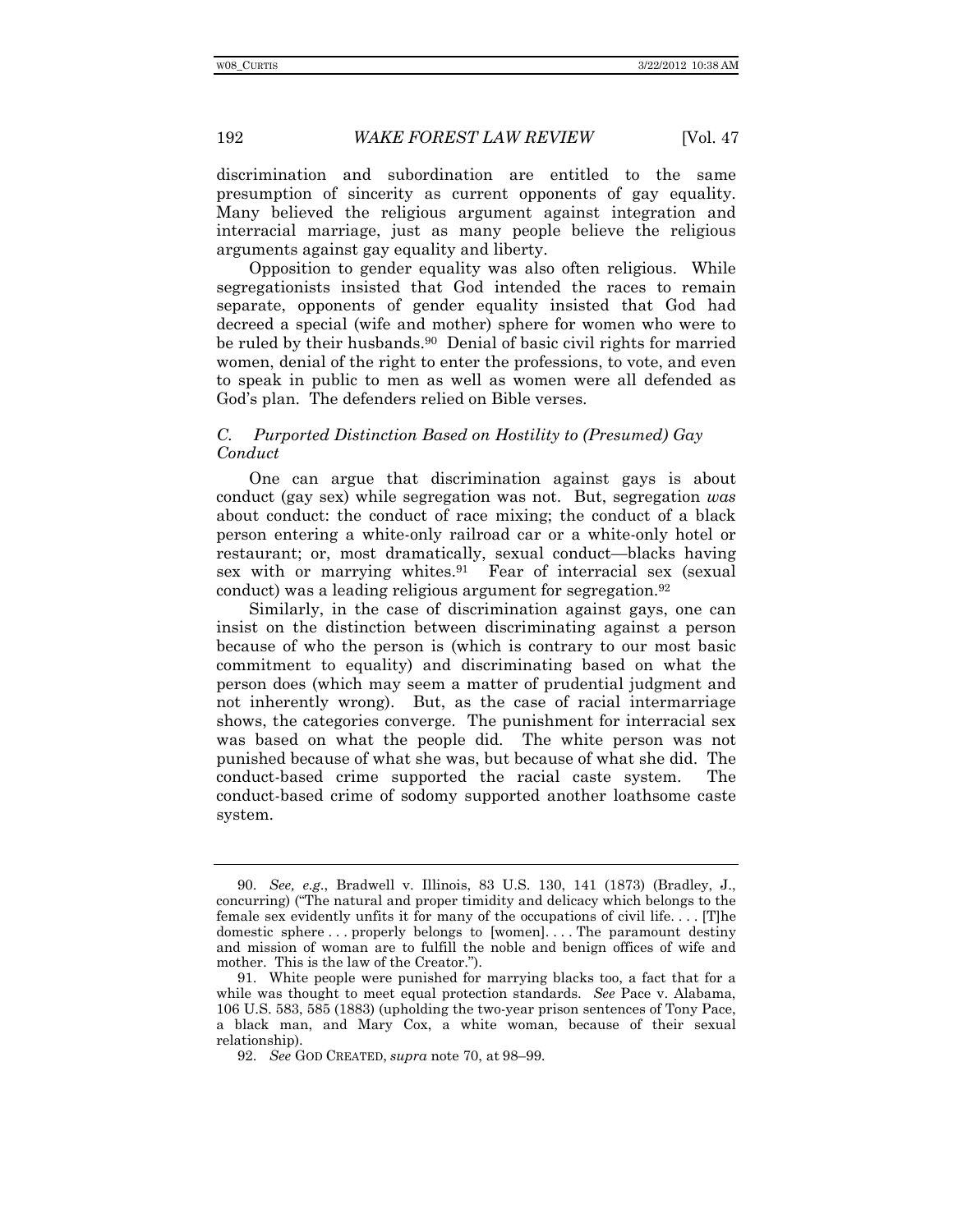The conduct-versus-identity distinction involves other problems. The facts are complex because of the varieties of sexual orientation. Gay identity cannot be reduced to sex acts any more than the identity of heterosexuals can be so reduced. Gay people are generally attracted to people of the same sex. It is part, and just a part, of who they are, as distinguished from what they do.

Certain types of conduct are closely correlated with identity. Heterosexuals, if sexually active, typically engage in heterosexual sex. Gays, if sexually active, typically engage in gay sex. In this case, and with reference to punishment by the state or denial of equal citizenship by private discrimination in the public commercial sphere, punishment allegedly based on conduct merges with punishment based on identity. In this situation, the distinction between discrimination against the conduct and discrimination against the person is more formal than substantial. And, of course, not all gay or straight people—single or married—are sexually active.

If a conduct distinction is thought to justify discrimination against married gays, just what is the conduct? Marriage is a commitment to love, support, and cherish another person, and it provides certain state privileges, immunities, and duties. If gays are discriminated against because they are married, then the disfavored conduct is shared by straight people, the only difference being that heterosexuals marry persons of a different sex. Is that, as a matter of policy, a substantial basis for putting gays in a uniquely disfavored class—making gays the only covered group denied the general protection of antidiscrimination laws that ban discrimination based on race, gender, religion, national origin, and sexual orientation? If the distinction is based on supposed sexual activity, that is, on the assumption that married gays are having non-procreative sex, then this distinction is flawed too because it is overbroad and under-inclusive. Not all married people are sexually active and many heterosexuals engage in non-procreative sex.

It is hard to separate, but those who harbor hostility toward gays direct much of that hostility at them because of who gays "are." Hostile feelings make discriminating against gays more attractive. In addition to gay marriage, hostility is also based on presumptions about gays' sexual activity. But a large number of heterosexuals engage in non-procreative sex (including, for example, birth control, and oral and anal sex),93 and, so far at least, we have not seen

 <sup>93.</sup> *See* WILLIAM D. MOSHER ET AL., U.S. DEP'T OF HEALTH & HUMAN SERVS., SEXUAL BEHAVIOR AND SELECTED HEALTH MEASURES: MEN AND WOMEN 15–44 YEARS OF AGE, UNITED STATES, 2002, at 3 fig.4 (2005), *available at* http://www.cdc.gov/nchs/data/ad/ad362.pdf (reporting that 90% of males and 88% of females between twenty-five and forty-four years of age had engaged in oral sex with a member of the opposite sex, and that the figures for anal sex were 40% for males and 35% for females).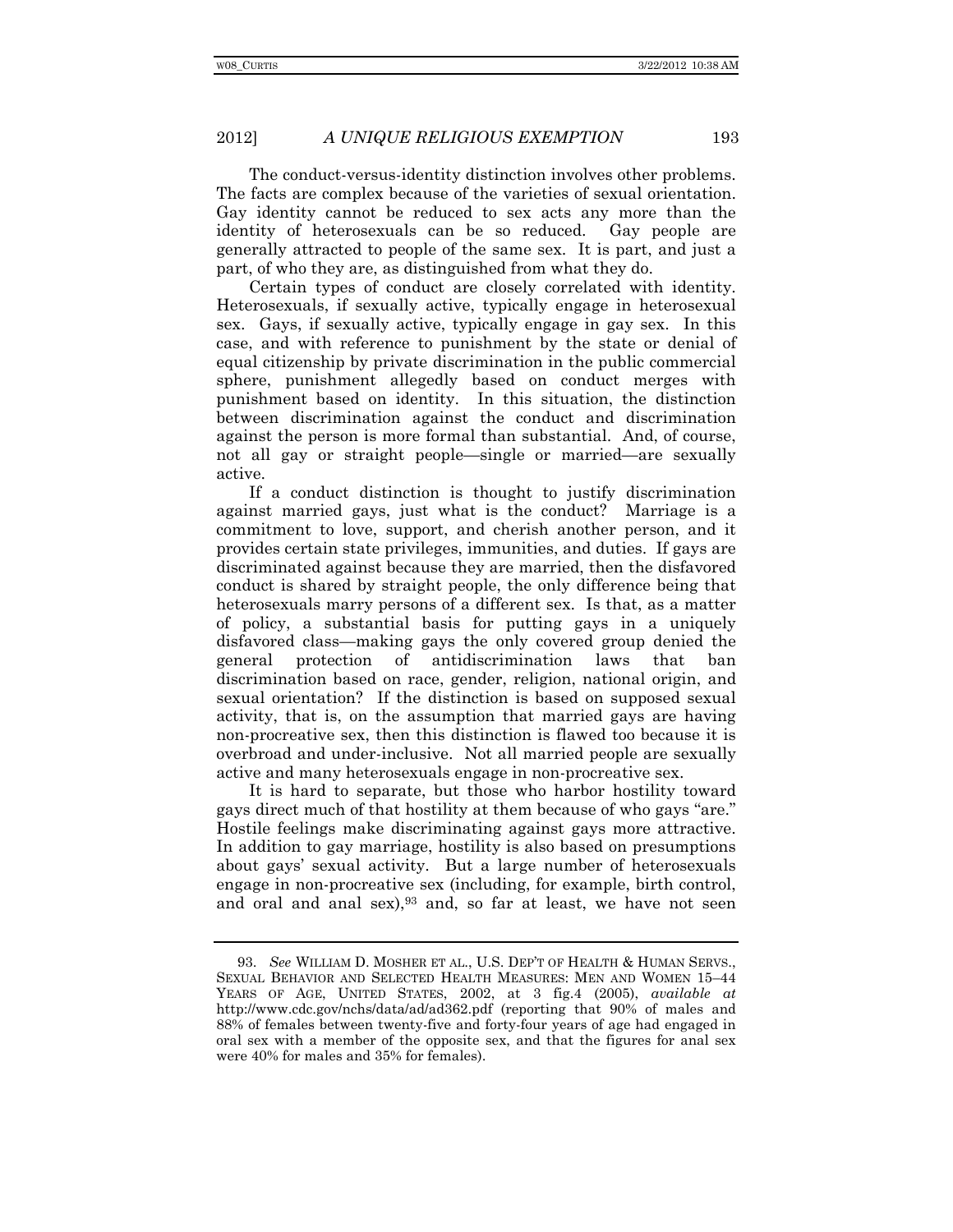proposals to allow religiously motivated discrimination in the public commercial sphere against such heterosexuals or against heterosexuals who marry and presumably engage in non-procreative sex. As far as I know, a religious right to discriminate in the public, commercial sphere against straights who engage in non-procreative sex has never been advocated. Indeed, the idea is ludicrous.

# III. REFUSING TO FACILITATE GAY MARRIAGE OR A BROADER RIGHT TO DISCRIMINATE AGAINST GAYS? REFRAMING THE ISSUE

Faced with the "threat" of gay marriage, religious conservatives and some scholars94 advocate (qualified) religious exemptions for individuals who discriminate. Some advocates of exemptions describe them as an exemption from "facilitating" gay marriage. The scope of "facilitating" is vague. After all, employment, housing, or spousal benefits such as health insurance for a married gay couple will facilitate gay marriage to some degree and refusal of these benefits and opportunities will to some degree deter it, or at least, help to disrupt it. So might renting them a hotel room. Groups like the Becket Fund have a robust view of "facilitation," one that apparently includes employment, housing, spousal benefits, such as health insurance, and public accommodations.<sup>95</sup>

If there should be a qualified religious right to discriminate in the commercial sphere against married gay couples in employment, housing, businesses serving the public, and public accommodations, should the exemptions also cover single gays, gays with a same-sex roommate or a gay roommate, or gays who live with their partners? If not, what exactly is the basis for discriminating against married but not unmarried gays? Presumably many unmarried gays, like straight people, are often sexually active and many are in monogamous relationships.

For groups like the Becket Fund, is the focus on gay marriage a politically clever way to allow less protection for gays and greater protection for individuals who discriminate against gays in employment, public accommodations, and housing? Again: If exceptions should be included now for those with religious objections to homosexuality, why, as a matter of sound public policy, should they not be included now (and have been included in antidiscrimination law in the past) for those with religious scruples that support gender and race discrimination? If the hotel or restaurant should have a qualified right not to host the married gay couple, what about the married interracial couple? In short, should

 <sup>94.</sup> Robin Wilson, Charles J Reid, and Douglas Laycock each lay out variations of a plan to incorporate religious exemptions into hypothetical laws recognizing gay marriage in SAME-SEX MARRIAGE AND RELIGIOUS LIBERTY: EMERGING CONFLICTS, *supra* note 65, at 98, 186, 193.

 <sup>95.</sup> BECKET FUND, *supra* note 1, at 2.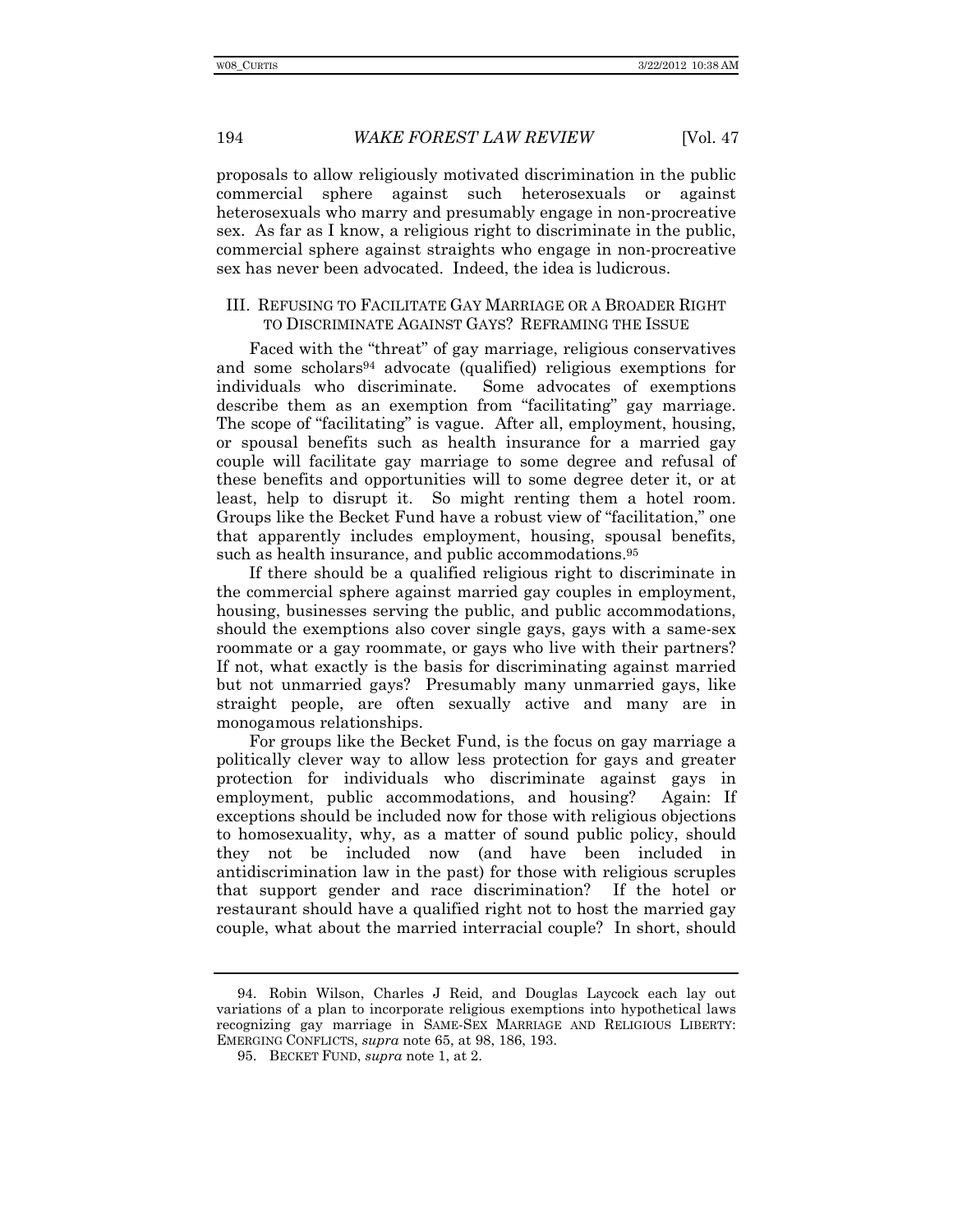exemptions have been allowed when religious opposition to integration and gender equality was far more socially acceptable?96

The focus on gay marriage by religious conservatives and by academic supporters of religious exemptions is opportune, but confusing. We should not limit the discussion to discrimination against marrying or married gays or to gays alone. To do so suggests that gays or married gays should be put in a unique and less robustly protected class, a class distinct from victims of race or gender discrimination. Doing so begs the question I posed at the start of this Essay. Should conservative religious believers be allowed a broad religious exemption from bans on, for example, racial discrimination in employment, housing, or public accommodations?

The fundamental issue is far broader than discrimination in connection with same-sex marriage. The exemption issue is broader in at least two ways. First, antidiscrimination laws have prohibited discrimination based on race or gender as well.97 (They did so when compliance collided with widely and deeply held religious convictions.) For gays, similar legal protection is in its early stages. In contrast to race, gays are not protected by a general national law against discrimination in employment, housing, or public accommodations, though there is protection under many state or local laws.98

Second, discrimination against gays has a much broader impact than, for example, merely refusing to bake a wedding cake for a gay marriage. Discrimination need not be in any way connected to gay marriage, though it could be. Narrowing the focus to those unwilling to be seen as assisting gay marriage appears to provide much narrower exemptions than the logic of the Becket Fund approach, for example, seems to advocate. In any case, it fails to fully address the problem of more general discrimination against married gays or gays in general and the religious basis for that discrimination. It fails to confront the views of many religious objectors to gay equality and liberty, views which would seem to call for more pervasive discrimination than that limited to providing services for the marriage.

Discrimination against gays is not typically tied to gay marriage, though gay marriage may make it easier to identify and so practice discrimination against gays. A hotel or inn could refuse to serve gay couples because providing the bed would be assisting

 <sup>96.</sup> There are a number of intriguing questions which I will not explore. What should count as a religious basis? Should secular moral objections be protected too, so anyone can easily have an objection?

 <sup>97.</sup> Robert H. Mayer, *Introduction* to THE CIVIL RIGHTS ACT OF 1964, 16 (Robert H. Mayer ed., 2004).

 <sup>98.</sup> *See* statutes cited *supra* note 34.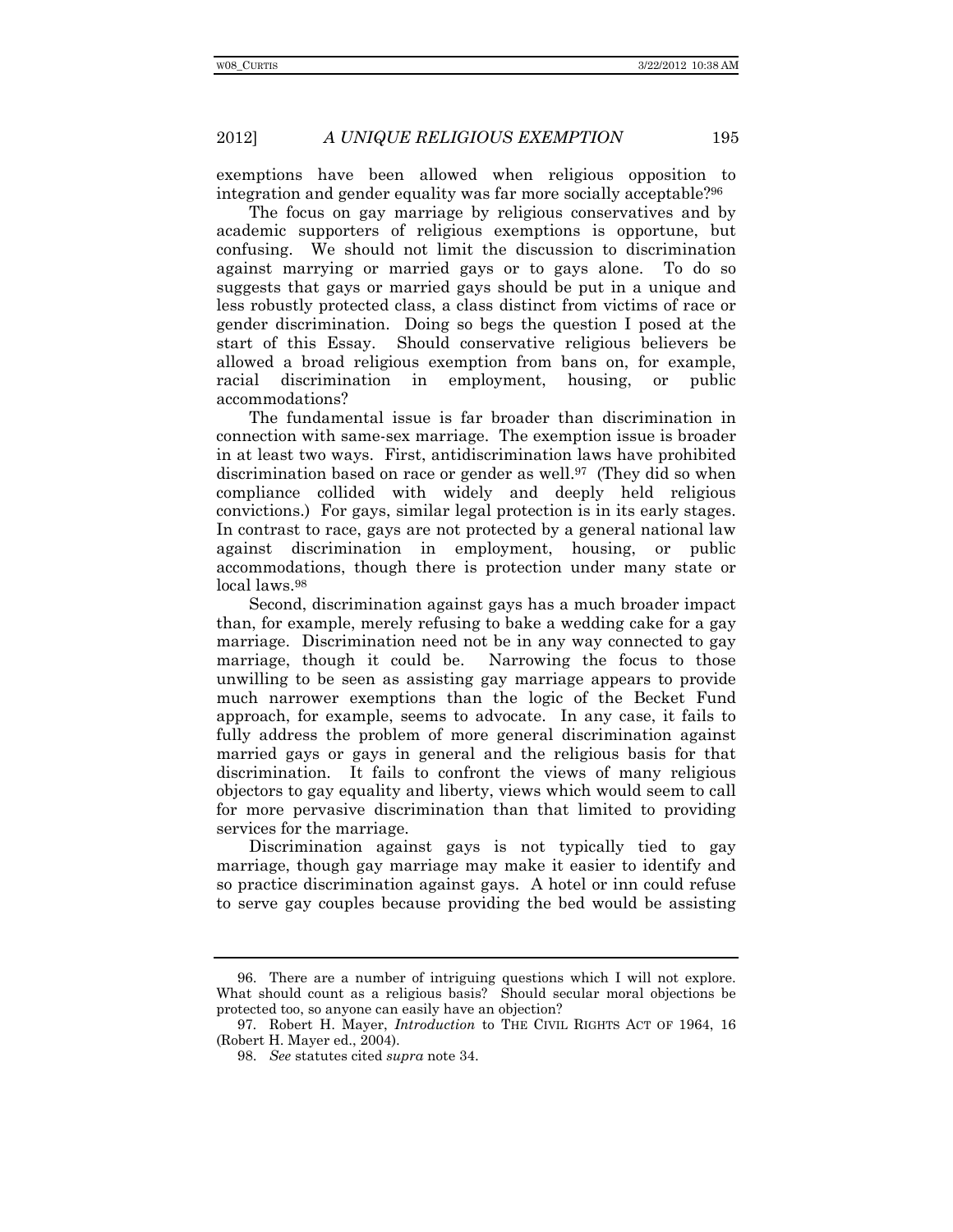the "sin." With exemptions from antidiscrimination laws for gay marriage, marriage becomes, in effect, a proxy for being gay.

The obsessive focus on marriage may well obscure the broader protection proposed exemptions may provide for discrimination based on sexual orientation. At any rate, it is hard to see marriage as a stopping point. Groups seeking exemptions seem to be using the threat of gay marriage to obtain exemptions based on principles that go well beyond services for or in direct connection with gay weddings. If successful, they are likely to weaken antidiscrimination laws that protect gays, even in the great majority of jurisdictions that ban gay marriage. In any case, it is hard to see why discrimination against gays would (or from the religious objector's perspective should) end after the vows are exchanged. This critique does not extend to efforts to provide exemptions for churches and their ministers, for example.99

#### IV. THE LAYCOCK EFFORT AT RECONCILIATION

Professor Douglas Laycock has proposed narrower exemptions than, for example, what the Becket Fund seeks. Laycock and Robin Fretwell Wilson have edited a book dealing with the conflict they see between gay marriage and religious liberty.100 Professor Laycock suggests the interests of religious minorities (or majorities, depending on the state) and sexual minorities could easily be on the same side.101 According to Professor Laycock:

In resisting legal and social pressures to conform to majoritarian norms, they make essentially parallel and mutually reinforcing claims against the larger society. They claim that some aspects of human identity are so fundamental that they should be left to each individual, free of all nonessential regulation, even when manifested in conduct. No human being should be penalized because of his beliefs about religion, or because of his sexual orientation. And no human being should be penalized because of her religious practice, or because of her choice of sexual partners, unless her conduct is actually inflicting significant and cognizable harm on some other person.102

 <sup>99.</sup> *See* Hosanna-Tabor Evangelical Lutheran Church and Sch. v. Equal Emp't Opportunity Comm'n, 132 S. Ct. 694, 706 (2012) (finding that the Establishment and Free Exercise Clauses bar a discrimination suit against a church by one of its ministers).

 <sup>100.</sup> SAME-SEX MARRIAGE AND RELIGIOUS LIBERTY: EMERGING CONFLICTS, *supra* note 65.

 <sup>101.</sup> Douglas Laycock, *Afterword to* SAME-SEX MARRIAGE AND RELIGIOUS LIBERTY: EMERGING CONFLICTS, *supra* note 65, at 189.

 <sup>102.</sup> *Id.*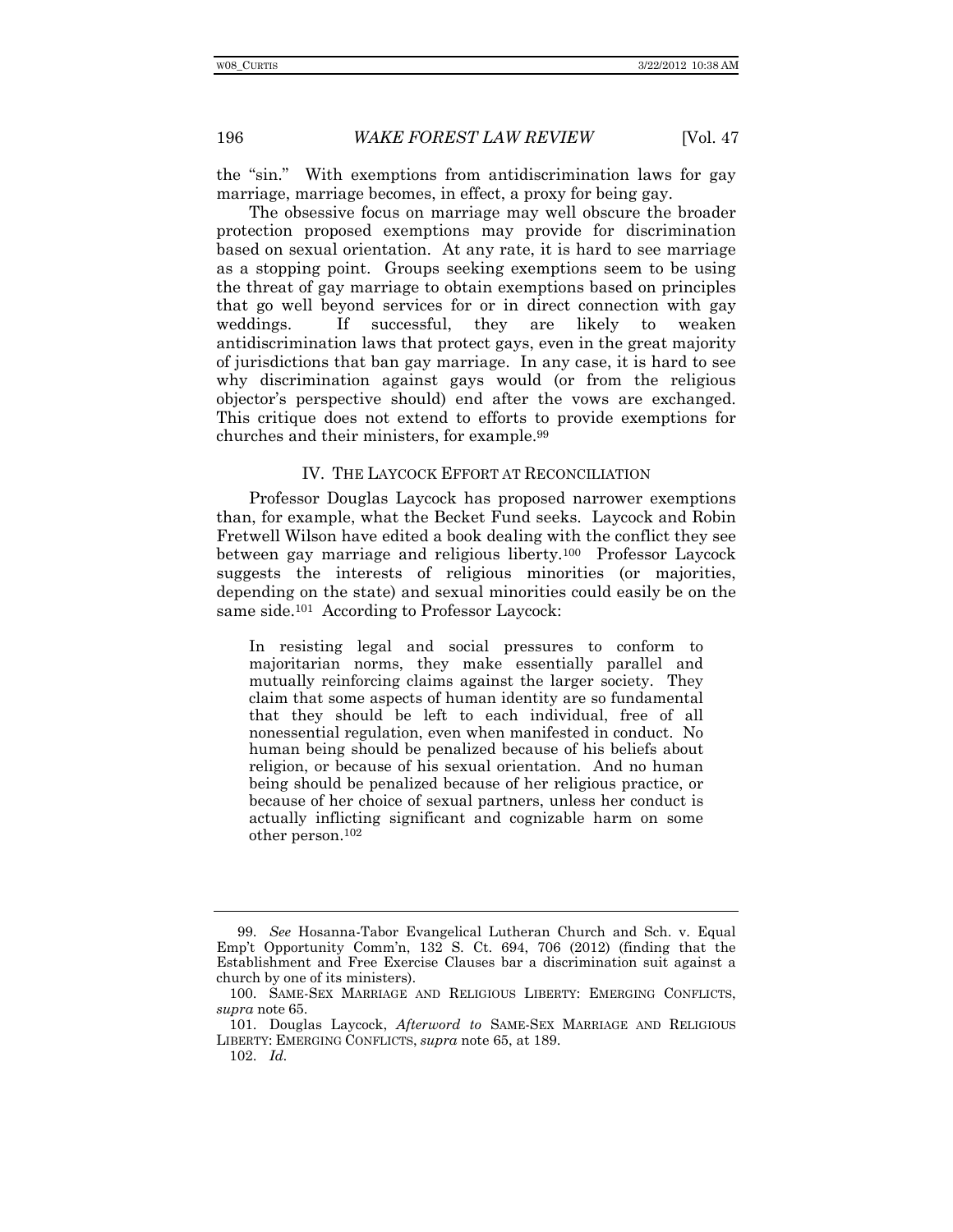There is a problem with this worthy and moving effort at reconciliation. The principle that no person should be harmed because of her choice of sexual partners is a worthy one. So is the denial of an exemption for conduct that is "actually inflicting significant and cognizable harm on some other person." problem is that these principles are inconsistent with the religiously inspired conduct of a person in the private sector (1) who discharges married (or single) gay people from their jobs, (2) who denies spousal or partner health insurance to them, or (3) who refuses to rent an apartment to gay people or to married gay people. The principles are also inconsistent with the conduct of those who discriminate against married or marrying gays in commercial services available to everyone else. Exemptions in all these areas seem to be contemplated by the Becket Fund, at least for the married.103 An individual who is discharged from a private sector job because of sexual orientation or his or her gay marriage, or denied the ability to purchase a house or rent an apartment of his or her choice, is harmed, often very grievously. The problem persists even in the Laycock effort to limit the right to discriminate. Discrimination based on sexual orientation also causes psychological harm.104 It is a mark of a caste system. That is so regardless of whether the discrimination is motivated by religious belief.

As a constitutional matter, after *Employment Division v. Smith*,105 a religious objection is not sufficient to bar application of generally applicable laws aimed at conduct (such as discrimination) rather than belief. In contrast, religious beliefs, such as the sinfulness of homosexuality or the sinfulness of interracial marriage, are protected by the First Amendment.

The idea of discriminating against committed, recognized relationships, as opposed to uncommitted, potentially transient ones, is bizarre. As we have seen, the Becket Fund proposes to accommodate religious conduct by individuals who, for example, discriminate against married gays in access to employment, to housing, to public accommodations, and to services of business serving the public.106

Professors Laycock and Wilson would accommodate at least some denials of service. They provide more limited exemptions for discrimination based on religious or moral conviction.107

 <sup>103.</sup> BECKET FUND, *supra* note 1, at 2.

 <sup>104.</sup> *See*, *e.g.*, SUICIDE RISK, *supra* note 63, at 20–22.

 <sup>105. 494</sup> U.S. 872 (1990).

 <sup>106.</sup> BECKET FUND, *supra* note 1, at 2.

 <sup>107.</sup> *See, e.g.*, Wilson, *supra* note 65, at 98 (exempting clerks, who object based on conscience, from being required to issue marriage licenses to same-sex couples, while at the same time requiring information-forcing rules such as referral to a clerk who had no objection); Laycock, *supra* note 101, at 198 (suggesting that he would have no objection to requiring merchants who deny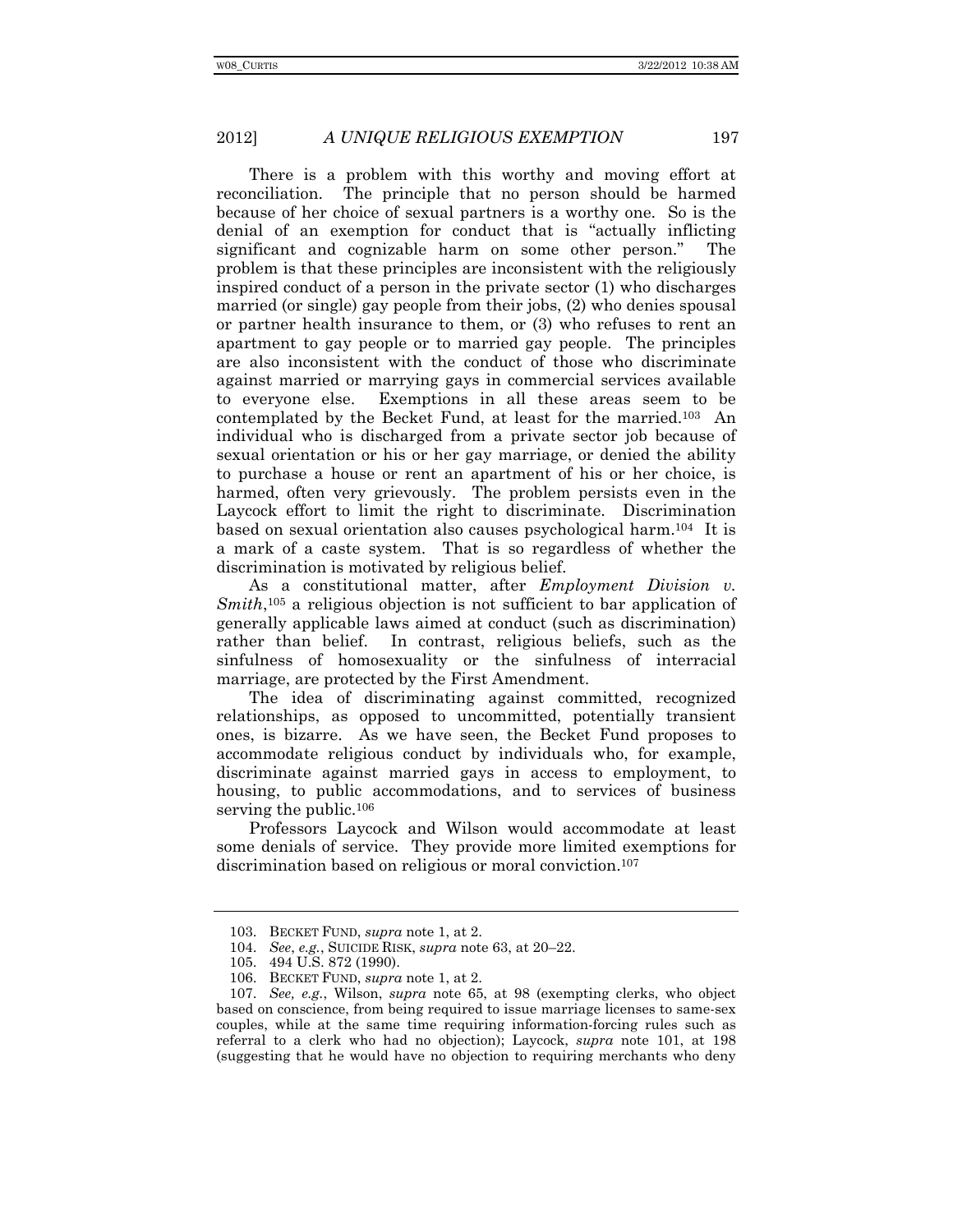Professors Laycock and Wilson focus on discrimination against married or marrying gays, and so does the Becket Fund. Today, in some twenty states,108 antidiscrimination statutes now protect gays generally, with limited religious exemptions for churches and religious organizations.109 The religious exemptions that Professors Laycock and Wilson think should be written into these antidiscrimination statutes would often trump the discrimination claim, at least with reference to same-sex couples. For the Becket Fund, it seems the exemptions would seemingly always trump the antidiscrimination claim. In contrast, Professors Laycock and Wilson would recognize some exceptions. Here is Professor Laycock's explanation:

The scope of any right to refuse service to same-sex couples must depend on comparing the harm to the couple of being refused service and the harm to the merchant or service provider of being coerced to provide service. What is most importantly at stake for each side is the right to live out core attributes of personal identity. In my view, the right to one's own moral integrity should generally trump the inconvenience of having to get the same service from another provider nearby. Requiring a merchant to perform services that violate his deeply held moral commitments is far more serious, different in kind and not just in degree, from mere inconvenience.110

To protect against unfair surprise, Professor Laycock suggests a notice on a website or a sign in the door announcing the refusal of service should suffice.111 (How will it read? "We will not serve gay couples"?) Professor Laycock would perhaps limit the exemption to smaller businesses, but he gives no guidance as to what size limits he would prefer.112 He also would strike the balance differently if it

service to same-sex couples to advertise the fact on a website or sign outside their premises). He notes that gays might object to the signs as reinforcing prejudice and, on the other hand, merchants might fear public backlash. Laycock, *supra* note 101, at 198.

 <sup>108.</sup> California, Colorado, Connecticut, Hawaii, Illinois, Iowa, Maine, Maryland, Massachusetts, Minnesota, Nevada, New Hampshire, New Jersey, New Mexico, New York, Oregon, Rhode Island, Vermont, Washington, and Wisconsin.

 <sup>109.</sup> *See, e.g.*, COLO. REV. STAT. ANN. § 24-34-601(1) (West 2008) (antidiscrimination law for public accommodations does not include a church, synagogue, mosque, or other place principally used for religious purposes); IOWA CODE ANN. § 216.6(6) (West 2007) (antidiscrimination law for employment does not apply to any religious institutions with regard to any qualifications imposed based on religion, sexual orientation, or gender identity when such qualifications are related to a "bona fide religious purpose").

 <sup>110.</sup> Laycock, *supra* note 101*,* at 198.

 <sup>111.</sup> *Id.* at 198–99.

 <sup>112.</sup> *Id.* at 199.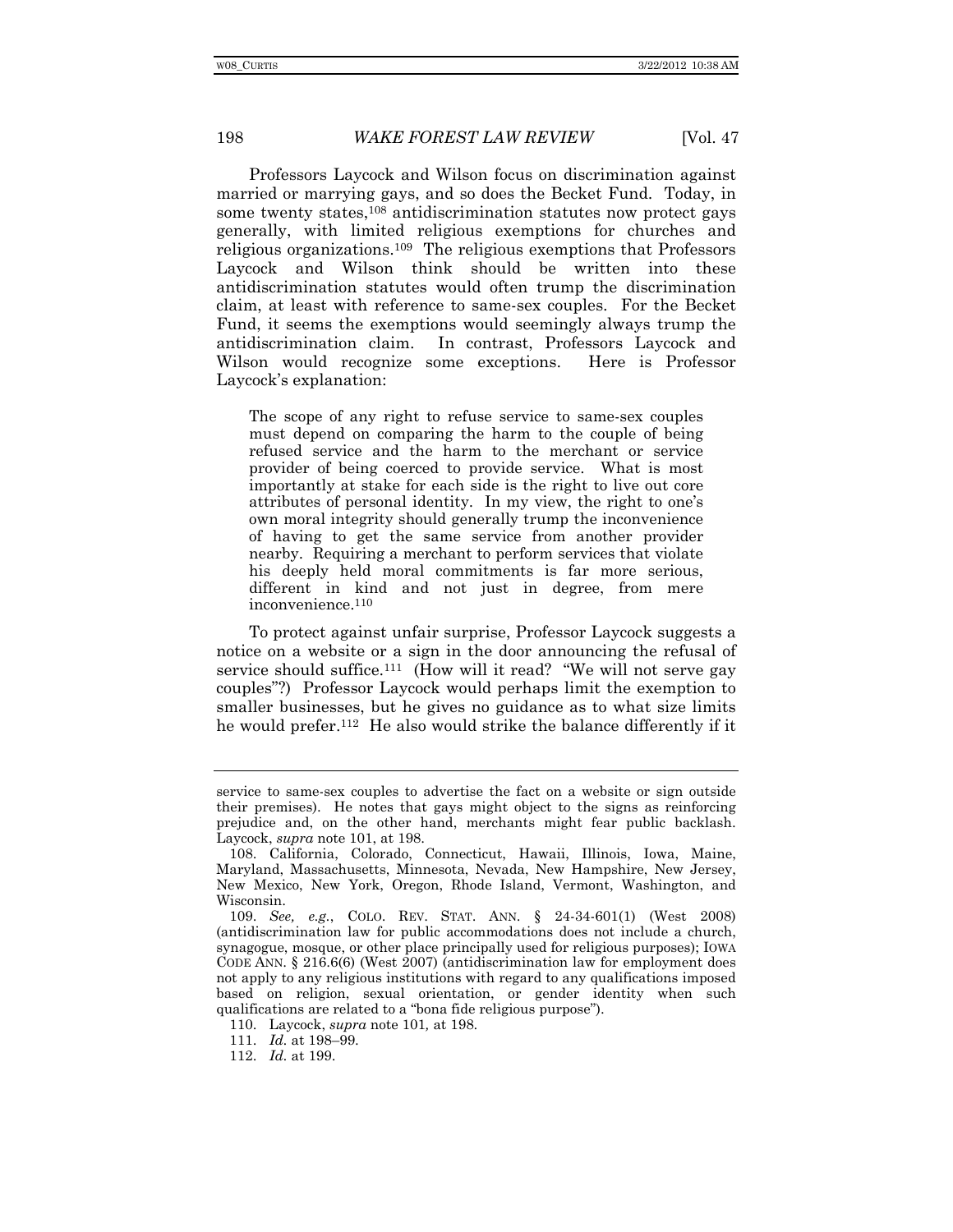could be shown that gays were pervasively denied service.113 Indeed, at times, he seems to narrowly circumscribe the right to discriminate: "[W]hen a particular merchant's refusal to cooperate might actually delay or prevent the conduct he considers sinful, then he loses his rights and has to facilitate the sin."114 If applied literally, this might swallow many exemptions. On the other hand, allowing discrimination if non-discriminating merchants can be found seems a quite different test.

It is hard to see how this would work in the real world, particularly if applied to housing and employment. An "is there an alternative?" version of a balancing test puts a thumb on the scale in a way that helps the religious discriminator. In the "robust" exemptions sought by the Becket Fund the problem would be acute. Would the gay person have to prove all or most businesses would discriminate against him or her? The burden, presumably, of proving no acceptable alternatives, is on the plaintiff. By that approach not only must a plaintiff prove discrimination, but what else? That no other (nearby?) swimming parks accept married gays? That another comparable and equally convenient house is not available to married gays, or just that no house is? That a comparable job is not available or that no job is? How many times must the plaintiff be turned down for employment?115

If the merchant has the burden of showing the exemptions, is he not participating in the sin? By providing information on nondiscriminating merchants, he will be facilitating the conduct he refused to be mixed up in.

In support of his effort at a balanced approach, Professor Laycock points to the Equal Access Act, by which both religious and gay clubs have access to school rooms after school hours.116 (Of course, as Professor Laycock notes, religious conservatives sought to

 <sup>113.</sup> *Id.*

 <sup>114.</sup> *Id.* at 200.

 <sup>115.</sup> Similarly, Professors Ira C. Lupu and Robert W. Tuttle also note that the religious exemptions for providers of goods and services would be unlike other religious exemptions. They write that, unlike other religious exemptions that impose their burden on the public as a whole, "[these] proposed religious exemptions to public accommodation laws [would] impose their direct costs on a discrete set of customers . . . along with the dignitary harm of being refused access to services that are otherwise available to the public." Ira C. Lupu & Robert W. Tuttle, *Same-Sex Family Equality and Religious Freedom*, 5 NW. J.L. & SOC. POL'Y 274, 290 (2010). I read this article after drafting this piece so we independently reached similar concerns. For a still more recent article dealing with exemptions, see Douglas NeJaime, *Marriage Inequality: Religious Exemptions and the Production of Sexual Orientation Discriminations*, CAL. L. REV. (forthcoming 2012), *available at* http://papers.ssrn.com/sol3/papers.cfm ?abstract\_id=1969560.

 <sup>116. 20</sup> U.S.C. § 4071 (2010).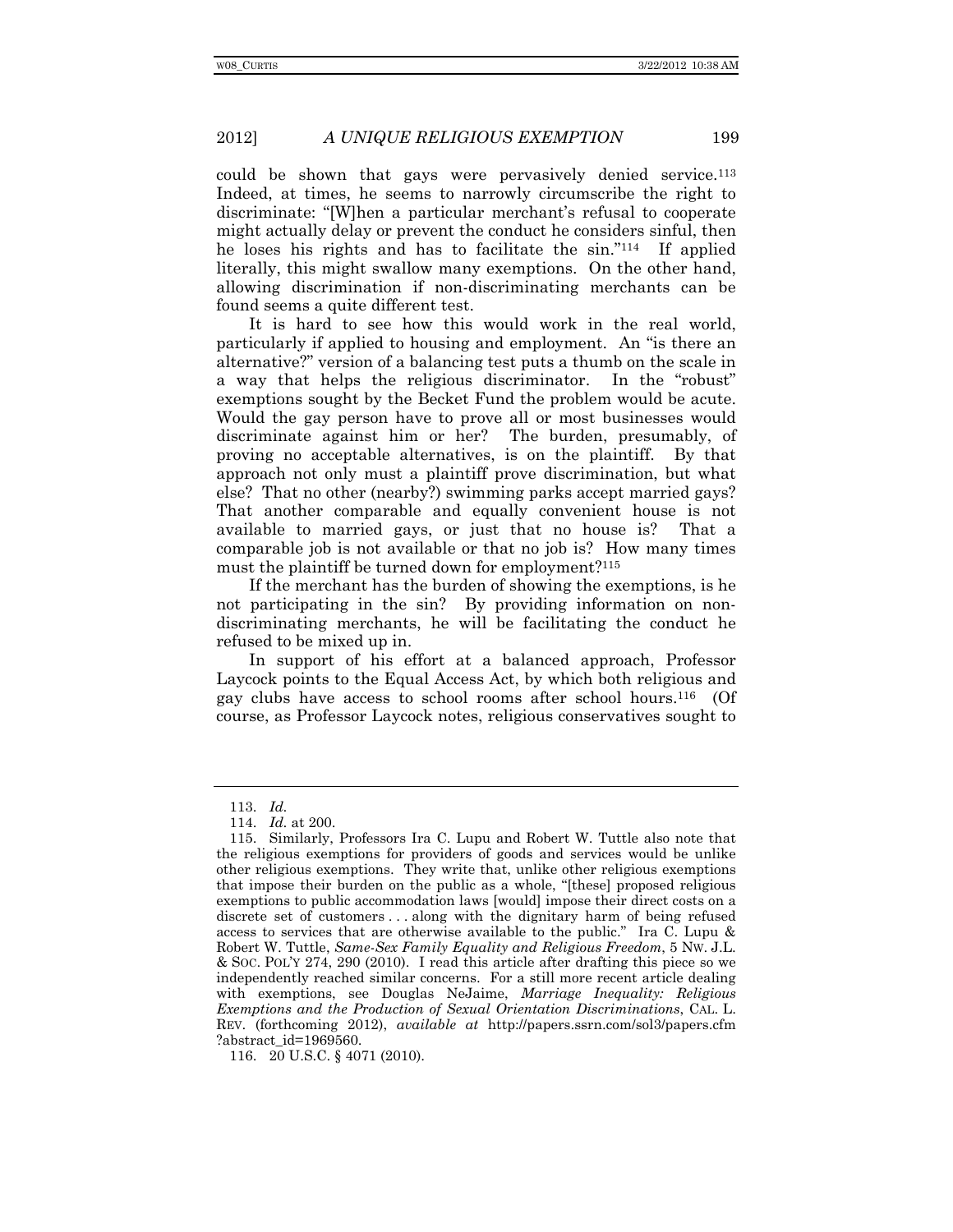deny equal access to the gay groups.) $117$  Free speech and association for both groups is a laudable development. But it is fundamentally different from exemptions from laws banning discrimination based on sexual orientation. Allowing diverse groups to meet to share common values and to express views (whether of acceptance or rejection of homosexuality) does not deny anyone a job or an apartment or access to services the rest of the community enjoys from a merchant.118 The Equal Access Act allows both sides use of school facilities.119 In contrast, religiously inspired discrimination against married gays (or against gays generally) denies them access to public accommodations, employment, services, and housing otherwise generally available to the public.

#### V. A PRINCIPLE AND EXAMPLES OF APPLICATION

As a matter of principle, discrimination based on sexual orientation should be as disfavored as racial or gender discrimination. Should the Congress have embraced exemptions for race discrimination based on religious beliefs?

Consider these cases based on actual experiences, though the facts have been slightly modified.

*Case 1*. A black former army officer returns to civilian life after service to his country. He takes his daughter to an ice cream parlor in North Carolina to buy an ice cream cone. The proprietor, who is a strong believer in segregation, tells the man that he and his daughter will have to be served at the back, the place for "Negroes." Assume the discrimination violates the public accommodations law unless a religious exemption is included. If the owner bases his refusal on sincere religious belief in segregation, should he be free to treat the former soldier in this way because he is black? Would we be comfortable following, for race discrimination, Professor Laycock's proposed exemption plan for gays (or at least married or marrying gays)? Should we balance the supposedly slight inconvenience of getting ice cream at the back of the store against the supposedly more powerful case of religious conscience?

*Case 2*. A black child goes with his school outing to Delightful Lake, a small private recreation park. The proprietor refuses to let the black child swim in the lake. Suppose he does so based on

 <sup>117.</sup> Laycock, *supra* note 101*,* at 189, 190–91. For a trenchant critique of the Laycock and Wilson approach and their analogies and a careful discussion of how to balance religious concerns and gay marriage, see generally Lupu & Tuttle, *supra* note 115.

 <sup>118.</sup> *Compare* W. Va. State Bd. of Educ. v. Barnette, 319 U.S. 624, 635–42 (1943) (recognizing the difference between religious exemptions from generally applicable laws and free speech rules that protect all), *with* Minersville Sch. Dist. v. Gobitis, 310 U.S. 586, 594–95 (1940) (refusing any religious exemptions from a generally applicable law).

 <sup>119. 20</sup> U.S.C. § 4071.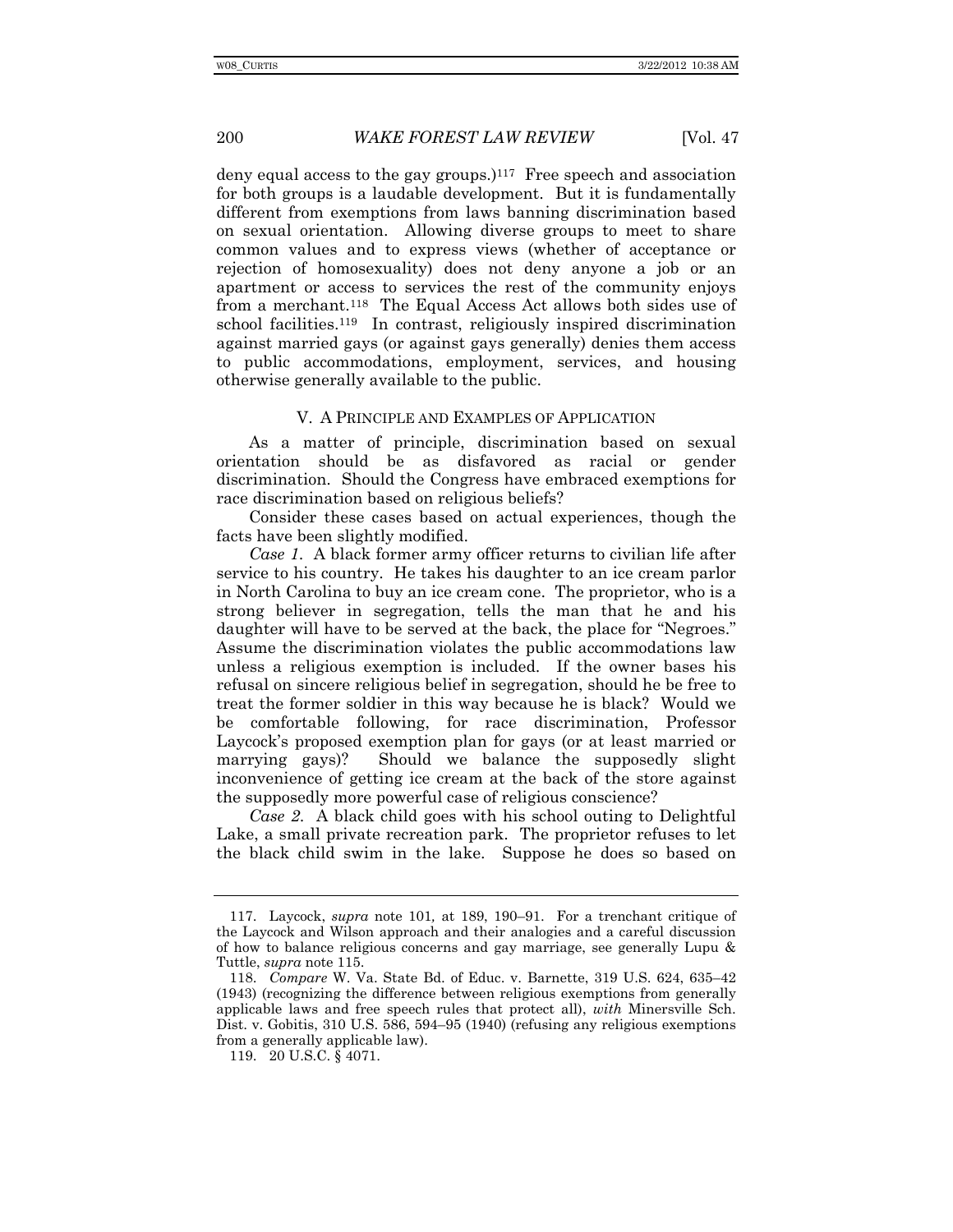religious conviction against integration. It is a small park. There are other parks. If the parents bring suit on behalf of the child, should they face a religious or moral exemption and have to show no other park would allow him to swim in order to prevail?

Let us suppose that the owner of the lake posts a warning on his website and has a "No Blacks Allowed" sign. The parents and the teacher know of it, but decide it violates the law and demand equal service. Should the lake owner now be exempt from the law? The child stays away based on the signs, but the parents sue. There are other swimming pools and recreation parks that might not discriminate. Should the right to discriminate based on religious conviction trump the right against discrimination?

*Case 3*. A man in North Carolina owns four rental houses. He has strong religious beliefs against racial intermarriage. He rents one of his houses to a university professor. The landlord knows that the professor is married and that his wife will be joining him later. It turns out she is black and from Africa. At the end of the lease term the landlord tells the professor that he has decided to take the house off the market. That is false. The ruse is discovered when the professor's students apply to rent the house—as testers. Should the landlord's religious beliefs exempt him from damages or other relief under the Civil Rights Act of 1866, an act that would otherwise prohibit such conduct? Would such conduct be more justifiably excused if the landlord met the couple at first and refused to rent on the spot? After all there are undoubtedly other houses, and some landlords would not discriminate. Suppose the landlord puts a notice on his website and a sign on the door. Does that fix the problem?

All these examples involve for-profit commercial activity. In none of these cases would the religious objector be entitled to an exemption under current law. For most of us, I think, our intuition would be that that result is right as a matter of sound public policy and should not be changed by statute. In the cases above, if we apply (or try to apply) Professor Laycock's balancing approach, treating race as he would sexual orientation, the religious objector wins, at least if other alternatives are available. But the result seems wrong. Looking for why it is wrong helps understand problems with the proposed exemption test for discrimination against gays and with its application by Professor Laycock.

Here are the things that are balanced when we treat race as Professor Laycock would treat sexual orientation (at least for the married or marrying): the minor inconvenience of having to go the back of the store with your young child to get your ice cream cone if you are black, balanced against the owner being coerced into violating deeply held religious and moral objections to integration. The description of the interests is radically incomplete. In the Laycock description transposed to race, we have a minor inconvenience on one side and the strong and grave interest against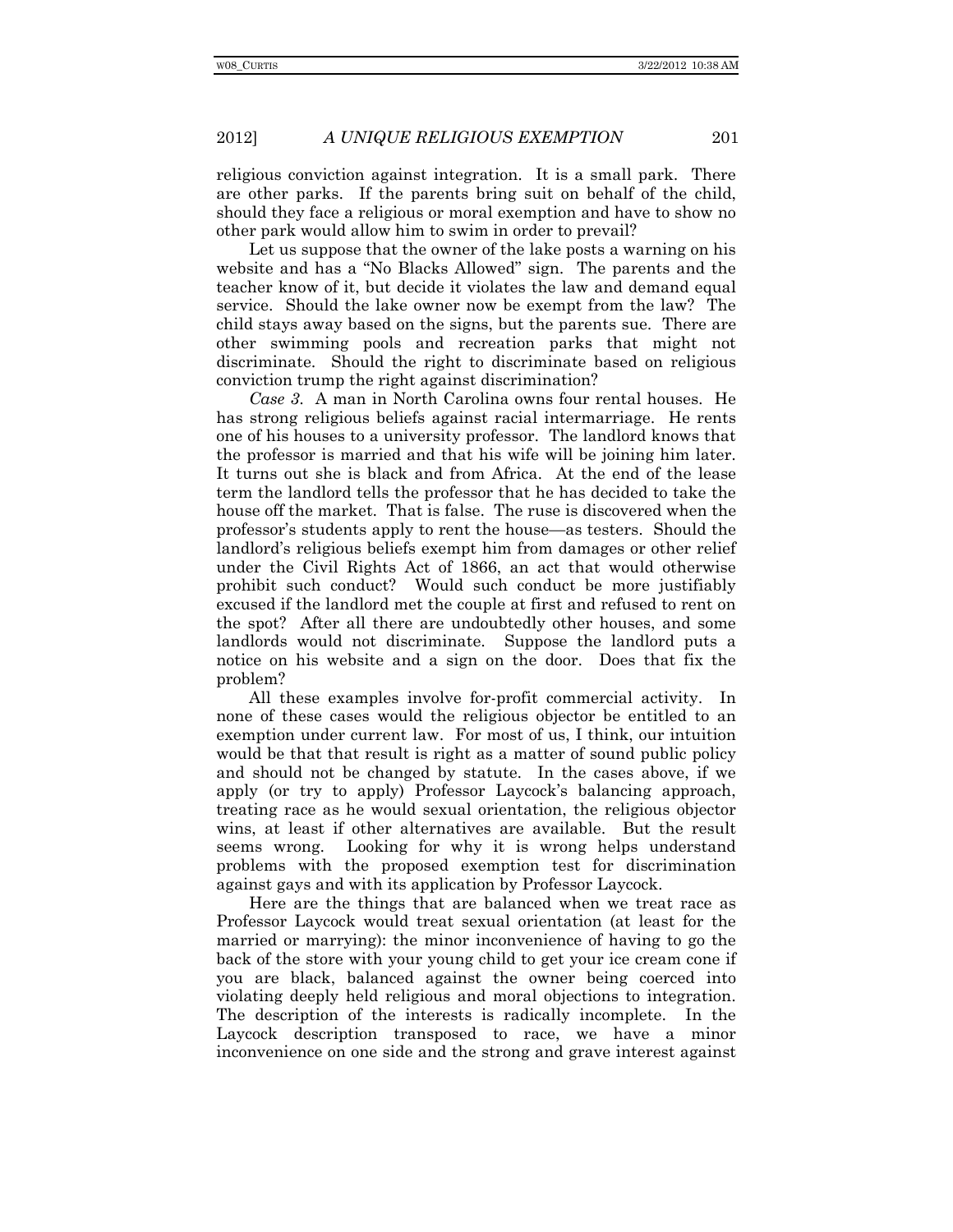violating one's deeply held religious beliefs on the other. Being served ice cream at the back of the store, being barred from swimming at a particular pool because you are a black child, and being unable to rent a nice and convenient home are all examples of this sort of "minor inconvenience," and, according to this approach, should all fail to overcome the "strong interest" in preventing the coercion of believers to violate deeply held religious beliefs. (Of course, the alternative "no delay of the sin" approach, taken literally, could produce a result favorable to the victim of discrimination.)

A problem with balancing is how one describes and values the interests. If Professor Laycock has not inflated the religious interest, he has deflated both the interest of the victim of discrimination and the social interest in rooting out discrimination. The interest supported by the broad antidiscrimination law is not preventing a minor inconvenience, such as getting an ice cream cone at the back rather than the front of the store. (The back of the store alternative is admittedly very close at hand.) Instead, it is the interest in eliminating a racial caste system that has systematically degraded the rights of a whole people across a wide spectrum of interests—personal liberty, safety, equality in criminal justice, equality in opportunity, opportunity to participate in the political process, to name a few. It is the interest in not putting a group of people in an inferior and less protected class. And it is the interest in preventing a grave insult to human dignity, regardless of whether this insult arises from a "minor inconvenience," or from pervasive discrimination, or even from the threat of physical violence. For marrying gays, Professor Laycock leaves psychological damage out of his description. That is what Martin Luther King, Jr. called "the 'ultimate tragedy of segregation'—the psychological damage that white supremacist ideology had inflicted on those blacks who had internalized its lessons."120

Those of us who have not been discriminated against based on sexual orientation may underrate the harm and see it as mere minor inconvenience as opposed to, say, a basic assault on the human dignity of the person discriminated against. We may overlook the effects of the discrimination in legitimizing a cruel caste system. Indeed, under the exemption system, it is possible that discriminating against gays will become more fashionable, a badge of religious honor. Professor Laycock's signs might proliferate.

The law sends messages. The antidiscrimination law sends a message that the racial caste system, or a similar one based on sexual orientation, is wrong and illegal. Applying the law to particular acts of discrimination emphasizes the message. The message sent by allowing religious exemptions is that

 <sup>120.</sup> KLARMAN, *supra* note 71, at 163.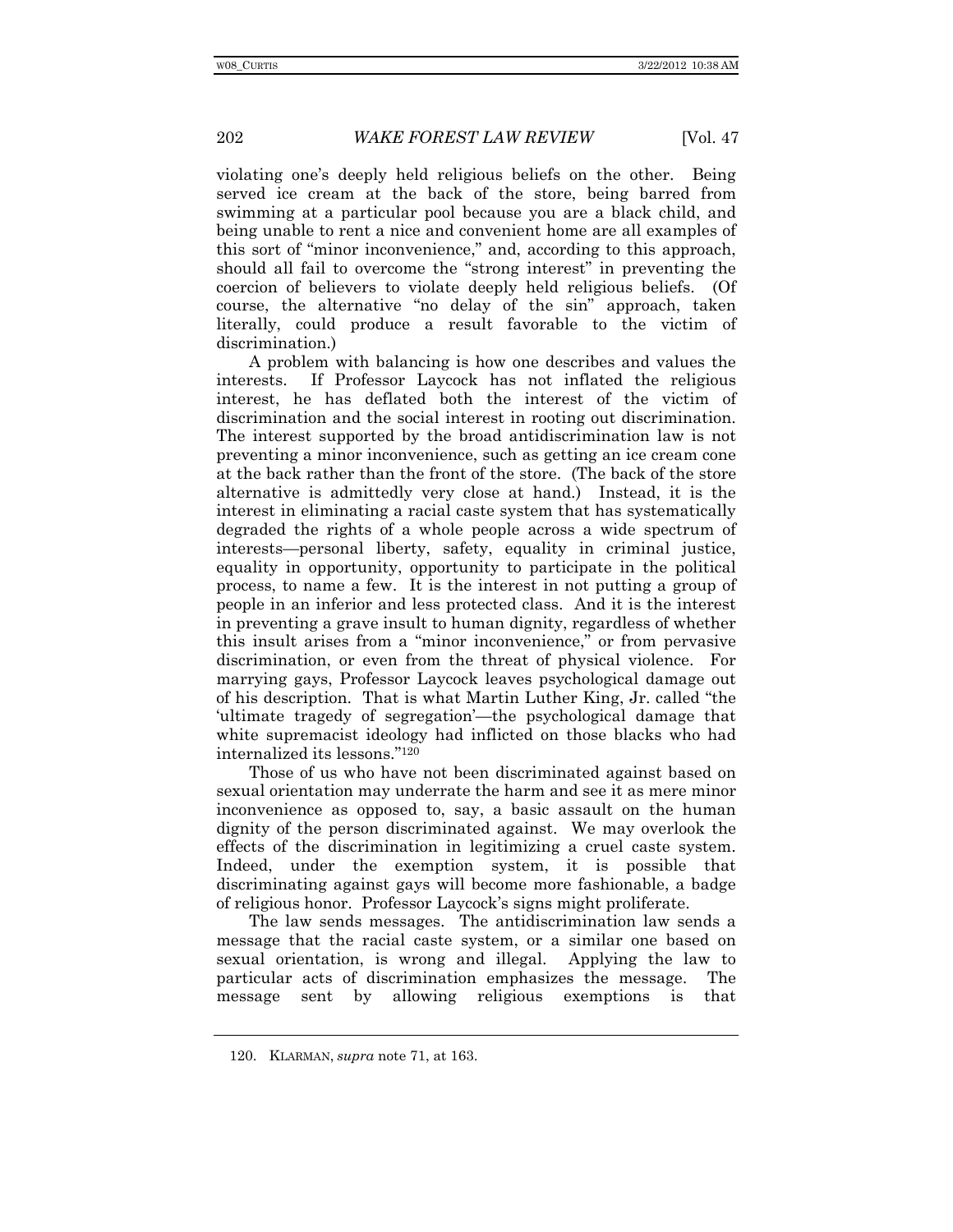discrimination is wrong and illegal except when it is right and legal. It is illegal and wrong unless your deeply held religious beliefs support the caste system and, by one version, unless the victim of discrimination can find a convenient alternative. The right to discriminate can convey a message (at least in certain circumstances) that it is right to do so.

General application is important. What would the result have been in the segregated South if exemptions based on religious convictions had been in place? The result would have been even worse if all "moral" objectors to integration were also included. Of course, Professor Laycock's caveat might have helped if no one would serve blacks. But the force of the law would have been greatly diminished and problems of proving a case would have been increased.

Gays have also suffered from pervasive prejudice and a caste system. They have long been treated as a disfavored group, and discrimination against gays has been considered accepted and proper.121

Many gays are afraid to identify themselves for fear of discrimination. But the more gays identify themselves, the more people will learn that gays are our children, our relatives, our friends, and our colleagues. That helps to break the caste system that puts gays in a special and disfavored class. So, general protection against discrimination helps to dismantle the caste system and to allow gays to come out, which further dismantles the caste system. Generally banning discrimination in housing, in employment, commercial transactions, and public accommodations is important for that purpose. Exemptions undermine that purpose.

The approach of some religious conservatives seems to suggest that because gays may be legally married in very few states, they (or at least gay couples) must to be open to discrimination by religious discriminators in those states. (Or, perhaps, in all states with antidiscrimination laws that cover gays. Why wait for gay marriage? Act now!) This will reinforce the caste system, encouraging self-deception and dissemblance by gays and making it more dangerous and painful for gays to come out. Our common basic interest in truth and honesty support dismantling this caste system.

 <sup>121.</sup> *See generally* Letter from Eric H. Holder, Jr., U.S. Att'y Gen., to John A. Boehner, U.S. Speaker of the House (Feb. 23, 2011), http://www.justice.gov/opa /pr/2011/February/11-ag-223.html (expressing the position of the Obama administration that gays and lesbians constitute a suspect class, namely because of the "significant history of purposeful discrimination against gay and lesbian people" and "limited political power" held by gays and lesbians, despite the "growing acknowledgment that sexual orientation 'bears no relation to ability to perform or contribute to society'" (quoting Frontiero v. Richardson, 411 U.S. 677, 686 (1973) (plurality opinion))).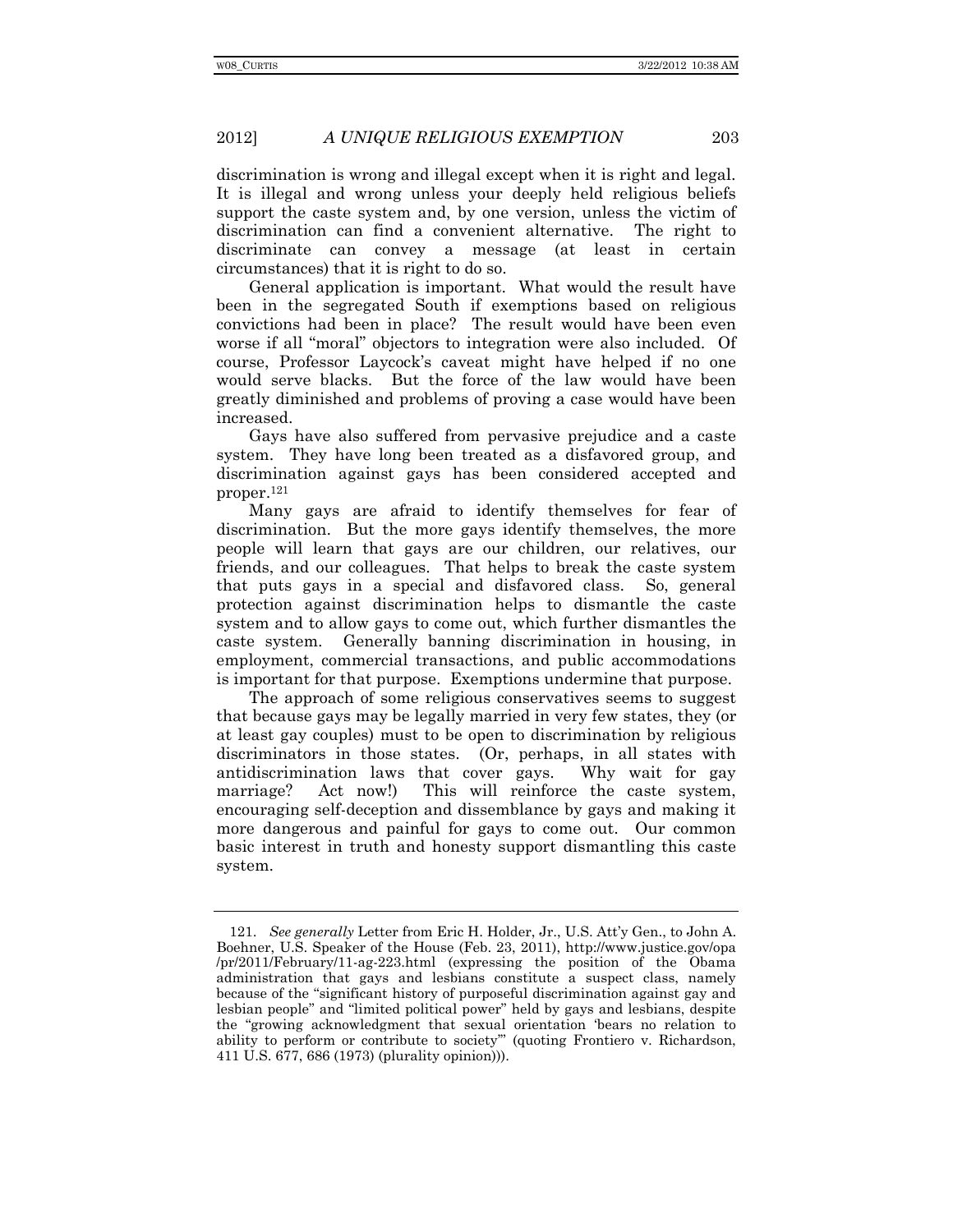As a practical matter, employment discrimination is probably the most pressing problem. Employment is particularly crucial in these dismal times when there is so little current interest in alleviating the plague of unemployment and when losing a job may consign a person to being without one for a very long time and perhaps to being homeless. Lots of jobs come from small employers. For an individual denied a job because of sexual orientation or discharged because of it, the effect may be devastating. Housing would be next as a pressing problem. Public accommodation is less likely to be a pervasive problem. Most ice cream parlors will not check for sexual orientation, and merchants who behave in that way (or who post Laycock signs) are likely to lose more than just the patronage of gays. Perhaps the problem would be self-limiting.

## VI. LEGALLY REQUIRED EXEMPTIONS AND PUBLIC POLICY: VARIOUS SCENARIOS

## *A. Hypothetical 1: Public Policy*

At one time, of course, the Court gave heightened scrutiny to neither race122 nor gender123 and had not found the interest in antidiscrimination laws to be compelling. In the eyes of the Supreme Court, women and blacks were given no more, and indeed less, protection than the Court gives gays today. Back then, as a matter of legislative policy, and faced with laws addressing public accommodations, equal housing, or equal employment, should the legislature have provided exemptions for race and gender discrimination when the violation was based on religious or moral principles? If the answer is no, why should discrimination based on sexual orientation be different today? Suppose exemptions were provided. How would allowing a religious or moral objection for race discriminators in the 1960s have affected the effort to uproot the racial caste system?

# *B. Hypothetical 2: In 1920, a State with a Religious Freedom Restoration Act Bans Discrimination Based on Race in Public Accommodations, Housing, and Employment*

Think about an imaginary state that, in 1920, had a religious freedom restoration act as well as having a state law that banned racial discrimination in a commercial context—including housing, employment, and public accommodations. These hypothetical laws

 <sup>122.</sup> *E.g*., Plessy v. Ferguson, 163 U.S. 537, 551–52 (1896); *cf.* The Civil Rights Cases, 109 U.S. 3, 10–12 (1883) (striking down the Civil Rights Act of 1875 and holding that Congress' constitutional authority under the Fourteenth Amendment to bar racial discrimination applied only to state actors and could not be used to reach discrimination by private individuals).

 <sup>123.</sup> *E.g.*, Goesaert v. Cleary, 335 U.S. 464, 466–67 (1948).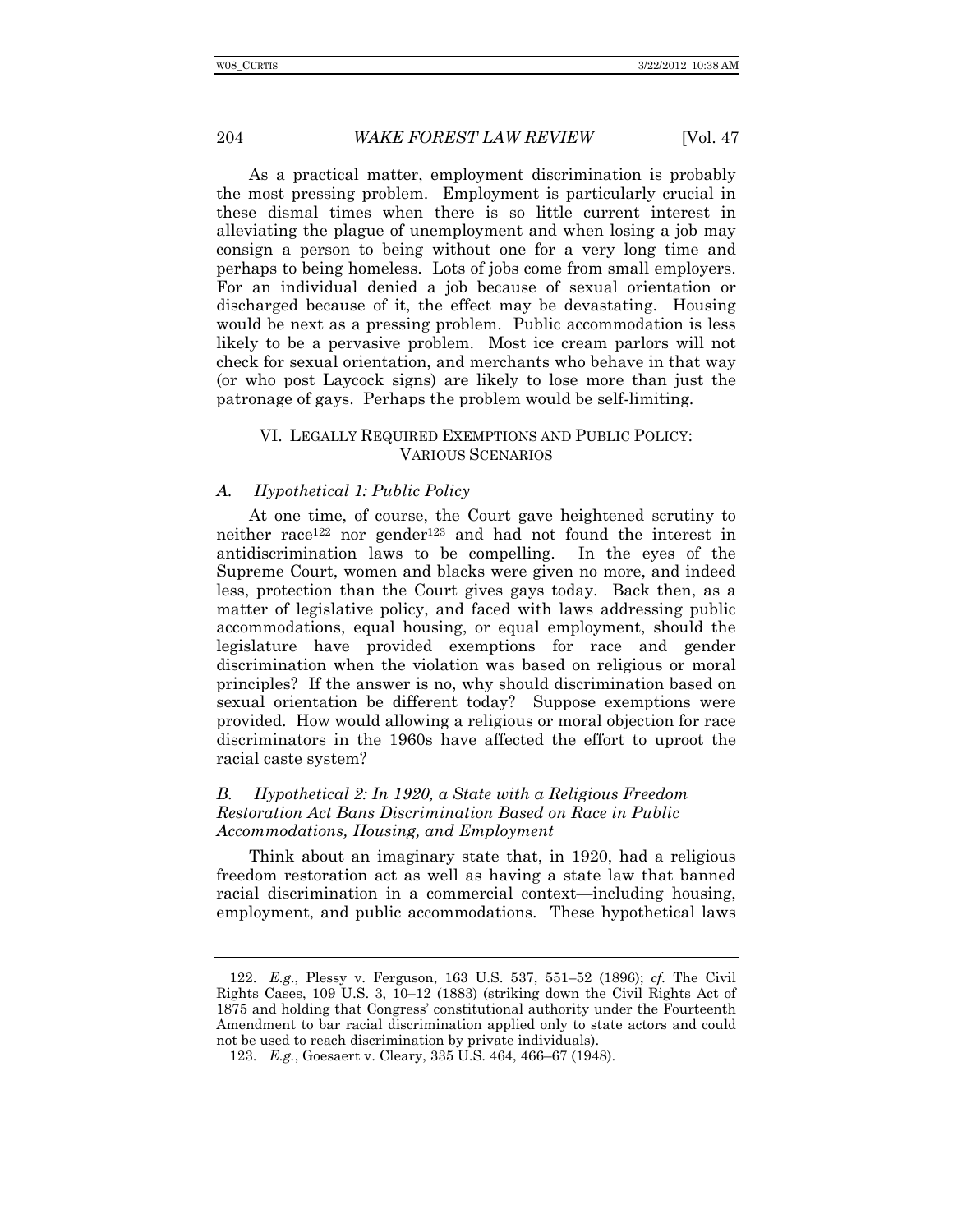were passed before the United States Supreme Court gave racial classifications substantially heightened scrutiny and before it found racial antidiscrimination laws supported by a compelling state interest. Assume that in 1920 the state constitutional law is where federal constitutional law was in 1920 as to race.

The state RFRA provided that the state government should not substantially burden a person's exercise of religion, even if the burden results from a rule of general applicability, except where the burden is in furtherance of a compelling governmental interest and is the least restrictive means of furthering that interest. Would the state RFRA test have protected religiously motivated race discriminators in the commercial sphere? Should it have? In short, should our imaginary early state RFRA have protected religious discriminators if race was treated no more protectively, and indeed even less protectively, than the Court treats sexual orientation today?124

If the state RFRA trumped state antidiscrimination laws, the effect would be to substantially weaken the antidiscrimination law. The legislature's general ban on racial discrimination by merchants would be effective only to the extent that the state court decided the interest was compelling or decided that applying the law in a commercial context did not substantially burden the exercise of religion.

#### *C. Hypothetical 3:* Smith *Comes Out the Other Way*

Suppose *Smith* had come out the other way. What about state laws that banned discrimination based on race, gender, and sexual orientation? Would religious discriminators be entitled to a *federal* constitutional exemption from the law?

After many years of a far different approach,<sup>125</sup> the Court held race to be a suspect class<sup>126</sup> and gender to be a quasi-suspect

 <sup>124.</sup> *Cf.* Lawrence v. Texas, 539 U.S. 558, 564–67, 577–78 (2003) (invalidating a Texas state sodomy law and holding that intimate consensual sexual conduct was a liberty interest protected by substantive due process under the Fourteenth Amendment); Romer v. Evans, 517 U.S. 620, 633–34 (1996) (invalidating an amendment to Colorado's state constitution which prohibited any state action designed to protect homosexuals as a class. The Court found that the amendment failed to survive rational basis review under the Equal Protection Clause because it was supported by nothing more than "a  $bare...$  desire to harm a politically unpopular group  $\dots$ .

 <sup>125.</sup> *E.g*., *Goesaert*, 335 U.S. at 465–66 (upholding a law prohibiting women from being licensed bartenders in all cities having a population of 50,000 or more, unless their father or husband owned the establishment), *abrogated by*  Craig v. Boren, 429 U.S. 190, 210 (1976); *Plessy*, 163 U.S. at 550–51 (upholding racial segregation in rail transportation), *overruled by* Brown v. Bd. of Educ., 347 U.S. 483, 494–95 (1954); Bradwell v. Illinois, 83 U.S. 130, 139 (1873) (excluding women from the Illinois bar is constitutional).

 <sup>126.</sup> *E.g.*, Loving v. Virginia, 388 U.S. 1, 11 (1967) ("At the very least, the Equal Protection Clause demands that racial classifications, especially suspect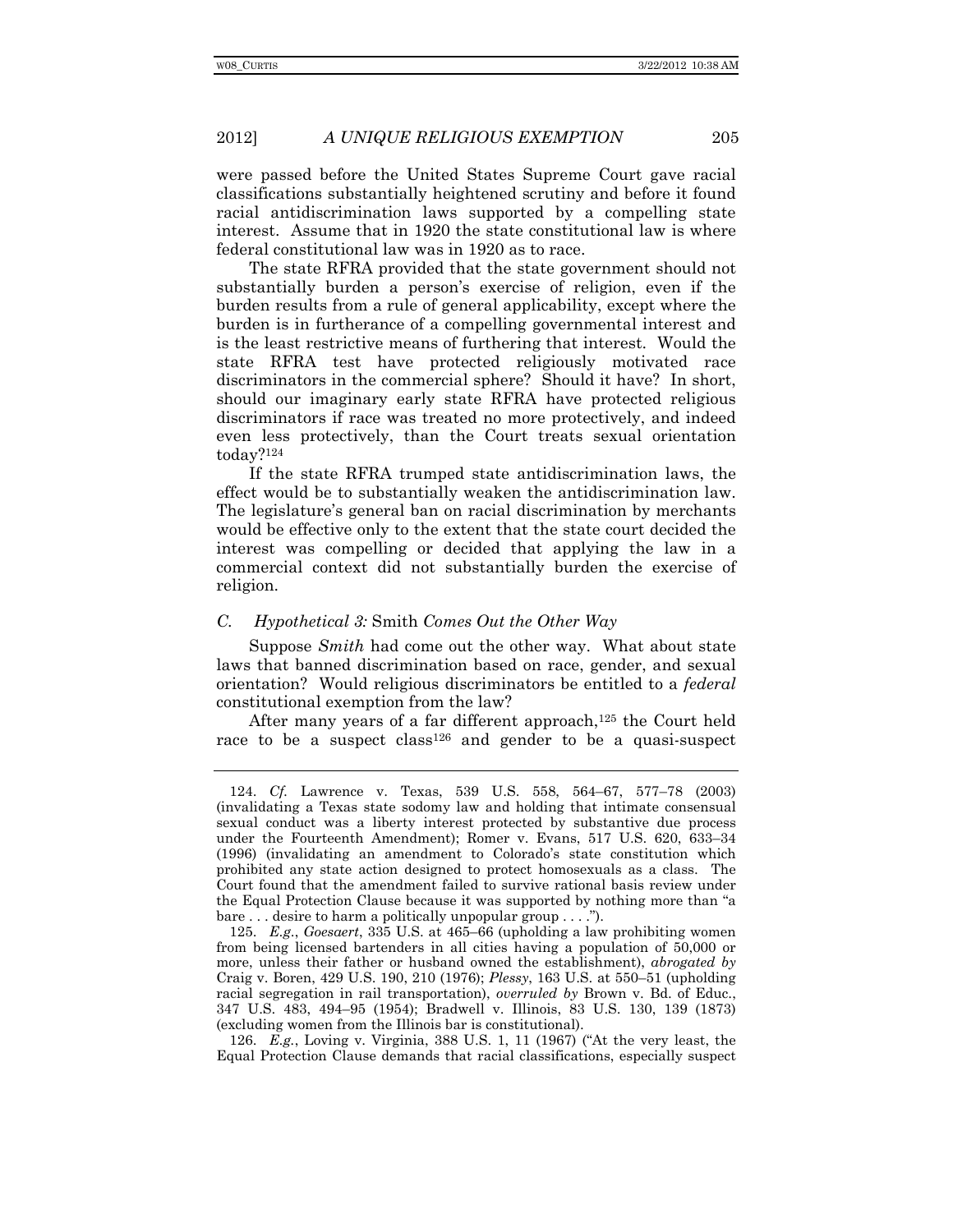class.127 In addition, the Court ultimately held that the interest in rooting out race and gender discrimination is compelling.<sup>128</sup> In contrast, the Court has not yet treated the state interest in rooting out private discrimination based on sexual orientation to be compelling.129 So today, the ban on race and gender discrimination would be safe from religious exemptions—provided the Court did not upset precedent holding that banning race and gender discrimination serves a compelling state interest.130

If *Employment Division v. Smith* had come out the other way, the fate of a law banning discrimination based on sexual orientation in provision of public commercial services would depend on the answers to two questions. The law would fall only if (1) the law substantially burdened a person's exercise of religion, and (2) if the ban on discrimination based on sexual orientation did not serve a compelling state interest.

In this alternate constitutional universe (where *Smith* came out the other way), suppose that a landlord who owns rental houses and an apartment house has strong religious objections to homosexuality. A married gay couple applies to rent the house or to get an apartment. The landlord says renting to the gay couple will substantially burden his exercise of religion. In our alternate universe, would the landlord be likely to prevail in the courts? Should he prevail? If he were to prevail, it is hard to see why, as a constitutional matter, the Court would allow discrimination against married gays, but not against single gays.

# *D. Hypothetical 4: Today, RFRA Still Limits Congress. Assume Congress Bans Discrimination Against Gays in Housing, Employment, and Public Accommodations.*

Since the RFRA still limits Congress, and if Congress bans discrimination against gays in housing, employment, and public

in criminal statutes, be subjected to the 'most rigid scrutiny,' and, if they are ever to be upheld, they must be shown to be necessary to the accomplishment of some permissible state objective, independent of . . . racial discrimination . . . .") (citations omitted); Korematsu v. United States, 323 U.S. 214, 216 (1944) ("[A]ll legal restrictions which curtail the civil rights of a single racial group are immediately suspect.").

 <sup>127.</sup> *E.g.*, *Craig*, 429 U.S. at 197 (holding gender classifications require substantial relation to important government objectives to pass intermediate scrutiny).

 <sup>128.</sup> *E.g.*, Grutter v. Bollinger, 539 U.S. 306, 327–28 (2003); Roberts v. U.S. Jaycees, 468 U.S. 609, 623 (1984).

 <sup>129.</sup> *Cf.* Boy Scouts of Am. v. Dale, 530 U.S. 640, 648 (2000) (holding the First Amendment freedom of association allows the Boy Scouts to exclude a gay scout leader from membership because his presence "affect[ed] in a significant way the group's ability to advocate public or private viewpoints"). *But cf. Lawrence*, 539 U.S. at 573–75; *Romer*, 517 U.S. at 631 (using heightened rational basis review).

 <sup>130.</sup> *E.g.*, *Roberts*, 468 U.S. at 623; *Grutter*, 539 U.S. at 327–28.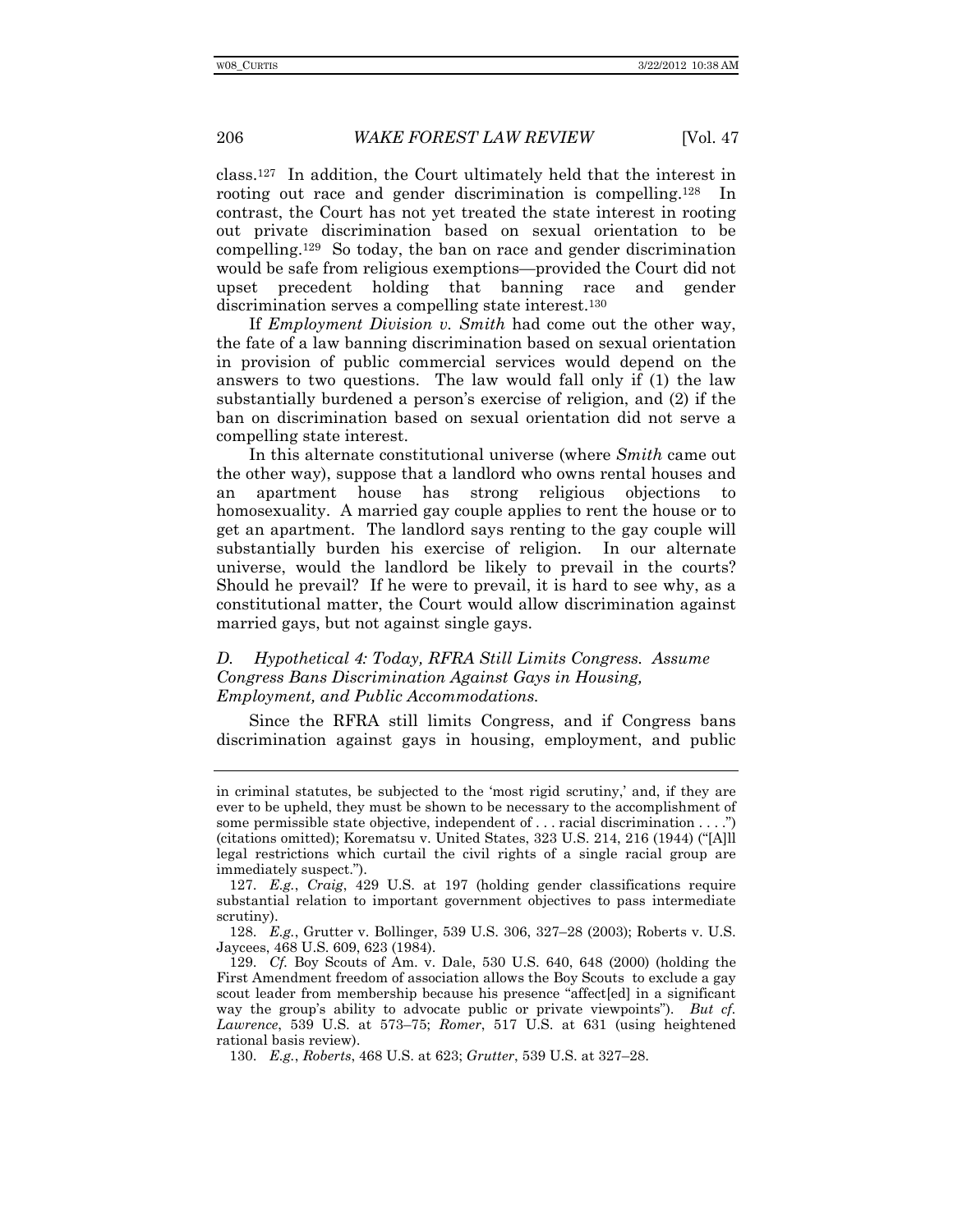accommodations, religious discriminators who are merchants or landlords would likely claim a RFRA exemption. While the federal Religious Freedom Restoration Act was unconstitutional as applied to the states, it is alive and well as to the federal government.131 Would the federal RFRA limit a later amendment to the 1964 and 1968 antidiscrimination Acts by providing an exemption in the case of religious discriminators? Should the RFRA protect religiously motivated merchants who discriminate against gays in public accommodations, housing, and employment? If so, a law that was enacted to protect a member of a minority religion in the exercise of the rites of his church will have proved a Trojan Horse. The legal issue would be whether the government has a compelling state interest in eliminating discrimination against gays and whether a ban on discriminating against gays in commercial settings substantially burdens the merchant and landlord's exercise of religion. Either way of upholding the law is defensible—finding a compelling interest or no substantial burden on free exercise. But it is not hard to imagine judges ruling the other way. If so, a wellintentioned law designed to protect core religious practices may produce unacceptable results.

# *E. Current State Antidiscrimination Laws in a State with a State RFR law*

The same sorts of questions arise under current state laws.132 Some states have RFRAs and have antidiscrimination laws that cover sexual orientation. Should state RFR laws be interpreted to protect religiously motivated discriminators in the public, commercial sphere? Is such discrimination an exercise of religion; is the interest in preventing discrimination compelling?

# VII. CAVEATS

#### *A. Balanced Compromise?*

Perhaps a general national ban on discrimination against gays in employment (with an exception for businesses with, say, five or fewer employees) would be a trade worth making. The same would be true for exempting landlords who rent apartments in their residences, for example. Statutory exemptions without expansion of coverage are a one-sided deal. There is no reason to think that

 <sup>131.</sup> For example, the Court recently upheld a religious group's right to import a tea brewed from plants containing a hallucinogen. Gonzales v. O Centro Espirita Beneficente Uniao Do Vegtal, 546 U.S. 418, 425–26, 439 (2006). The government asserted interests in protecting the health and safety of church members and preventing diversion to recreational users, but the Court found none of these interests compelling in the facts of the case. *Id.*

 <sup>132.</sup> For a more detailed look at state RFRAs, see Lund, *supra* note 17.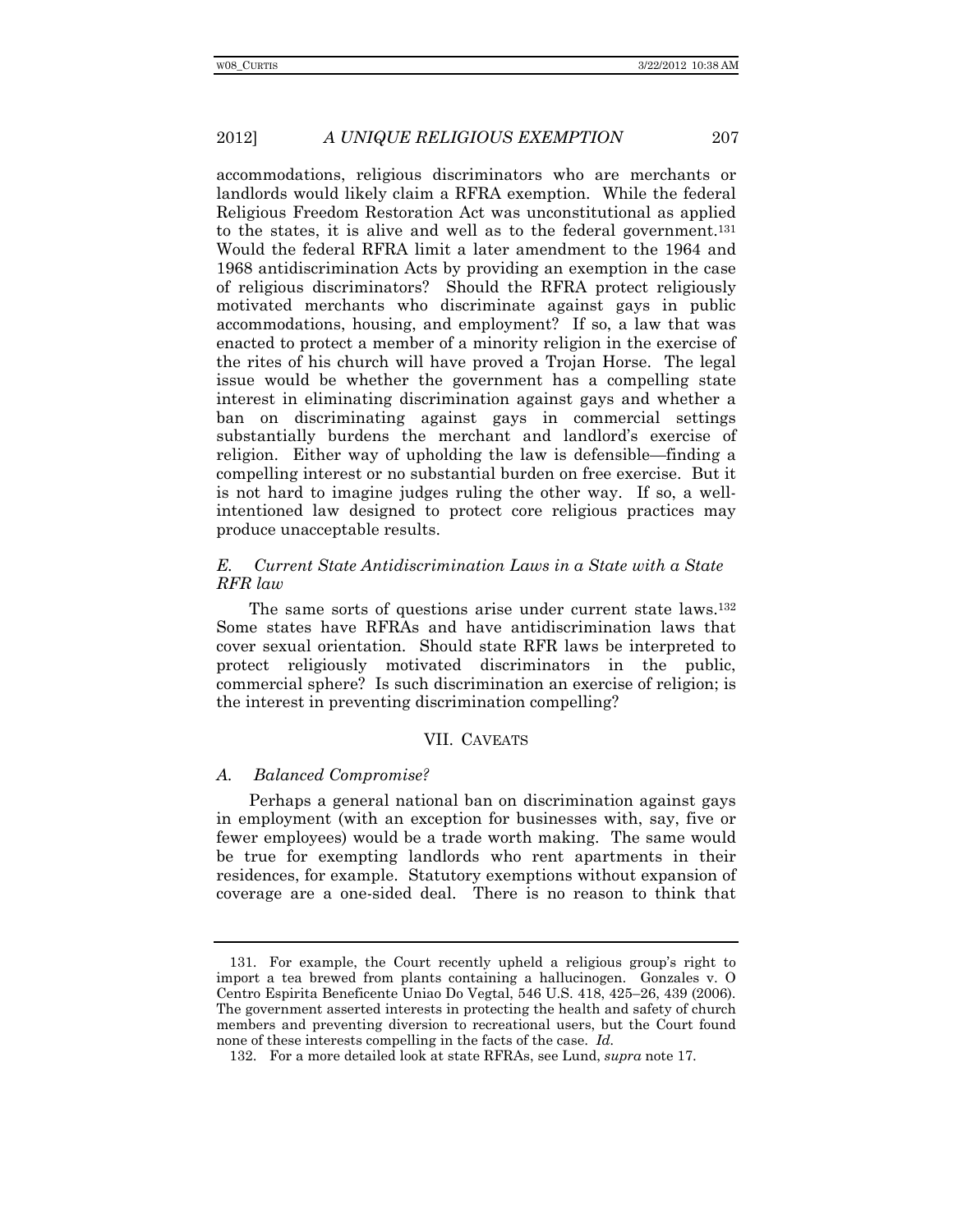religious and moral exemptions will stop the holy war against gay marriage. In fact, "[[t]wenty-nine] states have constitutional bans on same-sex marriages, and [twelve] have laws against it."133 In any case, religious conservatives would be most unlikely to support either gay marriage or broader antidiscrimination statutes covering gays even with exemptions for small establishments or with religious exemptions. Supporting exemptions from laws that already protect gays without in any way broadening such protections is unbalanced. On the other hand, the New York law, with its exemption for churches, is an example of a pragmatic compromise.

#### *B. Limited Exception for Churches*

Churches will need to be allowed to choose their pastors, ministers, rabbis, and religious teachers. Otherwise they might be unable to teach their doctrines, a result that would implicate both free speech and free exercise of religion. Many state laws have such exemptions in place.<sup>134</sup> There is no reason to think that gay marriage would change things.

# *C. The Patronage Trap: The Church as a Provider of Government Services*

Churches may be able to use their political power to get government social service jobs transferred to the churches and still funded by the government. If so, employees should not lose their jobs, nor should future employees be denied employment based on sexual orientation, or religion for that matter, whatever the views of the church. If the church elects to provide a formerly public function and be funded by public funds in doing so, its claim of a right to discriminate should be denied.

 <sup>133.</sup> Nicholas Confessore, *Beyond New York, Gay Marriage Faces Hurdles*, N.Y. TIMES, June 27, 2011, at A1.

 <sup>134.</sup> COLO. REV. STAT. ANN. § 24-34-601(1) (West 2008) (antidiscrimination law for public accommodations does not include a church, synagogue, mosque, or other place principally used for religious purposes); IOWA CODE ANN. § 216.6(6)(d) (West 2007) (antidiscrimination law for employment does not apply to any religious institutions with regard to any qualifications imposed based on religion, sexual orientation, or gender identity when such qualifications are related to a "bona fide religious purpose"); R.I. GEN. LAWS § 34-37-4.2 (1995) (antidiscrimination law for housing does not prevent a religious organization from limiting the sale, rental, or occupancy of a dwelling which it owns or operates (for other than commercial purposes) to persons of the same religion or from giving preference to those persons unless membership in the religion is restricted on account of sex, sexual orientation, gender identity or expression, race, color, or national origin or disability).